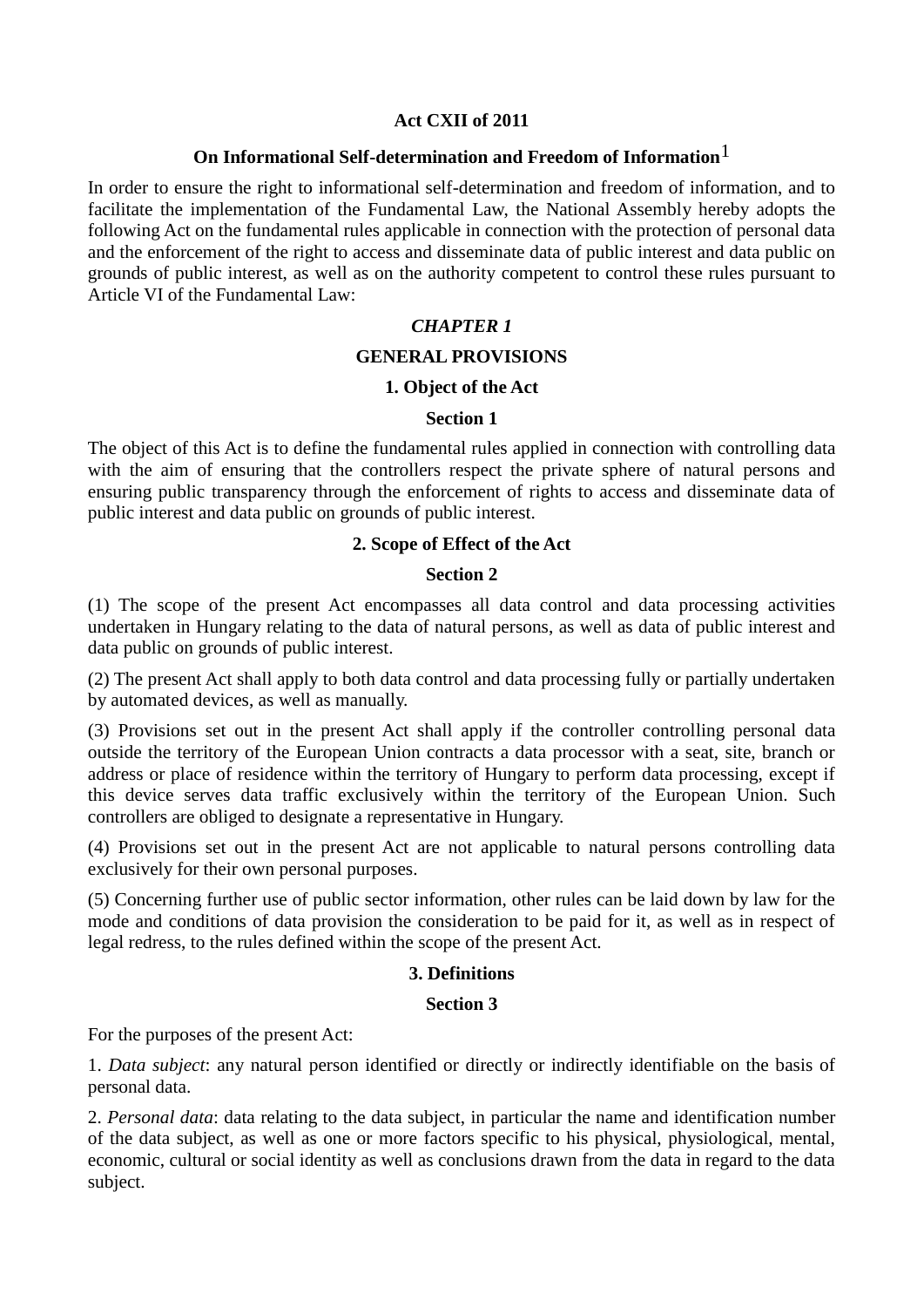## 3. *Special data*:

a) personal data concerning racial or national origin, political opinion or party membership, religious or other philosophical belief, membership in an interest representation organisation, sex life;

b) personal data concerning health, addiction, as well as criminal personal data.

4. *Criminal personal data*: personal data relating to the data subject or a criminal record, generated in the course of or prior to the criminal proceedings, in connection with the offence or criminal proceedings, at the bodies authorised to carry out criminal proceedings or to detect offences, as well as at penal institutions.

5. *Data of public interest*: information or data other then personal data registered in any mode or form concerning activities undertaken and controlled by the body or individual carrying out state or local government responsibilities, as well as other public duties defined in relevant legislation, regardless of their mode of control, independent or collective nature; therefore, with special regard to data concerning the scope of authority, competence, organisational structure, professional activity and evaluation equally encompassing its effectiveness, the type of data held and legislation regulating operation, as well as data concerning financial management and concluded contracts.

6. *Data public on grounds of public interest*: data other then data of public interest, the disclosure of or the access to which is provided for by the law, in the public interest.

7. *Consent*: any freely given specific and informed indication of the will of the data subject, by which he signifies his agreement to personal data relating to him being controlled fully or to the extent of specific operations.

8. *Objection*: declaration made by the data subject objecting to the control of his personal data to request the termination of data control, as well as the deletion of the data controlled.

9. *Controller*: natural or legal person, or organisation without legal personality which alone or jointly with others determines the purposes and means of the control of the data; makes and executes decisions concerning data control (including the means used) or contracts a data processor to execute it.

10. *Data control*: any operation or the totality of operations performed on the data, regardless of the procedure applied; in particular, data collecting, recording, registrating, classifying, storing, modifying, using, querying, transferring, disclosing, synchronising or connecting, blocking, deleting and destructing, as well as preventing the further use of the data, taking photos, making audio or visual recordings, as well as registrating physical characteristics suitable for personal identification (such as, fingerprints or palm prints, DNA samples, iris scans).

11. *Data transfer*: ensuring access to the data for a third party.

- 12. *Disclosure*: ensuring open access to the data.
- 13. *Data deletion*: making data unrecognisable in a way that it can never again be restored.
- 14. *Tagging data*: marking data with a special ID tag to differentiate such data.

15. *Blocking data*: marking data with a special ID tag to indefinitely or definitely restrict its further control.

16. *Data destruction*: complete physical destruction of the data carrier recording the data.

17. *Data processing*: undertaking technical tasks in connection with data control operations, regardless of the method and means used for executing the operations, as well as the place of use, provided that the technical task is performed on the data.

18. *Data processor*: natural or legal person or organisation without legal personality processing the data on the grounds of a contract concluded with the controller, including contracts conducted upon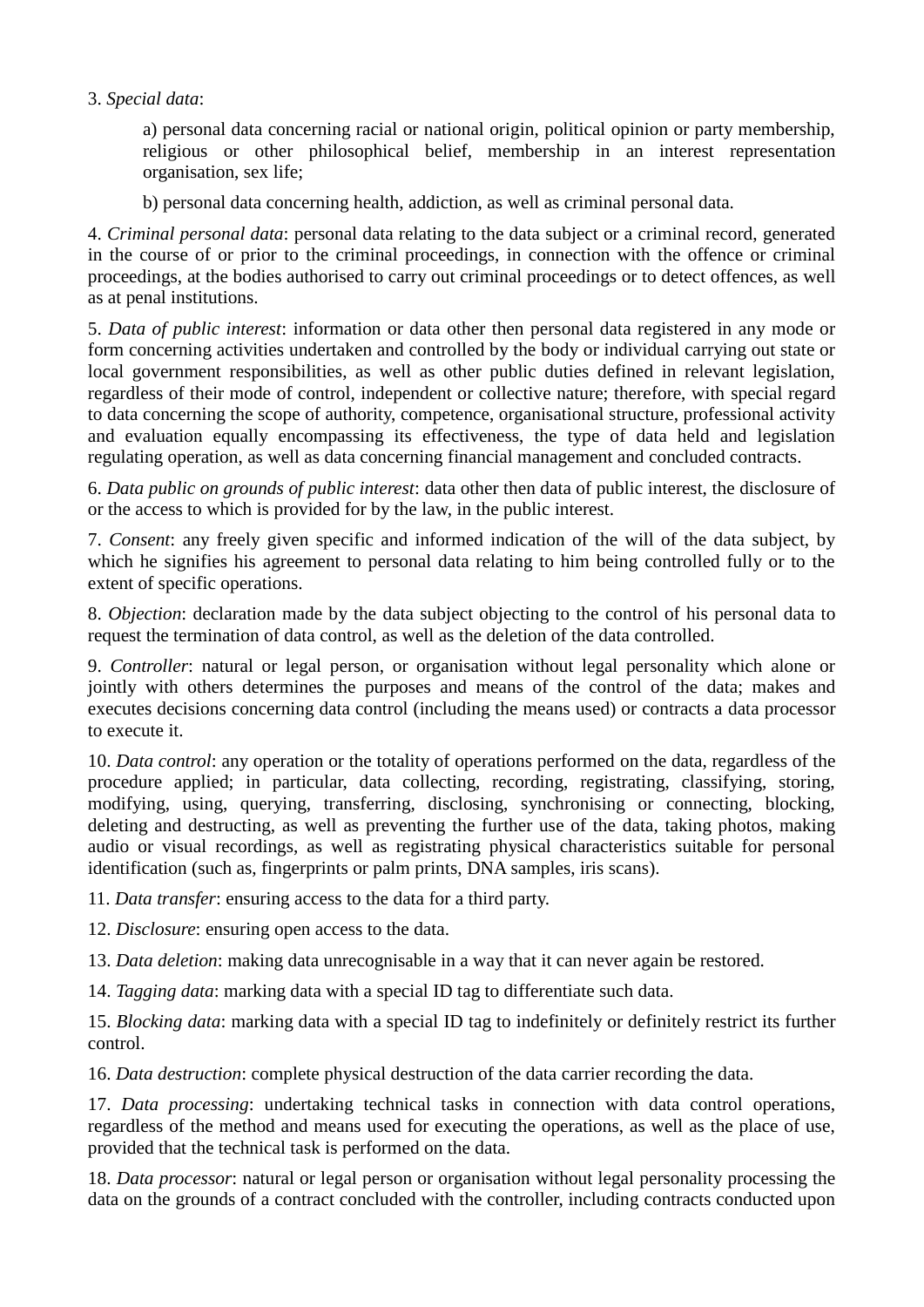legislative provisions.

19. *Data officer*: the body responsible for undertaking the public responsibility which generated the data of public interest that must be disclosed through electronic means, or during the course of operation in which this data was generated.

20. *Data publisher*: the body responsible for undertaking the public responsibility which uploads the data sent by the data control officer, if this officer has not published the data.

21. *Data set*: total data controlled in a single file.

22. *Third party*: any natural or legal person, or organisation without legal personality other than the data subject, the data controller or the data processor.

23. *EEA State*: any Member State of the European Union and any State which is party to the Agreement on the European Economic Area, as well as any State the nationals of which enjoy the same legal status as nationals of States which are parties to the Agreement on the European Economic Area, based on an international treaty concluded between the European Union and its Member States on the one hand and the State which is not party to the Agreement on the European Economic Area on the other hand.

24. *Third country*: any State that is not an EEA State.

## *CHAPTER 2*

## **PROTECTION OF PERSONAL DATA**

## **4. Principles of Data Control**

## **Section 4**

(1) Personal data may exclusively be controlled for a specific purpose to realize rights and fulfill obligations. Data control must at every stage comply with the objective of the data control; data must be recorded and controlled in a fair and legal manner.

(2) Only personal data essentially needed to satisfy the aim of the control, appropriate for achieving the goal may be controlled. Personal data may only be controlled to the extent and for the time required to achieve the goal.

(3) Throughout the data control process, personal data shall be classified as such until its connection with the data subject can be restored. The connection with the data subject can be restored if the data controller has the technical conditions required for restoration at his or her disposal.

(4) It has to be ensured during the course of control that the data are accurate, complete and – if required for the data control – updated, and that the data subject is only identifiable for the time required for the data control.

## **5. Legal Basis of Data Control**

#### **Section 5**

(1) Personal data may be controlled if

- a. the data subject agrees to it, or
- b. it is provided for by law or on the grounds of authorisation of law, within the scope defined in that law – by or pursuant to a local government decree for a purpose based on public interest (hereinafter mandatory data control).

(2) Special data may be controlled in cases listed in Section 6 or if

- a. the data subject agrees to it in writing;
- b. this is necessary to implement an international treaty adopted within the framework of a law in the case of data listed in Section 3 Subsection 3.a), or is provided for by law to enforce basic rights ensured in the Fundamental Law, serves the interests of national security,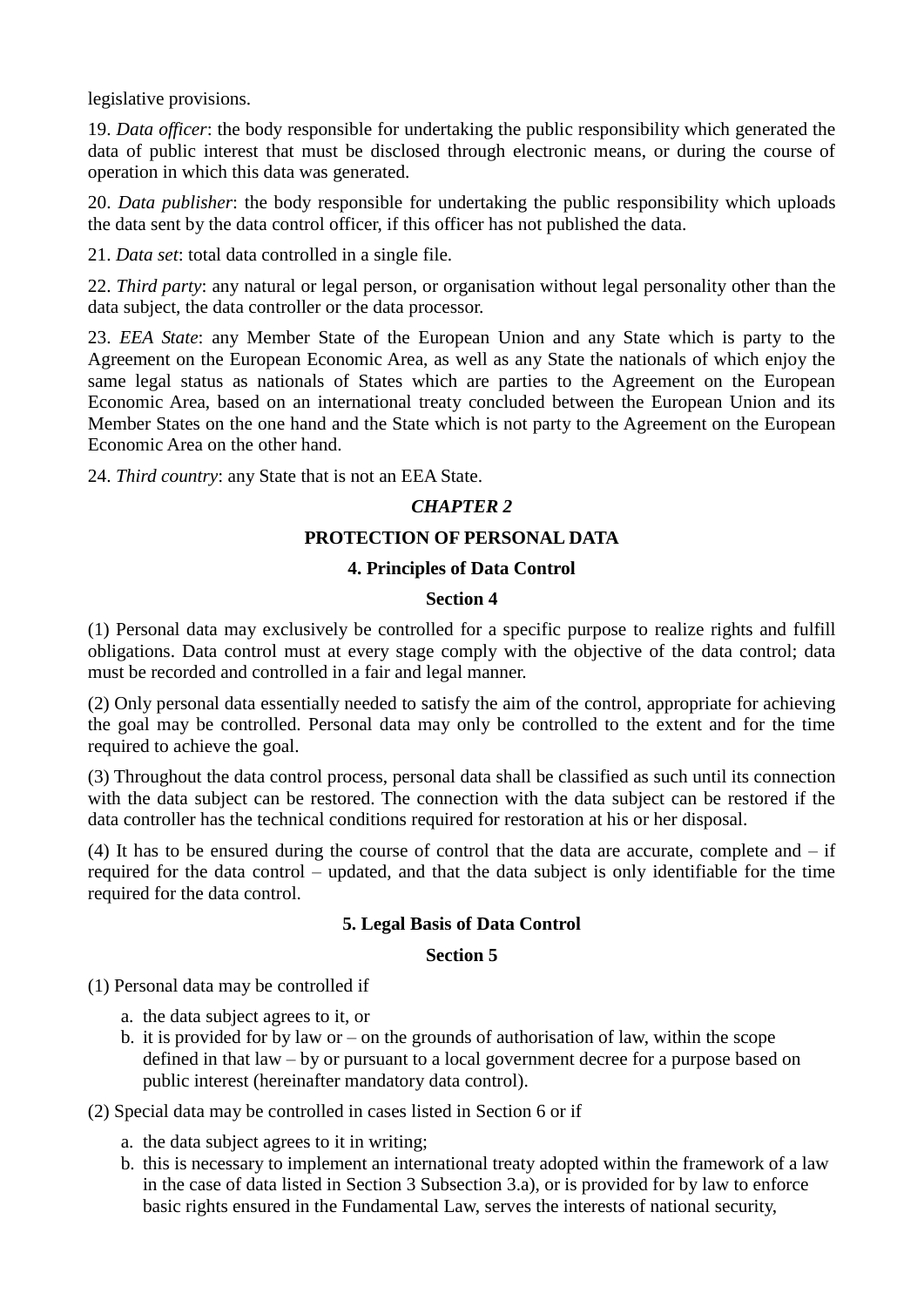prevents offences, assists prosecution or serves national defence interests, or

c. is provided for by law for purposes in the public interest in the case of data listed in Section 3 Subsection 3.

(3) In the case of mandatory data control, the law or local government decree providing for the data control determines the type of data to be controlled, the objective and conditions of data control, access to data, the duration of data control, as well as the person of the controller.

(4) Only state or local government bodies are entitled to control criminal personal data linked to the prevention and prosecution of offences and controlled to perform public administration and judicial administration tasks, as well as databases registering data in connection with infringements of the rule of law, civil litigation and non-litigation matters.

## **Section 6**

(1) Personal data may also be controlled if it is not possible to obtain the consent of the data subject or even if the cost of doing so is excessively high and the personal data

- a. must be controlled to fulfill legal obligations applicable to the controller, or
- b. must be controlled to enforce the rightful interests of the controller or third parties and the enforcement of such interests is proportionate to the restrictions pertaining to the right to the protection of personal data.

(2) Should the data subject be unable to provide his consent because of his incapacity to act or other circumstances beyond his control, the personal data of the data subject may be controlled during the period in which consent is unavailable, to protect his own or others' vital interests, as well as to the extent required to avert and prevent direct risks posing a threat to the lives, corporal integrity or property of persons.

(3) The consent or subsequent approval of a legal guardian is not required in the case of legal declarations containing the consent of minors aged over 16.

(4) Should the aim of the control based on consent relate to executing the contract concluded in writing with the controller, such contract must include all the information the data subject must be aware of – on the grounds of the present legislation – relating to the control of personal data, and therefore, in particular, the determination of the data to be controlled, the duration of control, the purpose of use, evidence of the transfer of data, its recipients and the evidence of the use of a data processor. The contract must clearly and explicitly include that by signing it, the data subject consents to the control of its data in accordance with the conditions set out in the contract.

(5) If personal data was recorded with the consent of the data subject, the controller may, should it not otherwise be regulated by law, also control the data recorded

- a. to fulfil their relevant legal obligations, or
- b. to enforce the rightful interest of the controller or third party should the enforcement of these interests be proportionate to restrictions pertaining to the protection of personal data

without having to secure any additional special consent, even after the data subject withdraws their consent.

(6) A legal opinion must be issued in respect of the personal data provided in the consent by the data subject and required to conduct the legal or administrative proceedings launched pursuant to the request or initiative of the data subject, or in respect of the personal data they provided in the event of other matters being launched pursuant to the request of the data subject.

(7) The consent of the data subject shall be considered as a fact in regard to personal data announced or disclosed by the data subject during public appearances.

(8) Should doubts arise, a legal opinion must be issued setting forth how the data subject failed to provide their consent.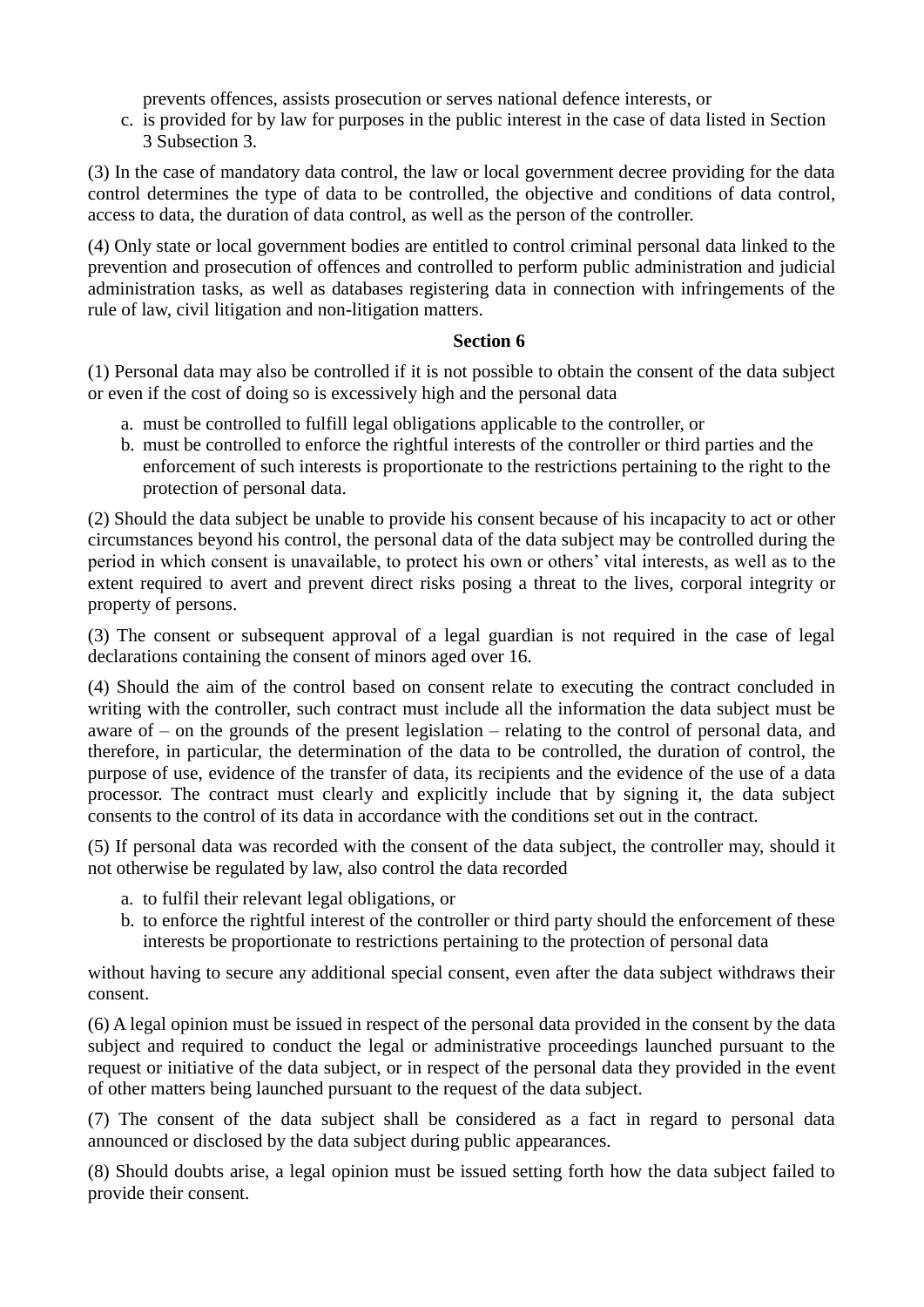## **6. The Requirement of Data Protection**

#### **Section 7**

(1) The controller must plan and execute control operations in a way that these ensure the protection of the private sphere throughout the application of the present Act and other regulations applicable in connection with data control.

(2) The controller, as well as the data processor within their respective scope of activities, is obliged to ensure data security, institute technical and organisational measures and develop procedural rules required to enforce the present Act, as well as other data protection and confidentiality rules.

(3) Through the institution of the appropriate measures the data must be particularly protected from unauthorised access, modification, transfer, disclosure, deletion or destruction, accidental destruction and damage as well as disabled access occurring due to changes to the technology applied.

(4) In order to protect data sets controlled electronically in various files it is necessary to ensure that – unless otherwise permitted by law - data stored in files cannot be directly connected and linked to the data subject by ensuring the appropriate technological solutions.

(5) During the course of the automated processing of personal data, the controller and data processor ensures the following by taking additional measures:

- a. prevents unauthorised data entry;
- b. prevents the use of automatic data processing systems by unauthorised persons by using data transfer devices;
- c. ensures the ability to control and determine which bodies the personal data have or can be sent to by using a data transfer device;
- d. ensures the ability to control and determine which personal data has been registered in the automatic data processing systems, when this was done and who did it;
- e. ensures the ability to restore the systems installed in the event of malfunctions and;
- f. compiles a report on errors occurring during the course of automated processing.
	- a. The controller and data processor must take account of the current level of development of the relevant technology when determining and applying measures taken to protect the data. The solution which ensures a higher level protection of the personal data must be selected from among several possible control solutions, unless this proves far too difficult for the controller.

#### **7. Data Transfer to Other Countries**

#### **Section 8**

(1) Data processors under the scope of the present Act are authorised to transfer personal data to controllers or data processors undertaking data control in third countries should

- a. the data subject have provided their explicit consent, or
- b. conditions set out under Section 5 and Section 6 have been fulfilled and the adequate level protection of the personal data have been ensured in the third country during the course of the control and processing of the data transferred.

(2) Adequate level control of the personal data is ensured should

- a. this be stated in a binding legal act of the European Union, or
- b. an international treaty specifically containing the enforcement of rights specified under Section 14 and the assurance of legal redress for the data subject, as well as rules guaranteeing the independent control of the control and data processing procedure concluded between the third country and Hungary be in effect.
- (3) Personal data may be transferred to third countries to execute an international agreement to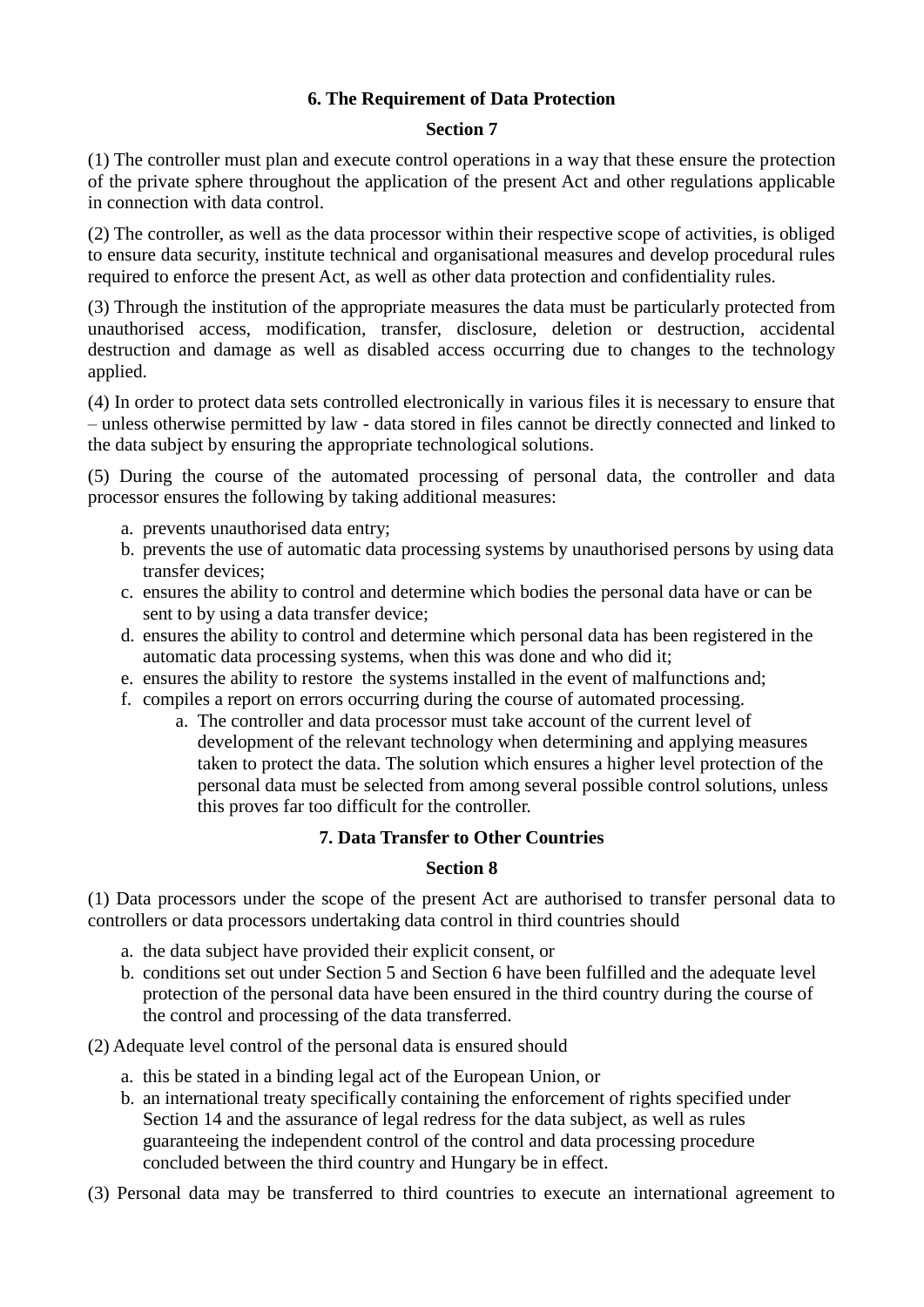facilitate mutual legal assistance between authorities and the avoidance of double taxation for the purpose, in accordance with the conditions and scope of data defined in the international agreement, even if conditions set out in subsection (2) do not prevail.

(4) Data transfer to an EEA State shall be considered data transfer performed within the territory of Hungary.

## **8. Restrictions to Data Control**

#### **Section 9**

(1) Should pursuant to provisions governing relevant legislation, international treaties or EU standard contractual clauses, the controller receive personal data in a manner that the data transferring controller concurrently to the transferral of the data indicates

- a. the possible objective of the control,
- b. possible duration of the control,
- c. possible recipients of the data transferred,
- d. restriction to rights ensured for the data subject within the scope of present Act, or
- e. other restrictions regarding control

in connection with the personal data (hereinafter jointly referred to as control restrictions), the controller receiving the personal data (hereinafter data recipient) controls the personal data in accordance with the extent and mode of restrictions applicable to control and guarantees the rights of the data subject in accordance with restrictions applicable to control.

(2) The data recipient is also entitled to control the personal data irrespective of control restrictions and to guarantee the rights of the data subject should the data transfer controller have been provided their preliminary consent to do so.

(3) Pursuant to provisions governing relevant legislation, international treaties or EU standard contractual clauses, the controller shall notify the recipient of the control restrictions to be applied concurrently to transferring the personal data.

(4) The controller is entitled to provide the consent specified in subsection (2), should this not conflict with legal provisions to be applied in respect of legal subjects under the scope of the jurisdiction of Hungary.

(5) Pursuant to their request, the data recipient notifies the data transferring controller of the use of the personal data received.

## **9. Data Processing**

#### **Section 10**

(1) The controller defines the rights and obligations of the data processor in regard to the processing of personal data within the framework of the present Act, as well as relevant special legislation adopted in connection with the control of data. The controller is responsible for the legitimacy of the instructions they issue.

(2) The data processor is not permitted to collaborate with other data processors during the course of the provision of their respective activities.

(3) The data processor is not authorised to make any decision effectively affecting the control of the data; is exclusively authorised to process the personal data they acquired knowledge of in accordance with the instructions issued by the controller; is not authorised to process data for their own personal purposes and shall store and safeguard the personal data in compliance with the instructions issued by the controller.

(4) The contract concerning data processing must be concluded in writing. Any organisation with vested interests in the use of the personal data to be processed for business purposes cannot be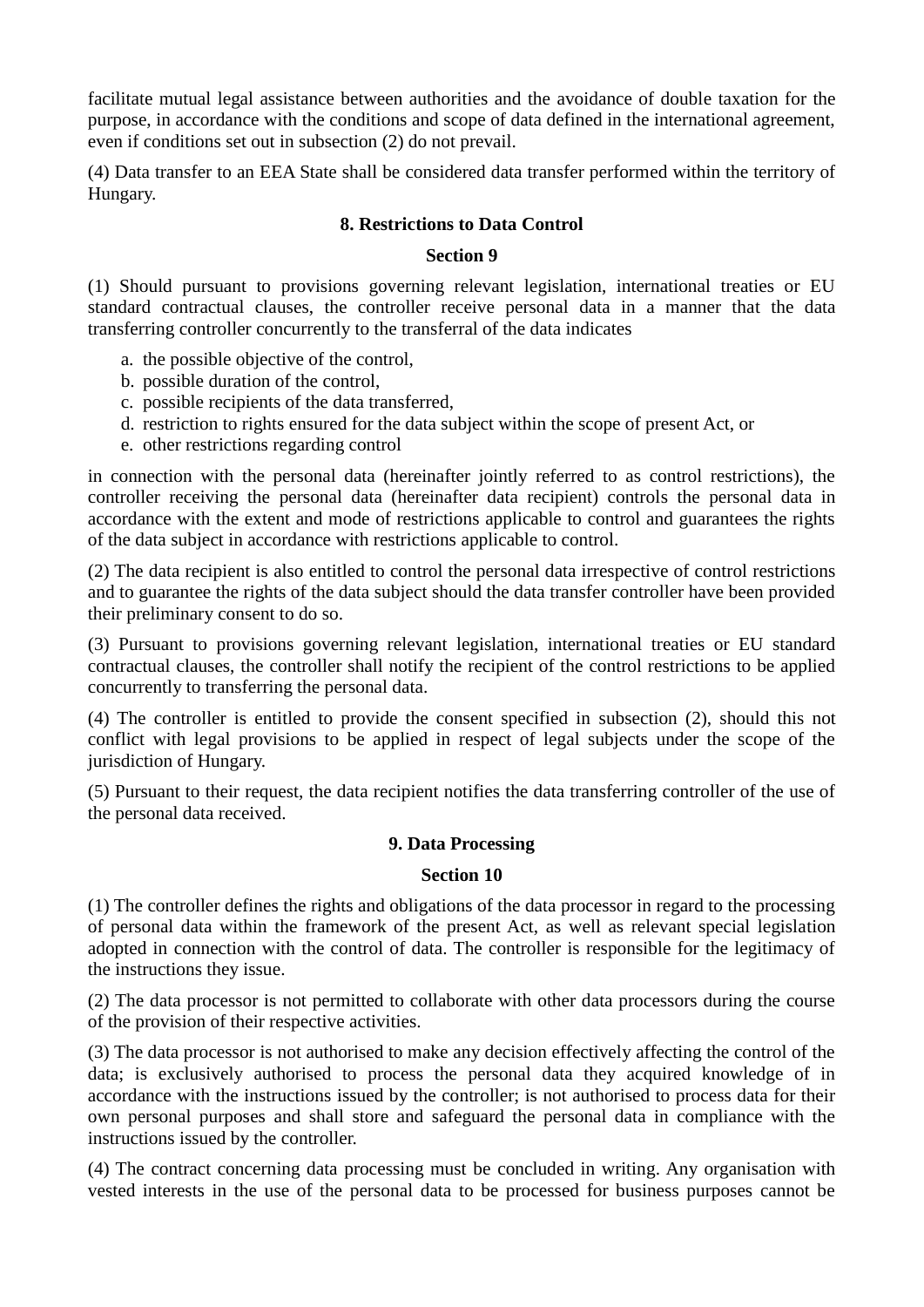contracted to undertake data processing.

## **10. A Decision made on the Grounds of Automated Data Processing**

## **Section 11**

(1) A decision based on the evaluation of the personal characteristics of the data subject exclusively by means of automated data processing can only be made, should the decision

- a. Have been made when the given contract was concluded or during its performance on condition that the data subject initiated this, or
- b. this have been authorised by relevant legislation which also specifies measures protecting the rightful interests of the data subject.

(2) Pursuant to their request, the data subject must be notified of the method applied and its key components in the case of decisions made by means of automated data processing and the data subject must be ensured the opportunity to present their position.

## **11. Personal Data Control in Scientific Research**

## **Section 12**

(1) Personal data recorded for scientific research purposes can only be used for scientific research.

(2) Linking the personal data to the data subject – as soon as the objective of the research permits – must be definitively blocked. Data that can be used to identify specific or identifiable individuals must also be stored separately until this is completed. This data can only be linked to other data should this be required for the purpose of the research.

(3) The organisation or individual conducting the scientific research is only entitled to disclose the personal data should

- a. the data subject consent to this, or
- b. this be required to present the results of research conducted in connection with historical events.

## **12. Use of Personal Data for Statistical Purposes**

#### **Section 13**

(1) Unless otherwise regulated by law, the Hungarian Statistical Office may receive personal data that can be used for individual identification controlled within the framework of mandatory control for statistical purposes and is entitled to control these in accordance with the mode defined under the relevant legislation.

(2) Unless otherwise regulated by law, personal data recorded, received or processed for statistical purposes may only be used for statistical purposes. Regulations pertaining to the control of personal data for statistical purposes are defined in separate legislation.

## **13. Rights of Data Subjects and their Enforcement**

#### **Section 14**

The data subject may request the following from the controller:

- a. information on the control of personal data,
- b. correction of personal data, and
- c. deletion, blocking of personal data, with the exception of mandatory control.

#### **Section 15**

(1) Pursuant to the request of the data subject, the controller is entitled to provide information on the subject's data they control, as well as the data processed by the data processor they contracted, their sources, the objective of the control, its legal grounds and duration, the name and address of the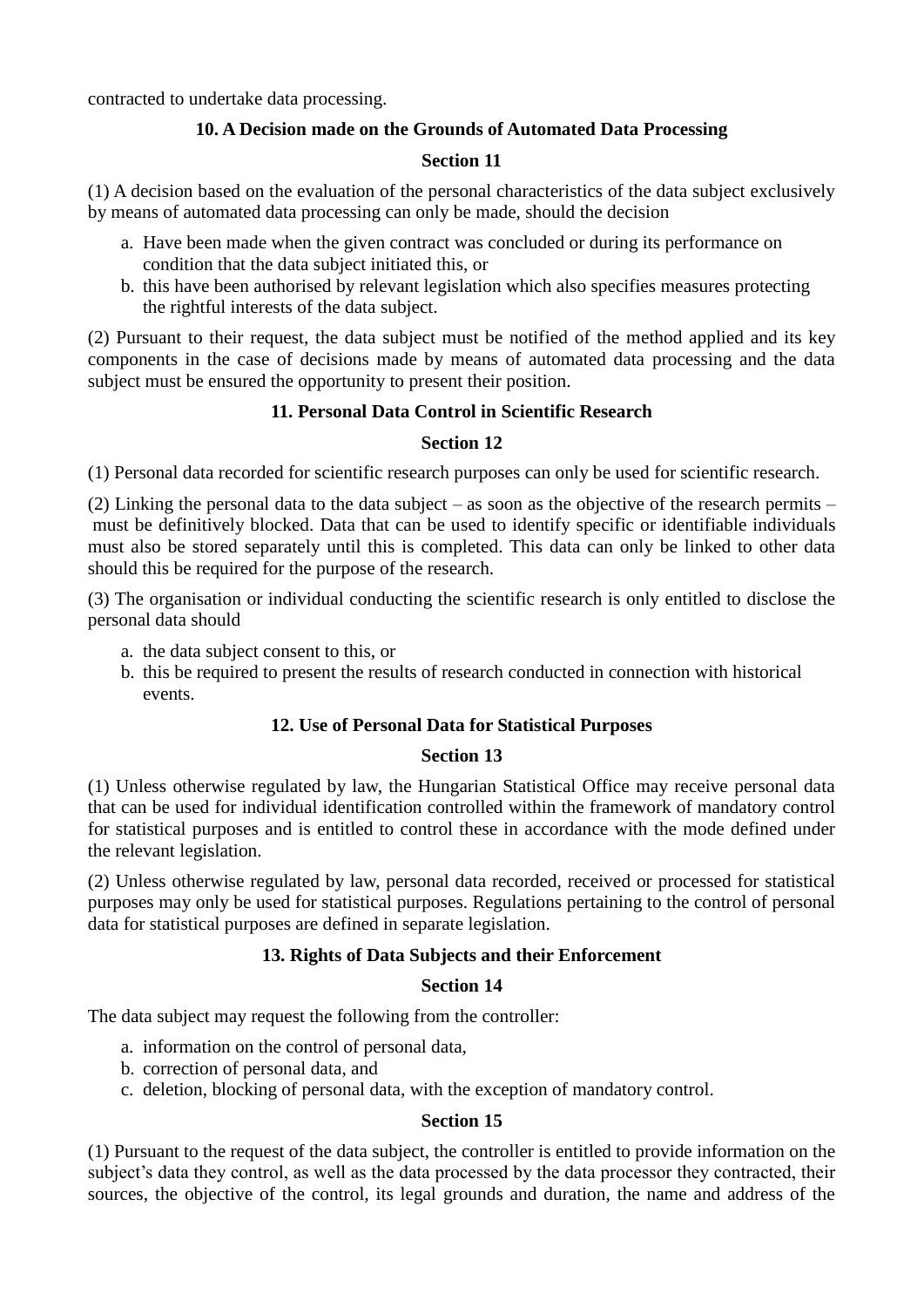data processor and the activities they undertake in connection with control, in addition to the legal grounds and recipients should the personal data of the data subject not be transferred.

(2) The controller keeps a record of data transferred to verify the legitimacy of the data transferral and informs the data subject which file details the date on which the personal data they controlled was sent, the legal grounds of this action and its recipients, the specific scope of the personal data sent, as well as other data specified in legislation prescribing control.

(3) The Act prescribing control may restrict the duration of the obligation to safeguard data set out in subsection (2) in the data transfer file, and therefore, the information notification period. Within the scope of this restriction, a minimum period of five years applies in the case of personal data and a minimum of 20 years in the case of special data.

(4) The controller shall provide clear information in writing within the shortest possible space of time following the submission of the request; however, no later than within 30 days.

(5) Information specified in subsection (4) is provided free of charge, if the individual requesting the information has not yet submitted a request for information to the controller in connection with the same scope of data in the same year. The rate of reimbursement of costs may also be specified in the contract concluded by the parties. Reimbursed costs that have already been paid must be reimbursed in the event that the data was illegitimately controlled, or the request for information leads to correction.

## **Section 16**

(1) The controller is only entitled to deny a request for information in cases specified in Section 9 (1) and Section 19.

(2) Should a request for information be denied, the controller must notify the data subject of this in writing by referring to the relevant section of the present Act on what grounds the request for information was denied. Should a request for information be denied, the controller must inform the data subject of the means available to facilitate legal redress in court and contact the National Authority for Data Protection and Freedom of Information (hereinafter Authority) to seek help.

(3) The controller keeps the Authority informed about rejected requests each year up to 31 January following the year under review.

#### **Section 17**

(1) The controller shall correct the personal data should the personal data not be authentic and the controller has access to the authentic personal data.

(2) Personal data must be deleted should

- a. its control be illegal;
- b. it have been requested by the data subject in accordance with point c) of Section 14;
- c. it be incomplete or incorrect and this cannot be legitimately changed on condition that the law does not rule out deletion;
- d. the objective of the control have ceased to exist or the period defined in the relevant legislation for storing the data have expired;
- e. it have been ordered by the court or the Authority.

(3) Deletion obligations do not apply to personal data which is recorded on a data carrier which must be placed in the archives in accordance with legislation governing the preservation of archival materials in cases specified in subsection (2)(d).

(4) Instead of deletion, the controller blocks the personal data should the data subject request this, or in the event that the basis of the information available, deletion would presumably violate the rightful interests of the data subject. Personal data blocked through such means may exclusively be controlled while the control objective remains valid which barred the deletion of the personal data.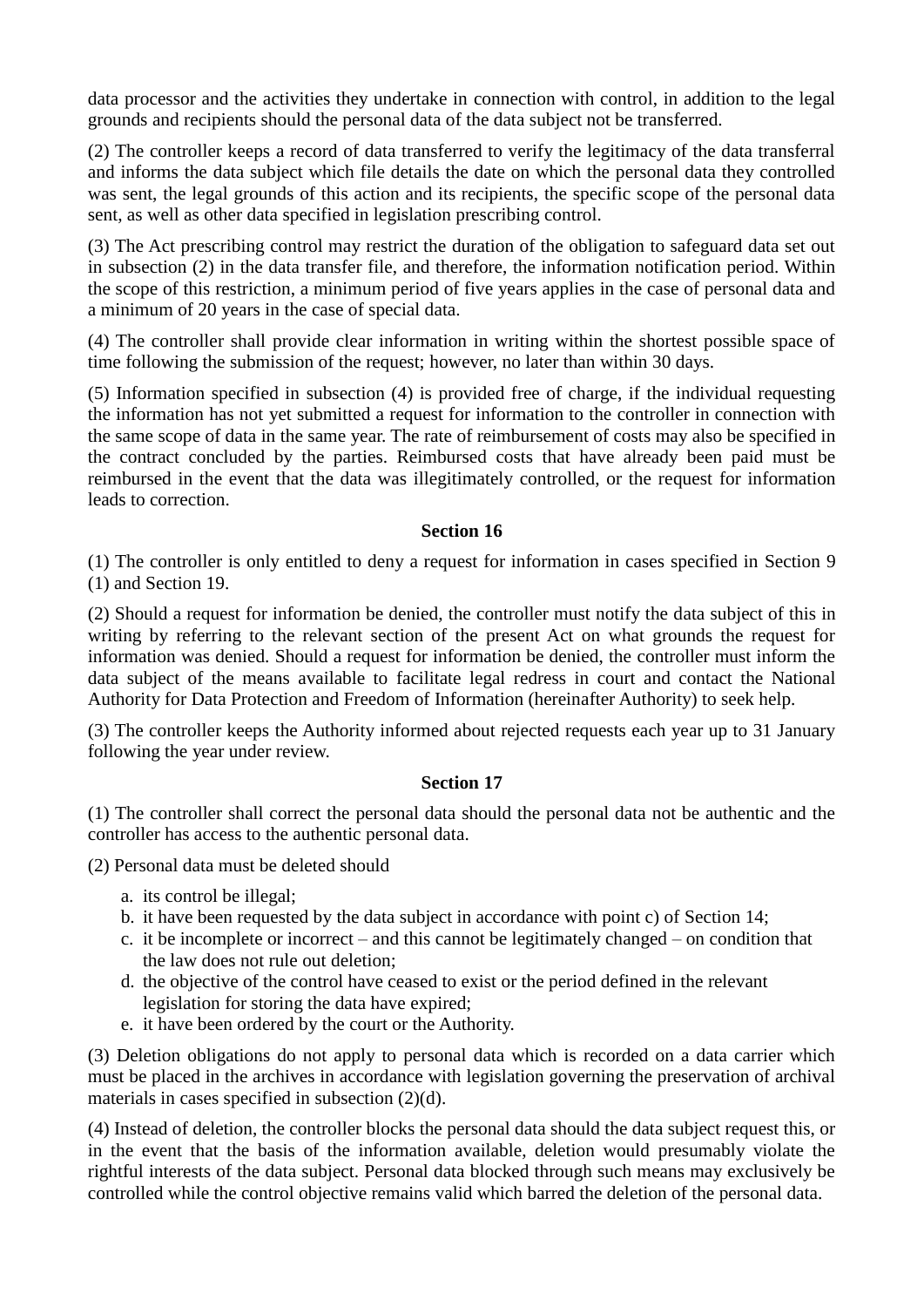(5) The controller tags the personal data they control should the data subject dispute its correctness or accuracy, yet it is not possible to explicitly verify the incorrectness or inaccuracy of the disputed personal data.

#### **Section 18**

(1) The data subject, as well as everyone to whom the data was transferred for control purposes, must be notified of any correction, blocking and deletion. Exemptions apply should this not violate the rightful interest of the data subject in respect of the objective of control.

(2) Should the controller fail to fulfil the request of the data subject regarding correction, blocking or deletion, the controller shall provide the reasons and legal grounds for rejecting the request submitted in connection with correction, blocking or deletion within a period of 30 days following the receipt of the request. Should the request for correction, blocking or deletion be rejected, the controller shall notify the data subject of the opportunities available to seek legal redress via the courts and on the help available from the Authority.

## **Section 19**

Rights defined for the data subject under Sections 14–18 may be restricted by law for reasons pertaining to domestic and external national security, and therefore, to national defence, to ensure national security, prevent or prosecute offences, ensure the security of penal institutions, as well as the economic and financial interests of the state or local governments; to disciplinary and ethical offenses, prevent and expose labour law related and occupational safety infringements – including control and supervision in every case – in addition to protecting the rights of the data subject or others.

## **14. The Requirement to Preliminarily Inform the Data subject**

## **Section 20**

(1) Prior to control being initiated the data subject must be informed of whether the control is to be conducted on the grounds of consent or is mandatory.

(2) Prior to control being initiated the data subject must be explicitly informed in detail of every fact relating to the control of their data, and therefore in particular, of the objective of the control and its legal grounds, the individual authorised to control and process the data, the duration of the control process, should the controller be controlling the personal data of the data subject in accordance with Section 6 (5), as well as of who is authorised to acquire knowledge of this data. This information must equally detail the rights and legal redress opportunities the data subject has in connection with control.

(3) In the case of mandatory control, information may also be provided by publically referring to legislative provisions specifying information set out in subsection (2).

(4) Should it not possible to personally inform the data subject or the cost of this proves excessively high, information may also be provided by disclosing the following information:

- a. the event of the data collection,
- b. scope concerned,
- c. purpose of the data collection,
- d. duration of the control,
- e. possible controllers authorised to acquire knowledge of the data,
- f. providing information on the rights and legal redress opportunities in connection with the control of the data pertaining to the data subjects, and
- g. control registration number, except in the case specified in Section 68 (2), should the control be subject to data protection registration.

## **15. Objection to the Control of Personal Data**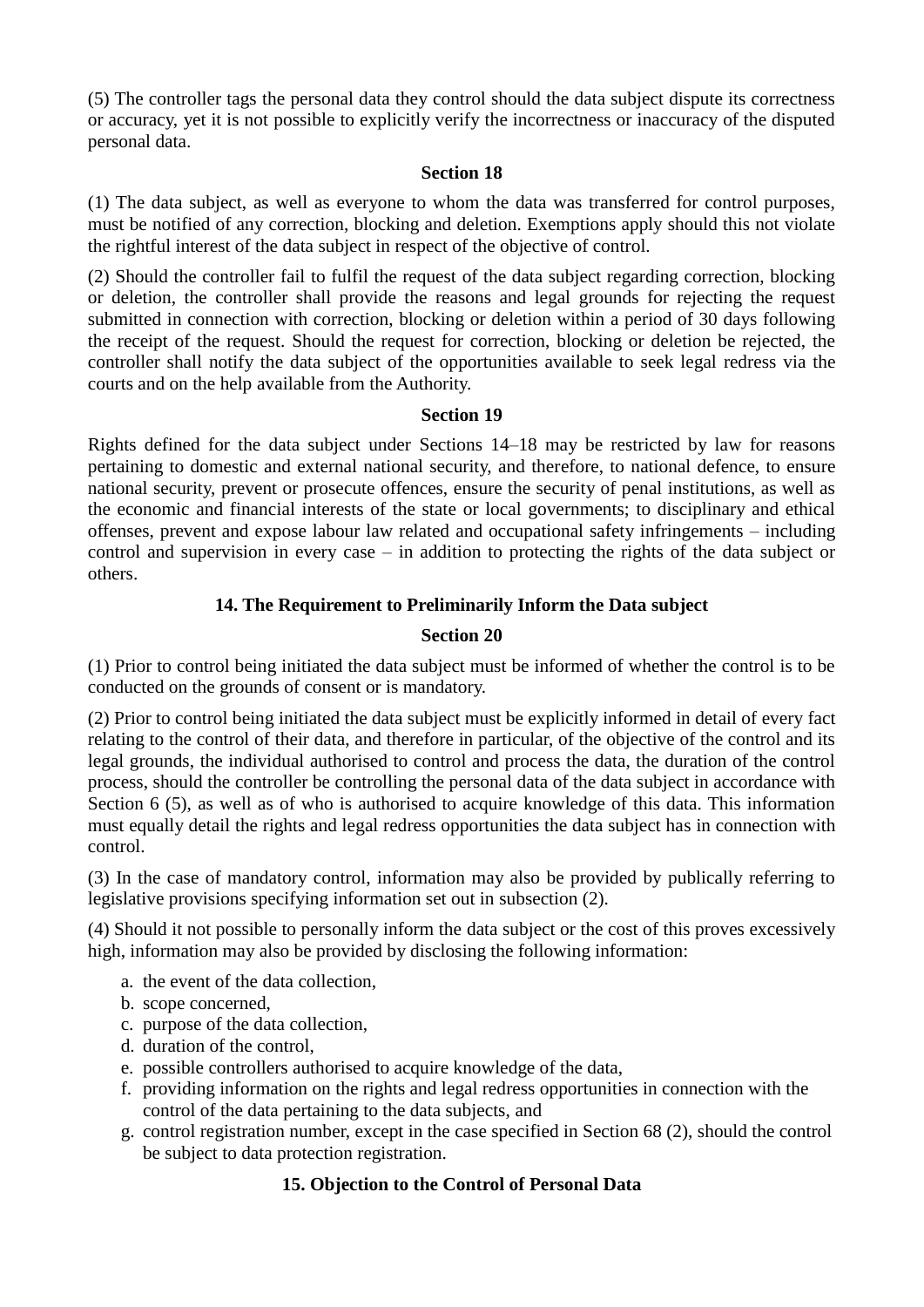## **Section 21**

(1) The data subject is entitled to object to the control of their personal data

- a. should the personal data have to be controlled or transferred to fulfil the legal obligations of the controller, or validate the rightful interests of the controller, data recipient or third party except in the case of mandatory data control;
- b. should the personal data be used or transferred directly for business benefits, public opinion surveys or scientific research purposes, or
- c. other cases defined in relevant legislation.

(2) The controller shall assess the objection lodged within the shortest possible space of time following the submission of the request; however, he or she shall assess the document within a maximum period of 15 days and make a decision on the grounds of the objection and notify the applicant of the decision in writing.

(3) The controller shall suspend the control process – including data entry and data transfer – block the data and notify everyone to whom the personal data constituting the object of objection was transferred of the objection lodged, as well as measures taken on the grounds of this, which individuals are obliged to take measures to enforce the right to object, should the controller deem that the objection lodged is legitimate and justifiable.

(4) The data subject is entitled to initiate legal proceedings – in accordance with the mode specified in Section 22 - within a period of 30 days following the announcement of the decision or the final day of the deadline period, should the data subject disagree with the decision made by the controller on the grounds of subsection (2), or should the controller fail to observe the deadline set in subsection  $(2)$ .

(5) The data subject is entitled to initiate legal proceedings – in accordance with the mode specified in Section 22 - within a period of 15 days following the announcement of the decision pursuant to subsection (2), should the data required to assert the rights of the data recipient not have been received because of the objection lodged by the data subject. The controller is authorised to summon the data subject to court.

(6) The data recipient is entitled to request information on the circumstances causing data transfer problems from the controller, should the controller fail to send the notification specified in subsection (3), which information the controller is obliged to provide for the data recipient within a period of eight days following the sending of the request submitted in this matter. Should information be requested, the data recipient is entitled to turn to the courts and initiate proceedings against the controller after the information is provided, however, no later than within 15 days following the deadline date specified in this regard. The controller is authorised to summon the data subject to court.

(7) The controller is not authorised to delete the data of the data subject if the control of the data was ordered by law. However, the data of the subject data cannot be transferred to the data recipient if the controller agreed with the objection made, or the court deems that the objection is legally justified.

## **16. Assertion of Rights in Court**

## **Section 22**

(1) The controller is entitled to initiate legal proceedings against the data recipient should the rights of the data subject be infringed, as well as in cases listed under Section 21. The courts shall take immediate action in such cases.

(2) The controller shall be obliged to prove that the data has been controlled in compliance with the relevant legislation. The data recipient shall be obliged to prove the legitimacy of the data transfer in respect of the data transferred to this party in cases listed in Section 21 (5) and (6).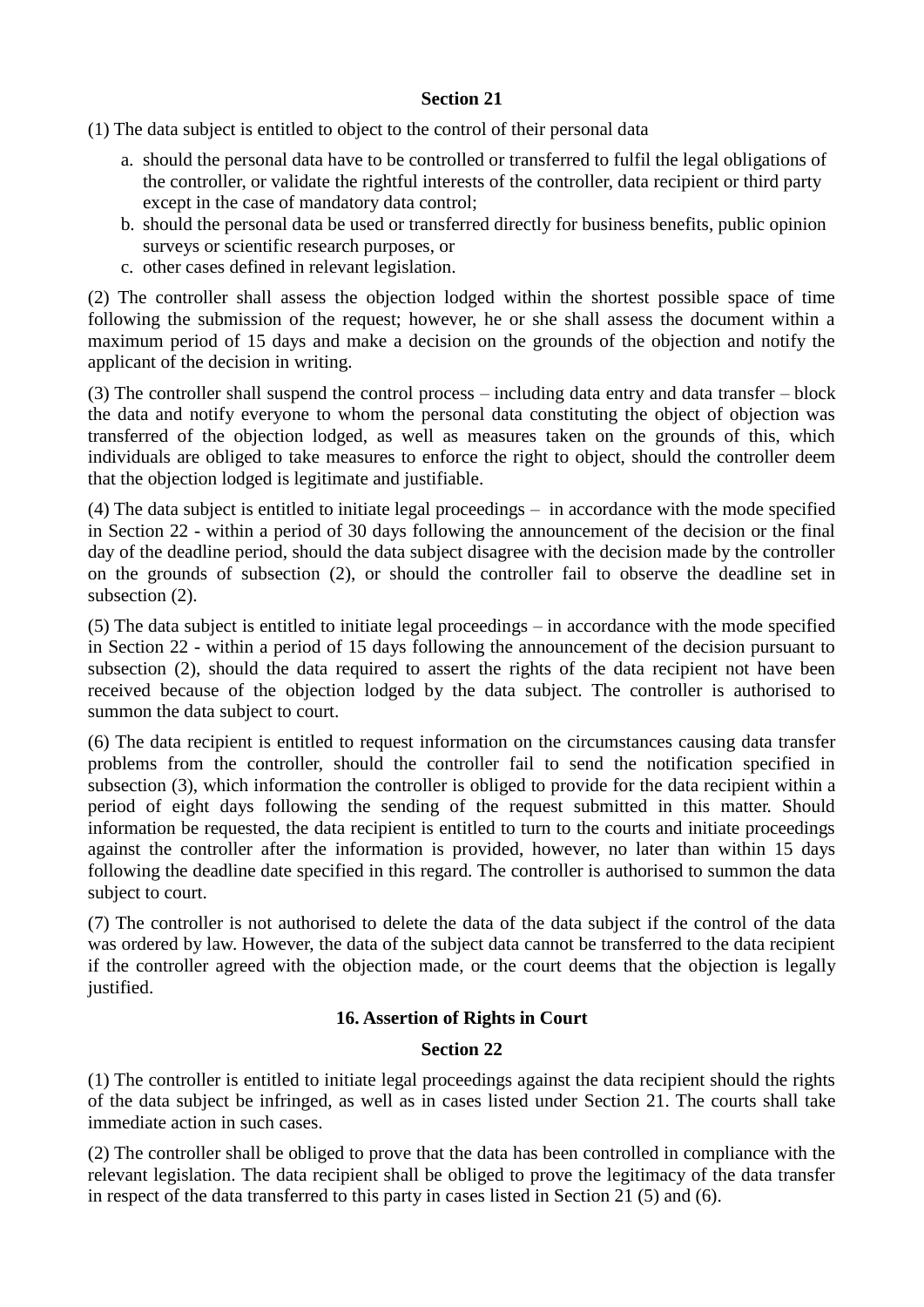(3) The litigation shall be assessed within the scope of the jurisdiction of the County Court, or Municipal Court in Budapest (hereinafter jointly referred to as county court). The legal procedure may be launched at the county court competent in the place of residence of the data subject, according to their choice of court.

(4) Persons normally not having the capacity to be a party to legal proceedings may also be parties to the litigation The Authority is entitled to intervene in the proceeding in favor of the data subject.

(5) The controller shall be obliged to provide information, correct, block and delete the data, reverse the decision made with the help of automated data processing should the court entertain the motion, by taking account of issuing the data requested by the data recipient defined under Section 21.

(6) The controller shall be obliged to delete the personal data of the data subject within three days following the announcement of the verdict should the court reject the motion submitted in cases defined under Section 21. The controller shall also be obliged to delete the data should the data recipient fail to turn to the courts within the deadline period set in Section 21 (5) and (6).

(7) The court orders the public disclosure of the verdict – by disclosing the controller's ID data – should this be requested in the interest of data protection and the rights of a higher number of data subjects protected within the scope of the present Act.

## **17. Compensation**

## **Section 23**

(1) The controller shall be obliged to compensate for damages caused to others as an outcome of the illegitimate control of the data of the data subject or a breach of data security requirements. The controller shall be exempt from liability should they be able to prove that the damages were caused by circumstances beyond their immediate control.

(2) Damages do not need to be compensated should they have ensued from the deliberate or serious negligence of the aggrieved party.

## **18. Internal Data Protection Officer and Data Protection Rules**

#### **Section 24**

(1) An internal data protection officer – with a higher education degree in law, economics, IT or equivalent - under the immediate supervision of the head of the organisation must be appointed or designated within the organisation of the controller or data processor

- a. at the controller and processor controlling or processing national official, labour or criminal files;
- b. at the financial organisation;
- c. at the electronic telecommunications and public service corporation.

(2) The internal data protection officer shall

- a. cooperate and assist in making decisions in connection with data control and in guaranteeing the rights of the data subjects;
- b. control compliance with provisions governing the present Act and other legislation relevant to data control, as well as rules defined in the internal data protection and data security regulation and data security requirements;
- c. assess the reports received and draw the attention of the controller or data processor to terminating the procedure should unauthorised control be exposed;
- d. compiles the internal data protection and data security regulation;
- e. manages the internal data protection file;
- f. organises data protection training.

(3) Controllers defined in subsection (1), as well as other state and local government controllers – with the exception of controllers not obliged to submit reports in the data protection file - are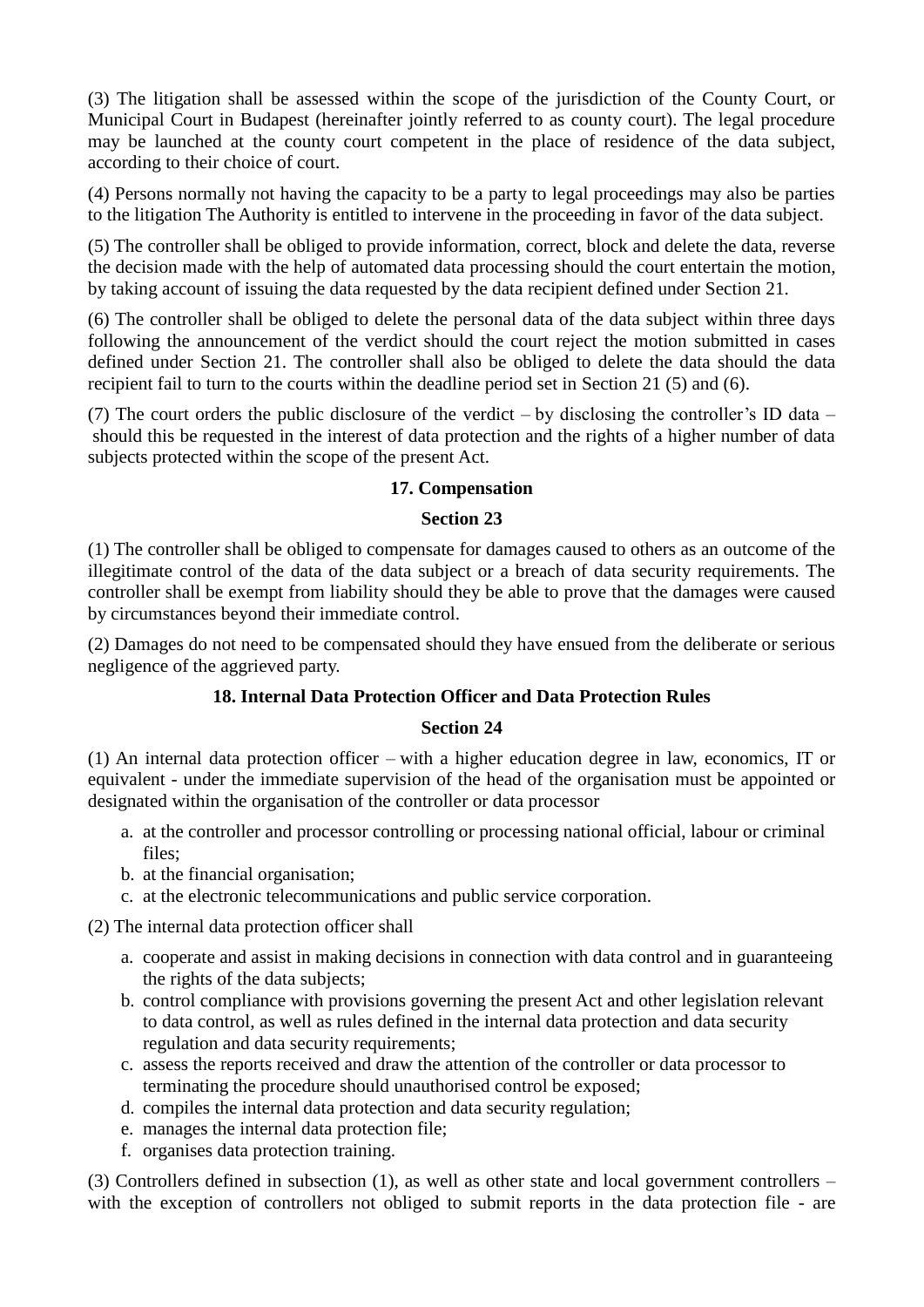required to compile an internal data protection and data security regulation to execute the present Act.

## **19. Conference of Internal Data Protection Officers**

## **Section 25**

(1) The purpose of the conference for internal data protection officers (hereinafter conference) is to establish regular professional contacts between the Authority and internal data protection officers with the aim of developing standard legal practices in regard to the application of legislation relevant to the protection of personal data and accessing data of public interest.

(2) The president of the Authority convenes the conference as required; although, at least once a year, and defines its agenda.

(3) The internal data protection officers of every organisation appointed by law, as a mandatory requirement, are members of this conference.

(4) The internal data protection officers who do not have to be appointed by law may also be members of this conference, in which regard these officers are entitled to register in the internal data protection officer database managed by the Authority.

(5) The Authority manages an internal data protection officer database of conference members for networking purposes. The name of the internal data protection officer, postal and email address, as well as the organisation they represent is registered in this database.

(6) The Authority maintains the data defined in subsection (5) in the databases until the mandate of the data protection officer expires or the Authority becomes aware of this.

## *CHAPTER 3*

## **ACCESSING DATA OF PUBLIC INTEREST**

## **20. General Rules Concerning Accessing Data of Public Interest**

## **Section 26**

(1) Bodies or individuals undertaking state or local government duties, as well as other duties defined in the relevant legislation (hereinafter jointly referred to as body undertaking public duties) must be ensured the opportunity to provide access to data of public interest and data public on grounds of public interest to anyone requesting such data under their control, with the exception of cases defined within the scope of the present Act.

(2) The name of the person undertaking tasks within the scope of responsibilities and authority of the body undertaking public duties, as well as their scope of responsibilities, scope of work, executive mandate and other personal data relevant to the provision of their responsibilities to which access must be ensured by law qualify as data of public interest.

(3) Should it not otherwise be regulated by law, data of public interest implies data under the control of bodies or individuals providing services which must, as a mandatory requirement, be used on the grounds of the relevant legislation or the contract concluded with the state or the local government, cannot be provided through other means, is relevant to their activities and which do not qualify as personal data.

## **Section 27**

(1) Access to data of public interest and data public on grounds of public interest cannot be ensured should this data qualify as classified information on the grounds of the act on the protection of classified information.

(2) Right to access data of public interest and data public on grounds of public interest may – by specifying the type of data – be restricted by law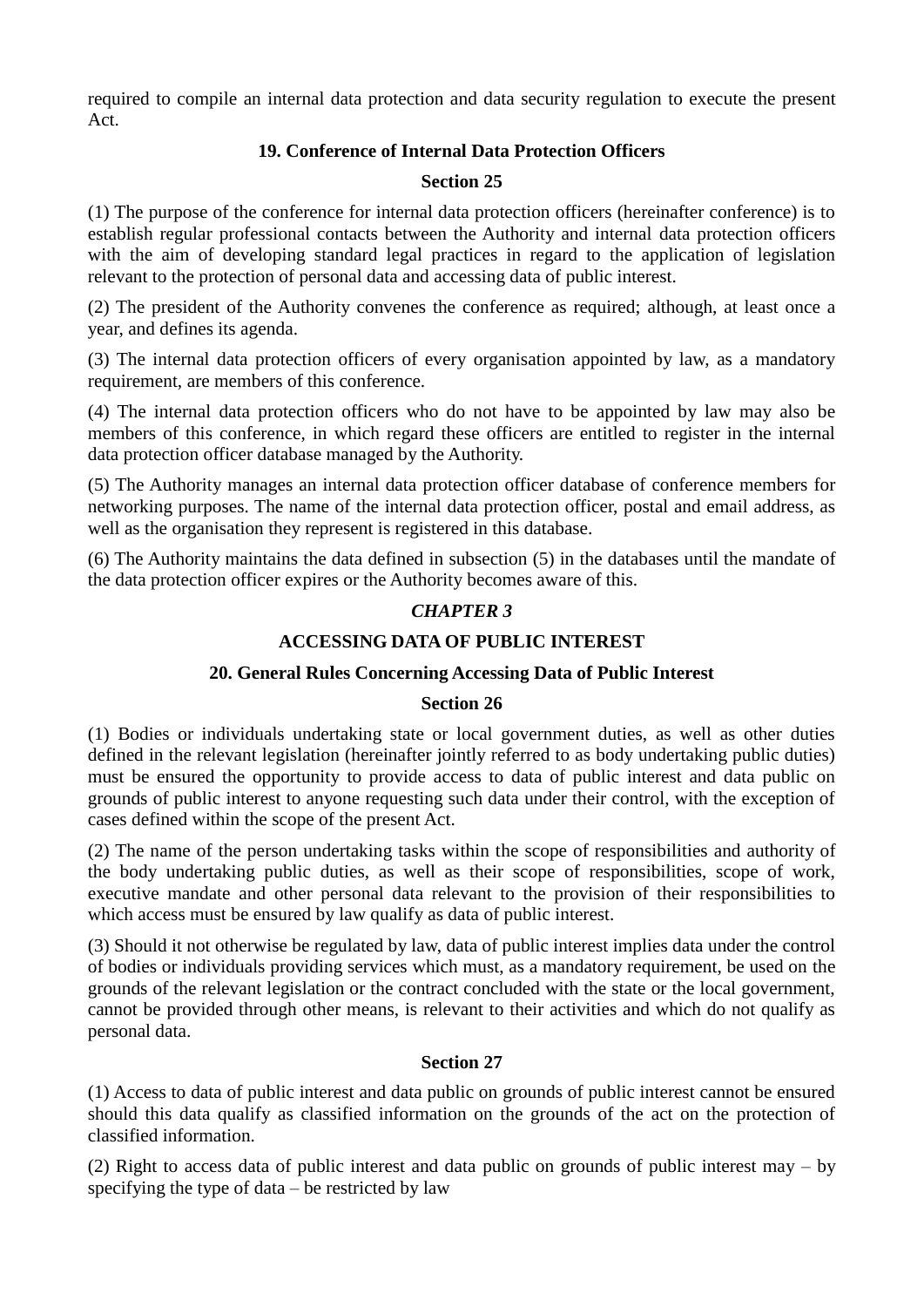- a. in the interest of national defence;
- b. in the interest of national security;
- c. to prosecute or prevent offences;
- d. in the interest of environmental protection or nature preservation;
- e. in the interest of central financial and exchange rate policy;
- f. in regard to foreign relations and relations with international organisations;
- g. in regard to legal or administrative proceedings;
- h. in regard to intellectual property rights.

(3) The relevant provisions set out in the Civil Code regulate access to business secrets.

(4) Access to data of public interest may be restricted on the grounds of EU contractual clauses in regard to major financial or economic policy interests of the European Union, equally including interests pertaining to monetary, budgetary and tax policies.

(5) Data generated or registered during the course of a procedure aimed at the body undertaking public duties making a decision within its respective scope of responsibilities and authority and serving as a basis for making this decision cannot be disclosed for a period of 10 years following the date this data was generated or registered. The competent executive of the body controlling this data is entitled to authorise access to this data by considering the gravity of the given public interest relating to ensuring or denying access to this data.

(6) Requests for access to data serving as a basis for decision-making may be rejected – within the period defined in subsection (5) – should accessing this data potentially interfere with the legal operational procedure of the body undertaking public duties or the delivery of its scope of responsibilities and authority devoid of unauthorised outside influence, and therefore, in particular, free expression of the position of the body which generated the data during decision preparation.

(7) Legislation regulating restrictions to accessing certain data serving as a basis for decisionmaking may specify a shorter period than specified in subsection (5).

(8) Provisions set out in the present chapter cannot be applied to the provision of data from registers regulated under separate legislation.

## **21. Demand for Accessing Data of Public Interest**

#### **Section 28**

(1) Requests for accessing data of public interest may be made verbally, submitted in writing or electronically by anyone. Provisions governing accessing data of public interest must be applied to access public data of public interest.

(2) Should it not be otherwise regulated by law, the personal data of the applicant submitting the request may only be controlled should this be necessary for processing the request and paying the fee charged for making copies. The personal data of the applicant must be immediately deleted after the request is processed and the fee is paid.

(3) should the data request be incomplete or unclear, the controller requests further specification from the applicant.

#### **Section 29**

(1) The body undertaking public duties controlling the data shall satisfy the requirements relating to accessing data of public interest within the shortest possible space of time, but within a maximum period of 15 days.

(2) The deadline set in subsection (1) may be extended once by 15 days should the request for data concern an extensive and large volume of data. The applicant must be notified of this within a period of eight days following the receipt of the request.

(3) The applicant is entitled to receive a copy of the documents or document section containing the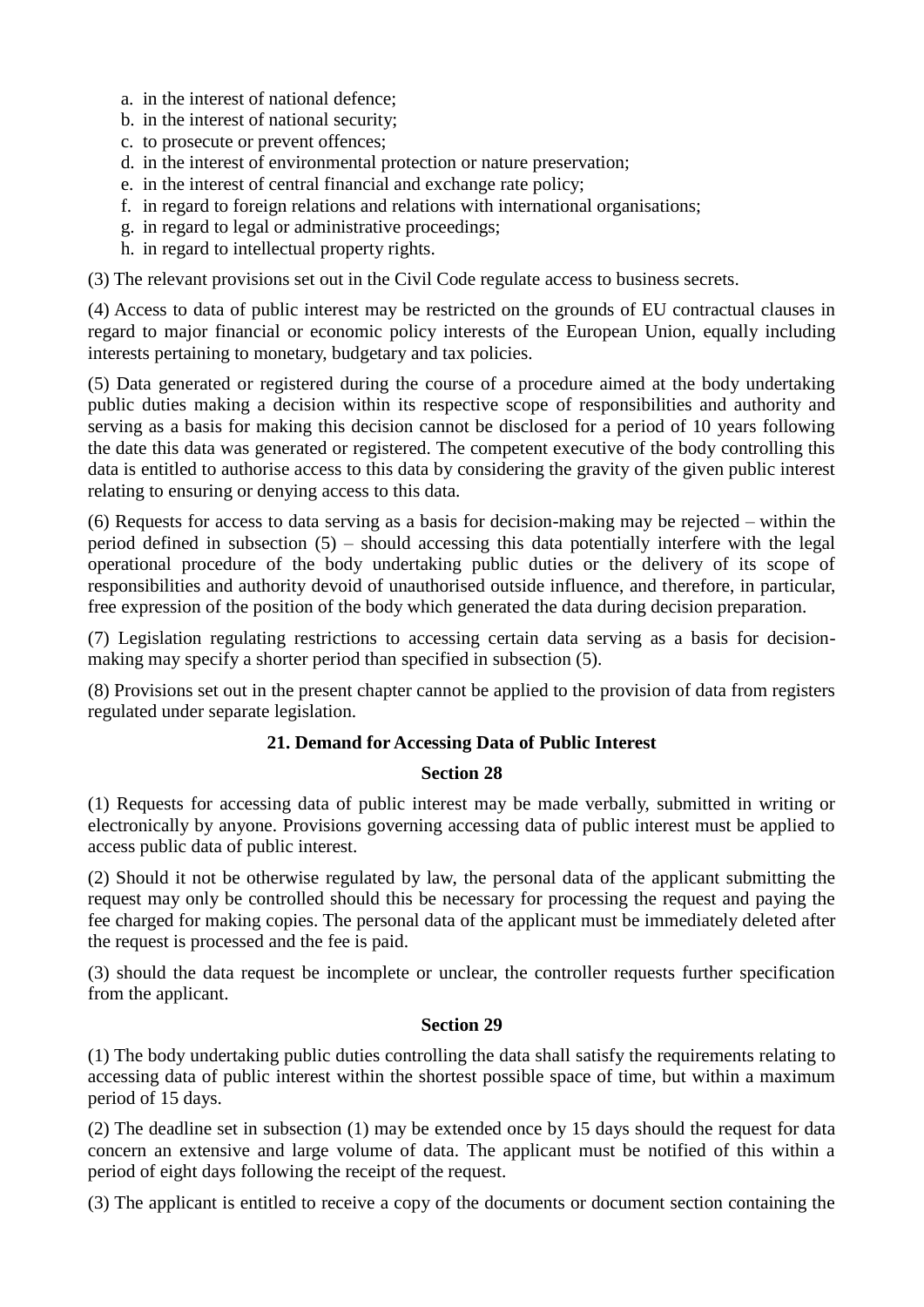data regardless of its mode of storage. The body undertaking public duties controlling the data is entitled to charge a fee for making the copies – which fee shall be aligned to costs arising in connection with copying – of which the applicant must be notified before the request is processed.

(4) Should the document or document section of which a copy has been requested be large, copying requests shall be fulfilled within a period of 15 days after the payment of the fee charged. The applicant must be notified of the large size of the document or document section of which a copy was requested, the fee charged, as well as options in which case copying is not needed to satisfy data requirements within a period of eight days following the receipt of the request.

(5) The relevant legislation regulates cost items and the highest value of these taken into account when setting fee rates, as well as criteria to be applied to determine the large volume of the document of which a copy was requested.

#### **Section 30**

(1) Should the document containing data of public interest also contain data that cannot be disclosed to the individual requesting the document, such data which cannot be disclosed must be made unrecognisable in the copy.

(2) Data requests must be satisfied in a clear manner and in a mode and through the use of the technical instrument specified by the applicant, should the body controlling the data of public interest be easily able to do this. If the data requested was electronically disclosed at an earlier date, the request can be also satisfied by indicating the public source containing the given data. Requests for data cannot be rejected by claiming that they cannot be properly satisfied.

(3) The applicant must be notified of the rejection, the reasons for the rejection, as well as information on legal redress options the individual is entitled to pursuant to the present Act in writing, or electronically should the request have been submitted via email, within a period of eight days. The controller shall register requests rejected and reasons for their rejection and shall inform the Authority of the contents of this file each year prior to 31 January.

(4) Requests for access to data of public interest cannot be rejected because the non-native Hungarian speaking individual requesting the data submitted the request in their native language or other language they may speak.

(5) Should the relevant legislation facilitate the opportunity for the controller to consider rejecting the fulfilment of the request to access data of public interest, a narrow interpretation must be applied to such a rejection and the fulfilment of the request aimed at accessing data of public interest may be rejected should the gravity of the public interest serving as a basis for rejection supersede the public interest relating to the fulfilment of the request to access data of public interest.

(6) The body undertaking public duties shall compile regulations setting out the rules of procedure for fulfilling requests aimed at accessing data of public interest.

## **Section 31**

(1) The applicant is entitled to turn to the courts should the deadline period open for the rejection or fulfilment of the request for access to data of public interest, or the deadline extended by the controller in accordance with Section 29 (2) expire and become inconclusive, and in addition is entitled to review the fee charged for making a copy, should this fee not yet have been paid.

(2) The controller is required to prove the legal grounds of rejection and its underlying reasons and the substantiation of the sum of the fee charged for making a copy.

(3) Litigation must be launched against the body undertaking public duties within a period of 30 days following the announcement of the rejection of the request, the expiry of the deadline which was inconclusive and the expiry of the deadline set for paying the fee charged. Should it be in the interests of the applicant to request an investigation of the Authority due to the rejection of the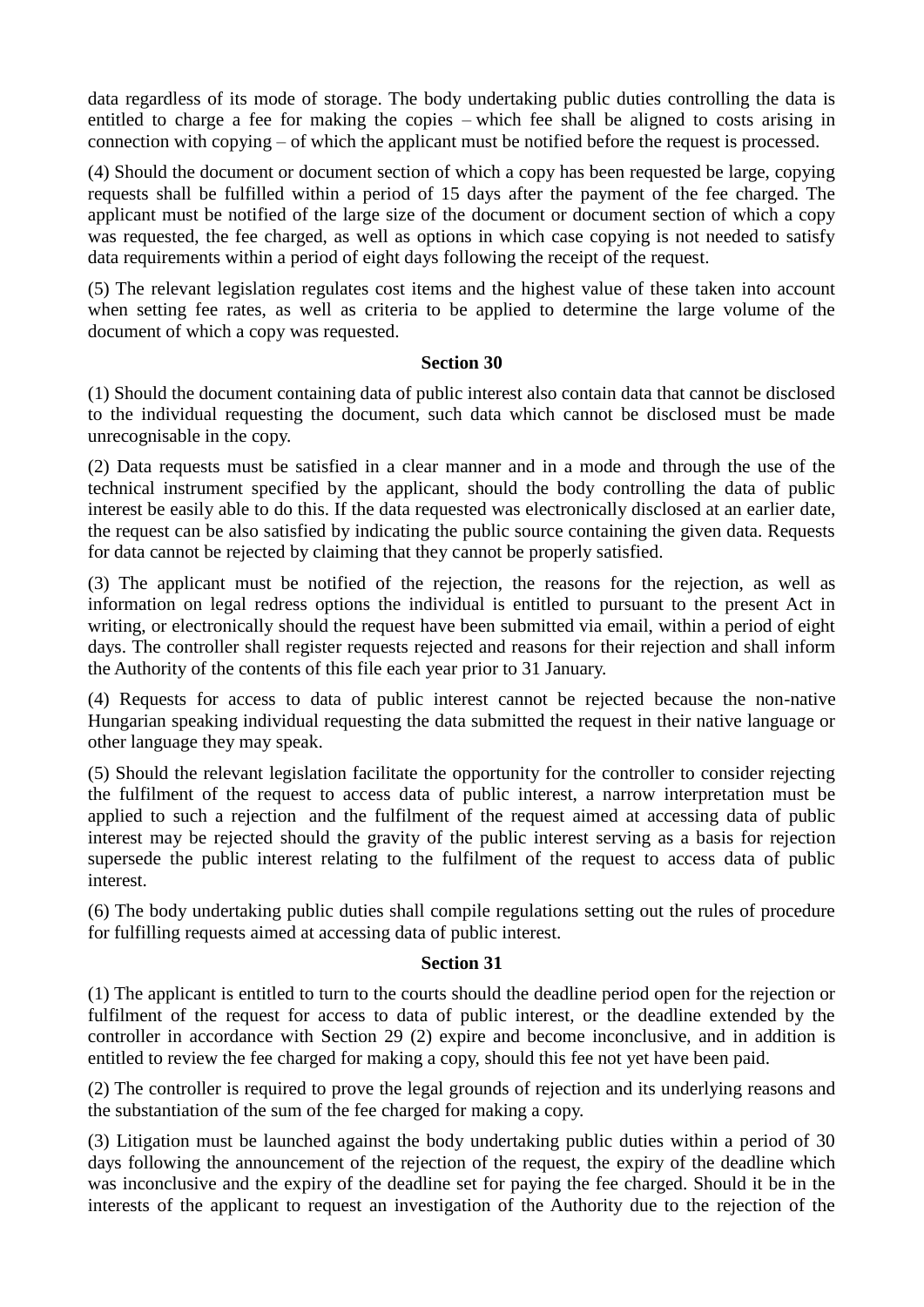request, its non-fulfilment or the fee charged for making a copy and the applicant declares this to the Authority, litigation concerning the refusal to effectively assess this submission, termination of the assessment procedure may be launched within a period of 30 days following the receipt of the notification on termination specified in Section 55 (1)(b) or notification specified in Section 58 (3). Justification must be provided should the deadline period available for launching litigation expire.

(4) Persons normally not having the capacity to be a party to legal proceedings may also be parties to the litigation. The Authority is entitled to intervene in the proceedings in favour of the applicant.

(5) Litigation launched against bodies undertaking public duties with a national scope of competence fall under the scope of jurisdiction of county courts. Matters within the scope of jurisdiction of the local court shall be processed at the local court at the seat of the county court, in Budapest or in the Pest Central District Court. The seat of the body undertaking the public duties of the defendant shall nominate the competent court.

(6) The court shall take immediate action.

(7) Should the court accept the submission to request data of public interest, the court shall oblige the controller to disclose the data of public interest requested in the court decision. The court is entitled to modify the sum of the fee charged for making a copy, or order the body undertaking public duties to launch a new procedure to determine the sum of the fee charged.

## *CHAPTER 4*

## **DISCLOSING DATA OF PUBLIC INTEREST**

## **22. Information Obligation Concerning Data of Public Interest**

#### **Section 32**

In regard to matters within their scope of responsibilities – therefore, with special regard to the state and local budget and the implementation of these, managing state or local government assets, use of public finances and contracts concluded in this regard, in respect of ensuring special or exclusive rights for market players, private organisations and individuals - the body undertaking public duties is obliged to facilitate and ensure that the public receives accurate and expedient information.

## **23. Electronic Disclosure Obligation**

#### **Section 33**

(1) Access to data defined as data of public interest pursuant to the present Act must be ensured free of charge in digital format on internet websites for anyone interested, without disclosing any personal ID data or applying restrictions, in printable format ensuring the opportunity to copy parts of the text without data loss or distortion, enabling the document to be viewed, copies to be downloaded and printed, as well as network data transfer (hereinafter electronic disclosure). Access to the data disclosed cannot be subject to the disclosure of personal data.

(2) Should it not otherwise be regulated by law, the following organisations shall publish the data defined in disclosure lists specified under Section 37 on their respective websites:

- a. Office of the President of the Republic of Hungary, Office of the National Assembly, Office of the Constitutional Court, Office of the Commissioner for Basic Rights, State Audit Office of Hungary, Hungarian Academy of Sciences, Hungarian Academy of Arts, National Council of Justice of Hungary, Office of the Prosecutor General;
- b. state public administration body with the exception of the Government Committee, as well as the national chamber and
- c. regional public administration body of the Government with general scope of authority.

(3) Bodies undertaking public duties not listed in subsection (2) may also fulfil electronic disclosure obligations set out in Section 37 by disclosing data on a central website either operated alone or in conjunction with associated bodies – as they so choose – maintained by bodies undertaking their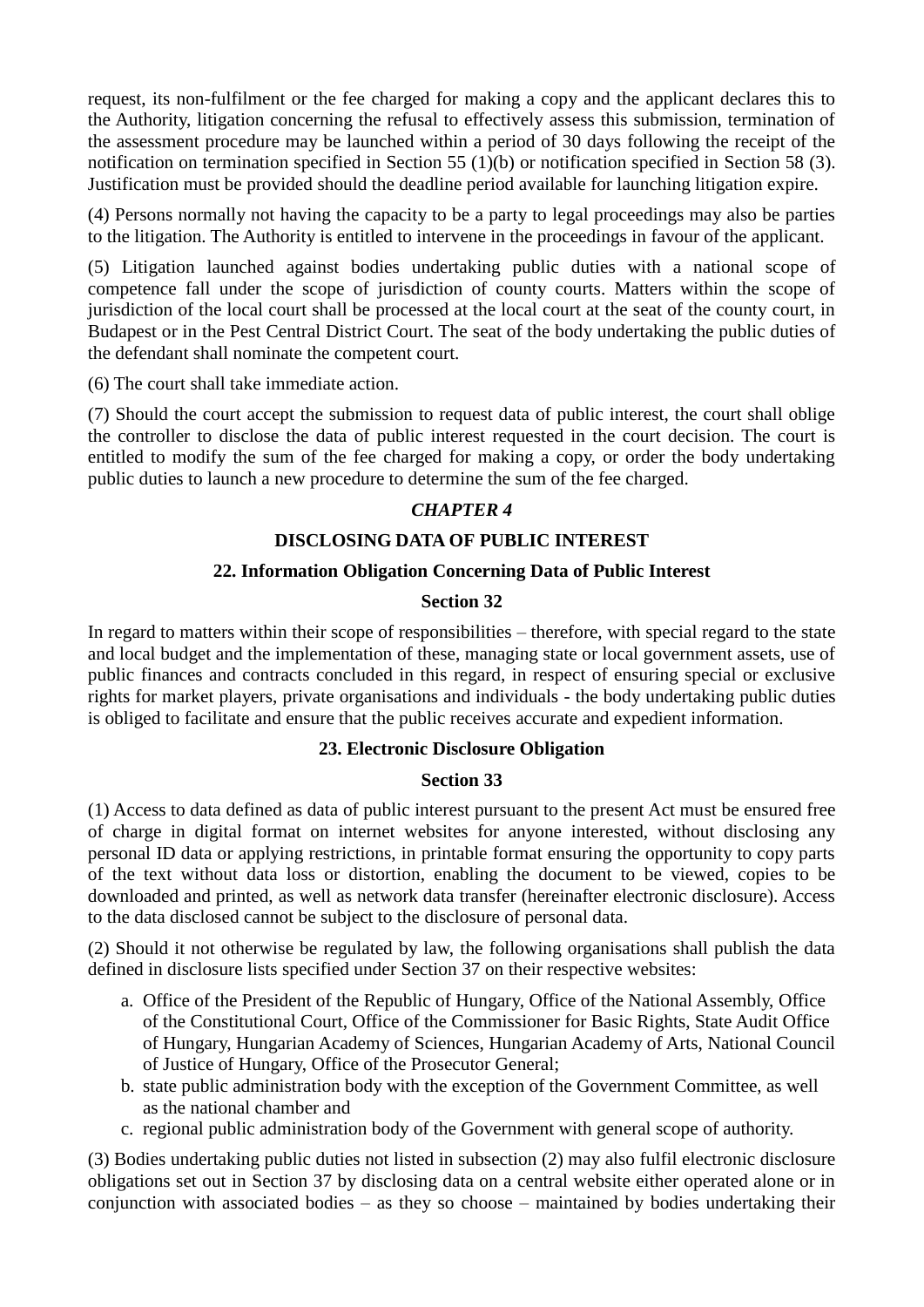supervision, professional management or coordination in connection with their operation and set up for this specific purpose.

(4) Should the public education institution not undertake national or regional responsibilities, electronic disclosure obligations set put in the present Act are fulfilled by supplying data to information systems defined under sectoral legislation.

#### **Section 34**

(1) The data officer not publishing the data on their own website - by applying Section  $35$ transfers the data to be disclosed to the body providing the data, which individual shall ensure that the data is published on their website, and in addition ensure that the body supplying the specific data of public interest published is explicitly recognisable and which body the given data concerns.

(2) The body publishing the data shall design the website used to publish the data in such a way that the data is suitable for publication; ensures its ongoing operation, repairs potential malfunctions and updates the data.

(3) Information on the detailed rules concerning an individual's request for public data must be clearly provided on the website used to publish the data. This information must equally include information on options for legal redress.

(4) Beyond data of public interest defined in the disclosure lists, other data of public interest and data public on grounds of public interest may also be disclosed on the publication website.

#### **Section 35**

(1) The body responsible for the data and obliged to electronically disclose this data shall ensure the accurate, updated and ongoing publication of the data specified in disclosure lists defined under Section 37 and that this data is transferred to the body supplying the data.

(2) The body supplying the data is responsible for their electronic disclosure, and for ensuring continuous access, authenticity and updating of the data.

(3) To fulfil the obligations set out in subsection (1), the data officer shall set out detailed rules in an internal regulation, whilst the body supplying the data shall act likewise to fulfil obligations set out in subsection (2).

(4) Unless otherwise regulated within the scope of the present Act or other legislation, electronically published data cannot be removed from the website. Should the body cease to exist, their legal successor shall be responsible for meeting disclosure obligations.

#### **Section 36**

Disclosure of data detailed in the disclosure lists defined under Section 37 does not affect obligations of the given body in connection with the publication of data of public interest or data public on grounds of public interest or other obligations set out under the relevant legislation.

#### **24. Disclosure Lists**

#### **Section 37**

(1) Bodies defined in Section 33 (2)-(4) (hereinafter jointly referred to as bodies obliged to disclose data) shall publish data detailed in the general disclosure list compiled in Annex 1 in accordance with the requirements specified in Annex 1, with the exception of cases defined in subsection (4).

(2) Other data which must be disclosed (hereinafter special disclosure list) may be specified in connection with specific sectors and types of bodies undertaking public duties by legislation.

(3) The head of the body obliged to disclose data – after requesting the opinion of the Authority – as well as legal regulations may define additional scopes of data which must be disclosed as a mandatory requirement applicable to bodies undertaking public duties, the management of these,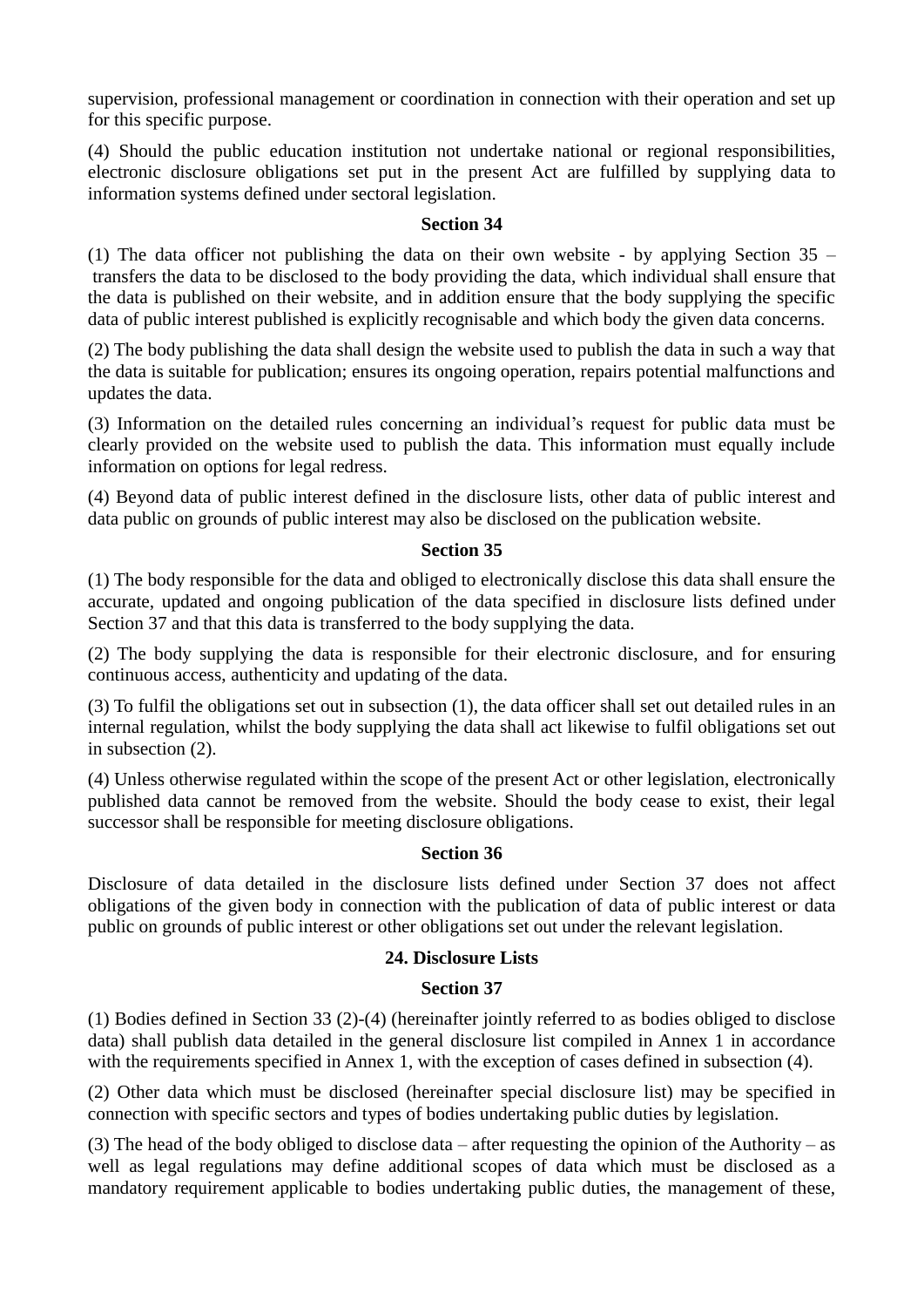bodies under their supervision or some of these (hereinafter individual disclosure list).

(4) The Minister in charge of the direction of civil national security services and the Minister competent for the direction of civil intelligence activities define the scope of data to be disclosed by civil national security agencies, whilst the Minister for Defence defines the scope of data to be disclosed by national defence agencies - after requesting the opinion of the Authority – within the scope of a decree.

(5) Compiling and modifying the individual disclosure list – having requested the opinion of the Authority - is designated to the scope of authority of the body in the case of bodies obliged to disclose information operating as corporate bodies.

(6) The head of the organisation obliged to disclose information annually reviews the disclosure list they issued in accordance with subsection (3) on the basis the data of data requests made in connection with data of public interest not included in the disclosure list and adds items to this list based on the high rate or volume of data requests made.

(7) Depending on the type of data to be disclosed, it is also possible to determine the frequency of disclosure in these disclosure lists.

(8) The Authority is also entitled to make recommendations for compiling and contributing to special and individual disclosure lists.

# *CHAPTER 5*

# *NATIONAL AUTHORITY FOR DATA PROTECTION AND FREEDOM OF INFORMATION*

## **25. Legal Status of the Authority**

## **Section 38**

(1) The Authority shall be an autonomous state administration organ.

(2) The task of the Authority shall be to supervise and promote the enforcement of the right to the protection of personal data, and of the right to access to data of public interest or to data public on grounds of public interest.

(3) In the performance of its tasks pursuant to subsection (2) and to the provisions laid down in this Act, the Authority

a) shall conduct investigations on the basis of reports;

b) may conduct ex officio data protection procedures;

c) may conduct ex officio procedures for the supervision of classified data;

d) may institute legal proceedings for infringements relating to access to data of public interest or to data public on grounds of public interest;

e) may intervene in legal proceedings initiated by others;

f) shall keep a data protection register.

(4) In the performance of its tasks pursuant to subsection (2), the Authority

a) may put forward proposals for the making or amendment of rules of law affecting the processing of personal data or affecting access to data of public interest or to data public on grounds of public interest, and shall give an opinion on the draft rules of law affecting its tasks;

b) shall publish an annual report on its activities by 31 March of the calendar year and submit the report to Parliament;

c) shall issue general recommendations and recommendations for specific controllers;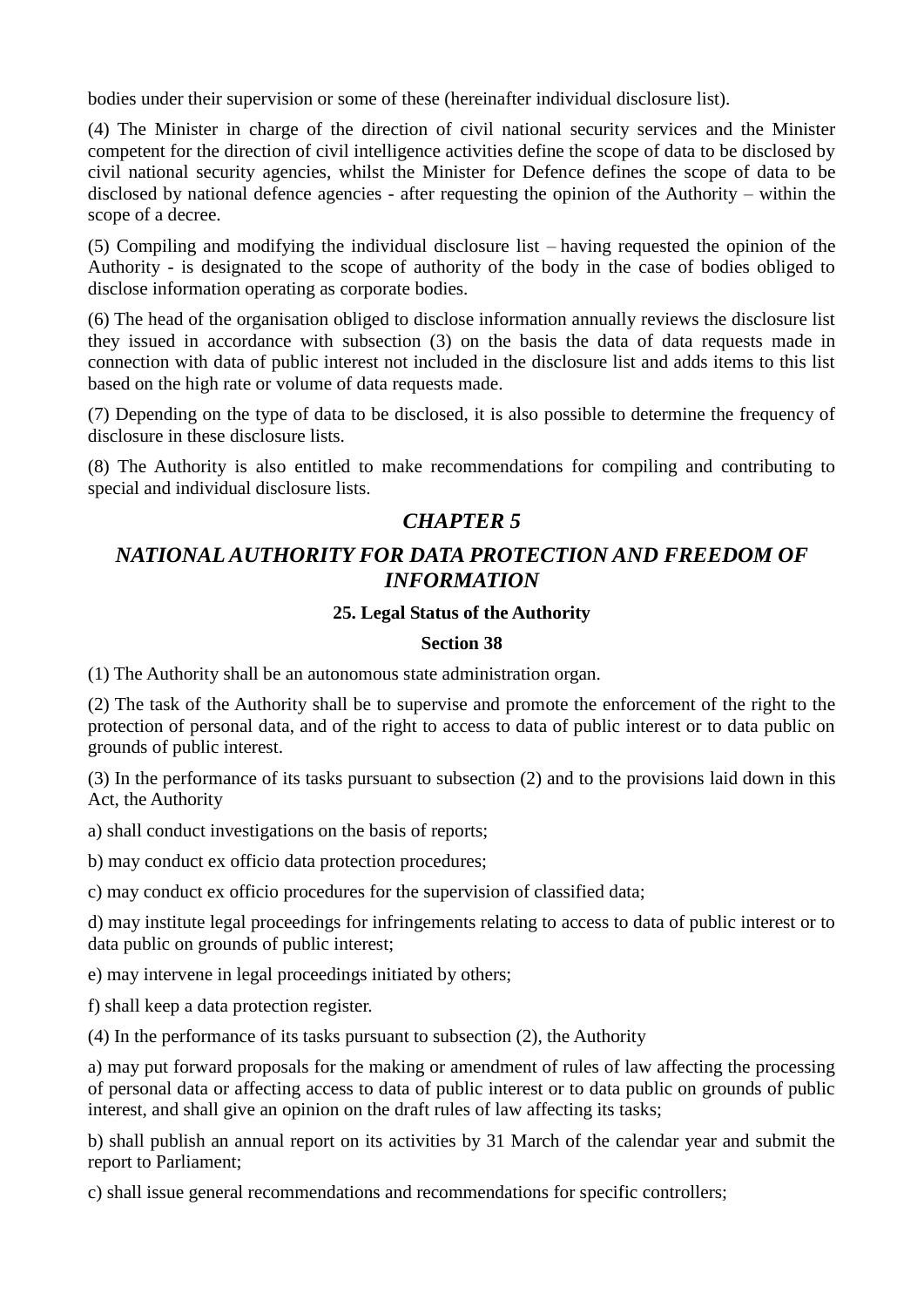d) shall provide recommendations relating to special and/or individual publication lists to be published pursuant to this Act in connection with the activities of organs performing public tasks;

e) shall represent Hungary, in cooperation with the organs or persons specified in an Act, in the joint data protection supervisory bodies of the European Union;

f) shall organise the conferences of internal data protection officers;

g) shall define the professional criteria for data protection auditing;

h) may conduct data protection audits at the request of controllers.

(5) The Authority shall be independent, subordinated only to Acts; it may not be given instructions as to the performance of its tasks, and shall perform its tasks separately from other organs, free of any outside influence. Tasks for the Authority may only be established by an Act.

## **26. Budget and management of the Authority**

## **Section 39**

(1) The Authority shall be a central budgetary organ with the powers of a budgetary chapter, and its budget shall constitute an independent title within the budgetary chapter of Parliament.

(2) The main totals of expenditures and receipts of the Authority for the current budgetary year may only be reduced by Parliament, with the exception of natural disasters endangering life and property as defined in the Act on Public Finances, of temporary measures adopted to relieve the consequences of such disasters, or of measures taken by the Authority within its own competence or in its competence as directing organ.

(3)

(4) The remainder of receipts from the previous year may be used by the Authority in the following years for the performance of its tasks.

## **27. President of the Authority**

#### **Section 40**

(1) The Authority shall be headed by a President. The President of the Authority shall be appointed by the President of the Republic at the proposal of the Prime Minister from among those Hungarian nationals who have a law degree, the right to stand as a candidate in elections of Members of Parliament, and at least ten years of professional experience in supervising proceedings related to data protection or freedom of information or a Ph.D. degree in either of these fields.

(2) No one may be appointed President of the Authority who – in the four years preceding the proposal for his or her appointment – had been a Member of Parliament, Member of the European Parliament, President of the Republic, Member of the Government, state secretary, member of a local government body, mayor, deputy mayor, Lord Mayor, Deputy Lord Mayor, president or vice president of a county representative body, or member of a local, regional or national nationality self-government, or officer or employee of a political party.

(3) The President of the Republic shall appoint the President of the Authority for nine years.

(4) After his or her appointment the President of the Authority shall take an oath before the President of the Republic; the content of the oath shall be governed by the Act on the oath and pledge of certain officers of public law.

#### **Section 41**

(1) The President of the Authority may not be member of a political party or engage in any political activity, and his or her mandate shall be incompatible with any other state or local government office or mandate.

(2) The President of the Authority may not pursue any other gainful occupation, nor accept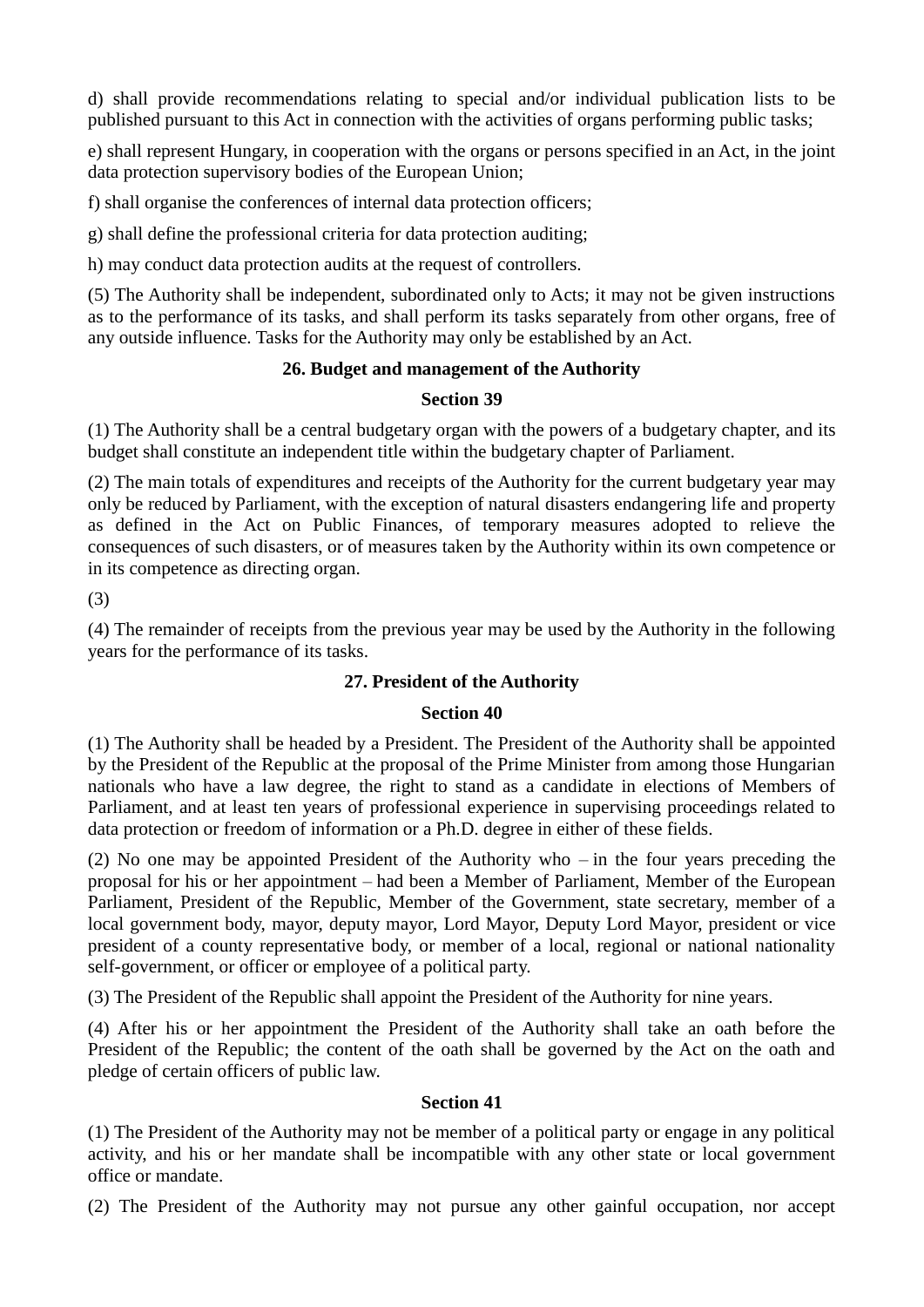remuneration for his or her other activities, with the exception of academic, educational or artistic activities, activities falling under copyright protection, proof-reading or editing activities.

(3) The President of the Authority may not be executive officer of a business organisation, member of its supervisory board or such member of a business organisation that has an obligation of personal involvement.

#### **Section 42**

(1) The President of the Authority shall make a declaration of assets, identical in contents to those of Members of Parliament, within thirty days of his or her appointment, then by 31 January of each year, and within thirty days of the termination of his or her mandate.

(2) Should the President of the Authority fail to make a declaration of assets, he or she may not perform the tasks deriving from his or her office, and may not receive remuneration until he or she submits the declaration of assets.

(3) The declaration of assets shall be public and an authentic copy thereof shall be published without delay on the website of the Authority. The declaration of assets may not be removed from the website of the Authority for one year following the termination of the mandate of the President of the Authority.

(4) Anyone may initiate proceedings related to the declaration of assets of the President of the Authority by the Prime Minister with a statement of facts specifically indicating the contested part and content of the declaration of assets. The Prime Minister shall reject the initiative without conducting proceedings if it does not meet the requirements contained in this subsection, if it is manifestly unfounded or if a repeatedly submitted initiative does not contain new facts or data. The veracity of those contained in the declaration of assets shall be checked by the Prime Minister.

(5) In the course of declaration of assets proceedings, at the invitation of the Prime Minister the President of the Authority shall notify the Prime Minister without delay and in writing of the supporting data on the property, income and interest relations indicated in his or her declaration of assets. The Prime Minister shall inform the President of the Republic of the outcome of the check by transmitting the given data. The data may be accessed only by the Prime Minister and the President of the Republic.

(6) The supporting data submitted by the President of the Authority shall be deleted on the thirtieth day following the termination of the declaration of assets proceedings.

## **Section 43**

(1) The President of the Authority shall be entitled to a salary and allowances identical to those of a Minister; the salary supplement for management duties, however, shall be one and a half times that of a Minister.

(2) The President of the Authority shall be entitled to forty working days of leave per calendar year.

#### **Section 44**

(1) From the point of view of entitlement to social security provisions, the President of the Authority shall be considered an insured person employed in a public service legal relationship.

(2) The time period of the mandate of the President shall be considered as time served in a public service legal relationship with an organ of public administration.

## **Section 45**

(1) The mandate of the President of the Authority shall terminate

a) upon expiry of the term of his or her mandate;

b) upon his or her resignation;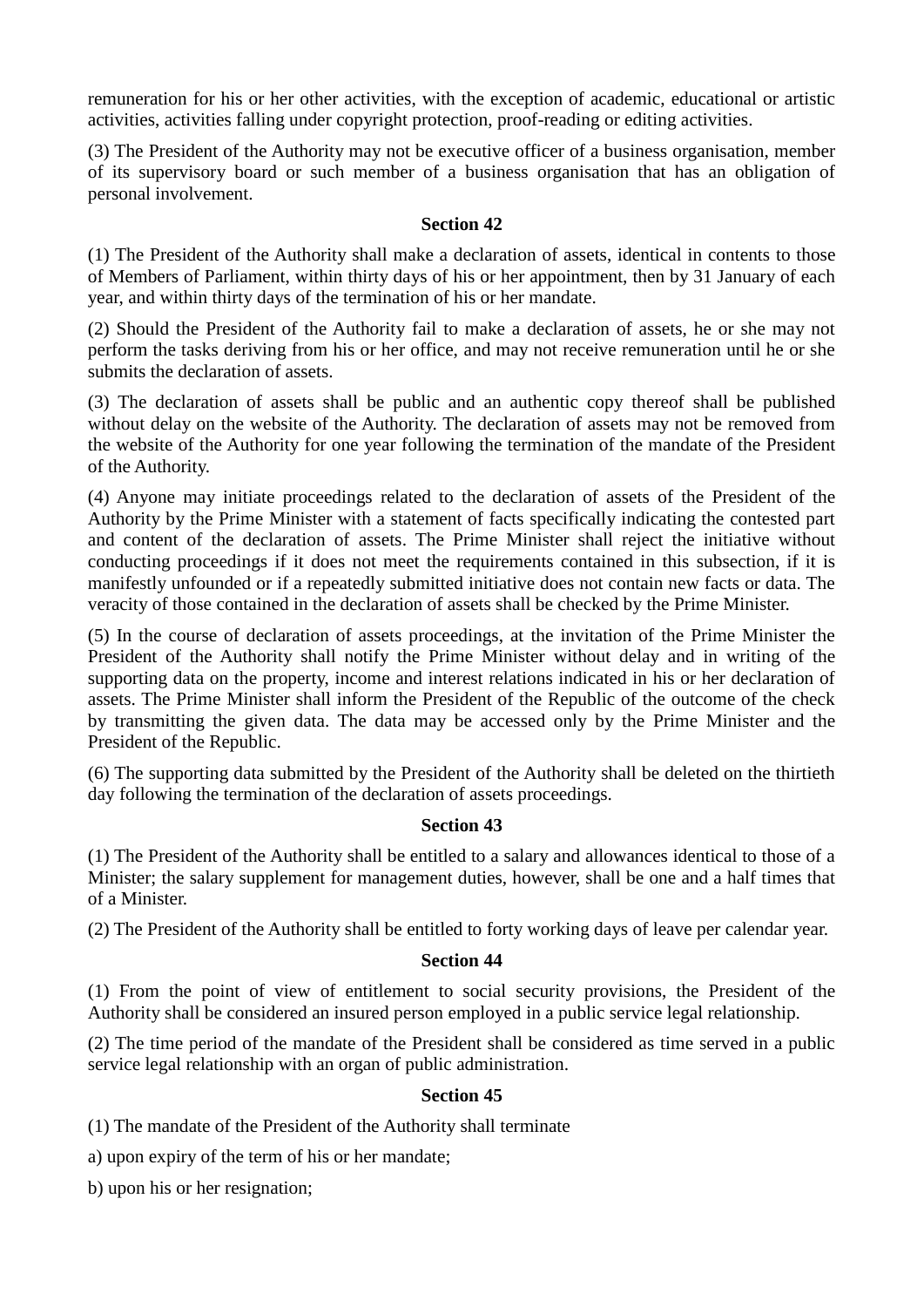c) upon his or her death;

d) upon establishment of the absence of the conditions necessary for his or her appointment or upon violation of the rules regarding the declaration of assets.

e) upon establishment of a conflict of interest.

(2) The President of the Authority may at any time resign from his or her mandate in a written declaration addressed to the President of the Republic through the Prime Minister. The mandate of the President of the Authority shall terminate on the date indicated in the resignation, which date shall be posterior to the communication of the resignation or, in the absence thereof, on the day of communication of the resignation. No statement of acceptance shall be necessary for the validity of the resignation.

(3) If the President of the Authority fails to terminate a conflict of interest within thirty days of his or her appointment or if, in the course of the exercise of his or her office, a conflict of interest arises, the President of the Republic shall, at the written motion of the Prime Minister, decide on the question of the establishment of a conflict of interest.

(4)

(5)

(6) The absence of conditions necessary for the appointment of the President of the Authority shall be established by the President of the Republic upon the motion of the Prime Minister. The President of the Republic, upon the motion of the Prime Minister, shall establish that a violation of the rules regarding the declaration of assets has occurred should the President of the Authority deliberately make a false declaration regarding important data or facts in his or her declaration of assets.

(6a) The Prime Minister shall notify The President of the Republic and the President of the Authority simultaneously regarding his or her motions based on Subsections (3) and (6).

(6b) The President of the Authority, upon receiving the motion, may appeal to the court within 30 days on the basis that the motion has not been established. If the deadline has been missed, no justification shall be accepted. The President of the Authority must instigate the proceedings against the Prime Minister. Regulations of the Actions Relating to Contracts of Employment and Other Similar Legal Relationships of the Act III of 1952 on the Code of Civil Procedure shall apply in regard to the jurisdiction of the court, with the exceptions that the Fővárosi Munkaügyi Bíróság (Budapest Labor Court) shall have exclusive jurisdiction, the court shall hear such cases in priority proceedings, and that the statement of the claim and the final judgment on the merits of the case must be communicated to the President of the Republic.

(6c) If the final judgment on the merits of the case, based on the Action of The President of the Authority, set forth in Subsection (6b), finds that the motion of the Prime Minister based on Subsections (3) and (6), has not been established, The President of the Republic shall not terminate the mandate of the President of the Authority.

(6d) The President of the Republic, on the motion of the Prime Minister based on subsections (3) and (6), shall make his or her decision

a) within 15 days if the President of the Authority missed the deadline set forth in subsection (6b)

b) within 15 days of receipt of the final judgment on the merits of the case if the President of the Authority meets the deadline set forth in subsection (6b)

(7) In the event of termination of the mandate pursuant to subsection (1)(a) or (b), the President of the Authority shall be entitled to an additional payment three times the amount of his or her monthly salary at the time of termination.

(8) Decisions assigned to the competence of the President of the Republic by subsections (3) and (6)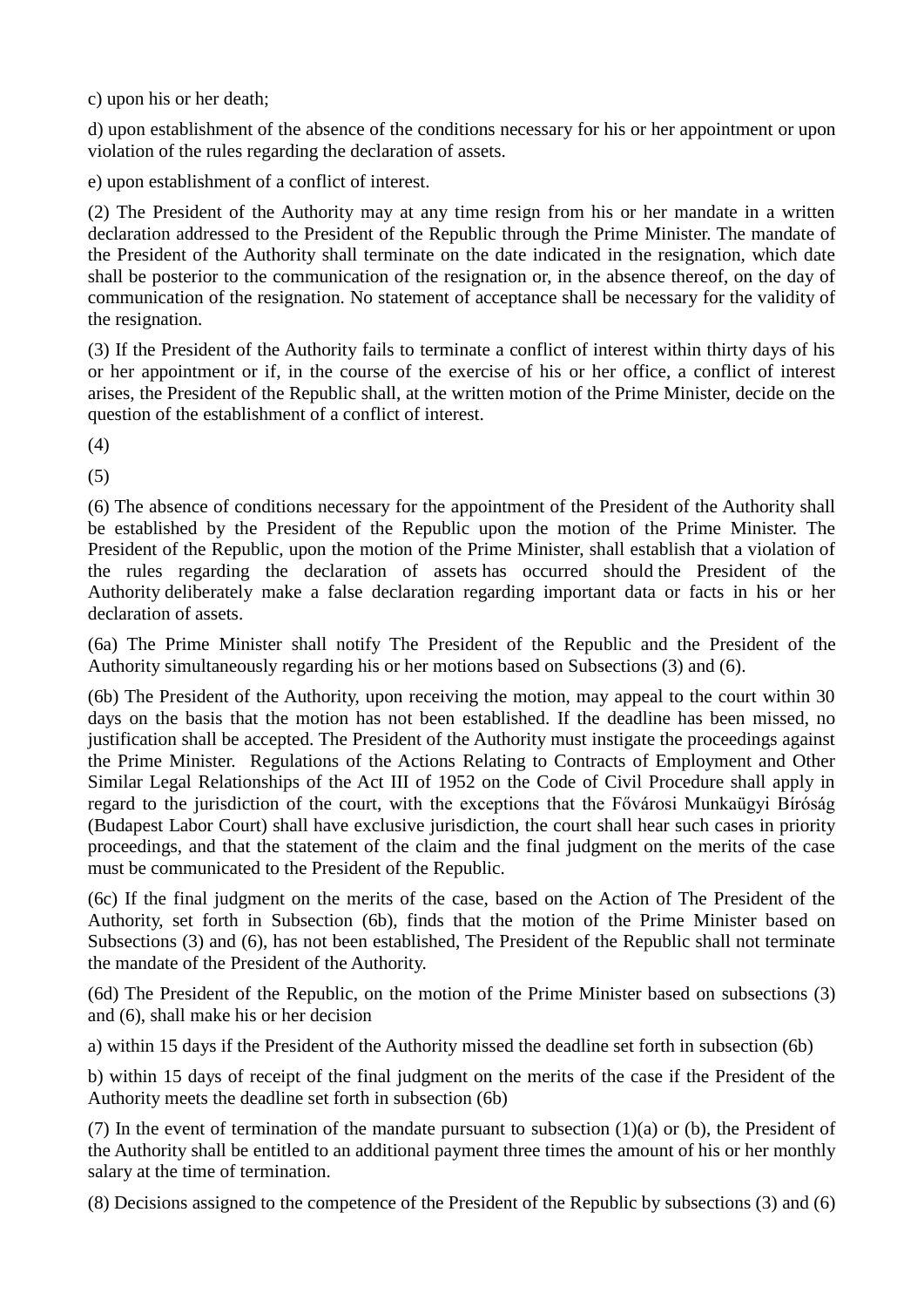or by Section 40 need not be countersigned.

#### **Section 45/A**

The President of the Authority may participate and address the session of the Parliamentary Committees.

## **28. Deputy of the President of the Authority**

#### **Section 46**

(1) The President of the Authority shall be assisted in his or her work by a Deputy appointed by himself or herself for an indefinite period of time. The President shall exercise the employer's rights over the Vice President of the Authority.

The Vice President shall meet the requirements necessary for the appointment of the President of the Authority as laid down in Section 40 (1) and (2) with the exception that Vice President shall have at least five years of professional experience in supervising proceedings related to data protection or freedom of information.

(3) In regard to conflicts of interest regarding the Vice President the provisions laid down in Section 41 shall apply as appropriate.

(4) The Vice President shall exercise the powers and perform the tasks of the President if the President is prevented from acting or the office of President is vacant.

## **Section 47**

The provisions of Section 42 shall apply, as appropriate, to the obligation of the Vice President to make a declaration of assets and to the proceedings related to his or her declaration of assets with the proviso that in the course of the declaration of assets proceedings, the President of the Authority shall proceed instead of the Prime Minister, and the President of the Republic does not need to be informed of the outcome of the check.

#### **Section 48**

(1) The Vice President shall be entitled to a salary and allowances identical to those of a state secretary.

(2) The Vice President shall be entitled to forty working days of leave per calendar year.

(3) From the point of view of entitlement to social security provisions, the Vice President shall be considered an insured person employed in a public service legal relationship.

(4) The time period of the mandate of the Vice President shall be considered as time served in a public service legal relationship with an organ of public administration.

49. § (1) The mandate of the Vice President of the Authority shall terminate

a) upon his or her resignation;

b) upon his or her death;

c) upon establishment of the absence of conditions necessary for his or her appointment;

d) upon establishment of a conflict of interest;

e) upon his or her dismissal; or

f) upon removal from office.

(2) The Vice President of the Authority may at any time resign from his or her mandate in a written declaration addressed to the President of the Authority. The mandate of the Vice President of the Authority shall terminate on the date indicated in the resignation, which date shall be posterior to the communication of the resignation or, in the absence thereof, on the day of communication of the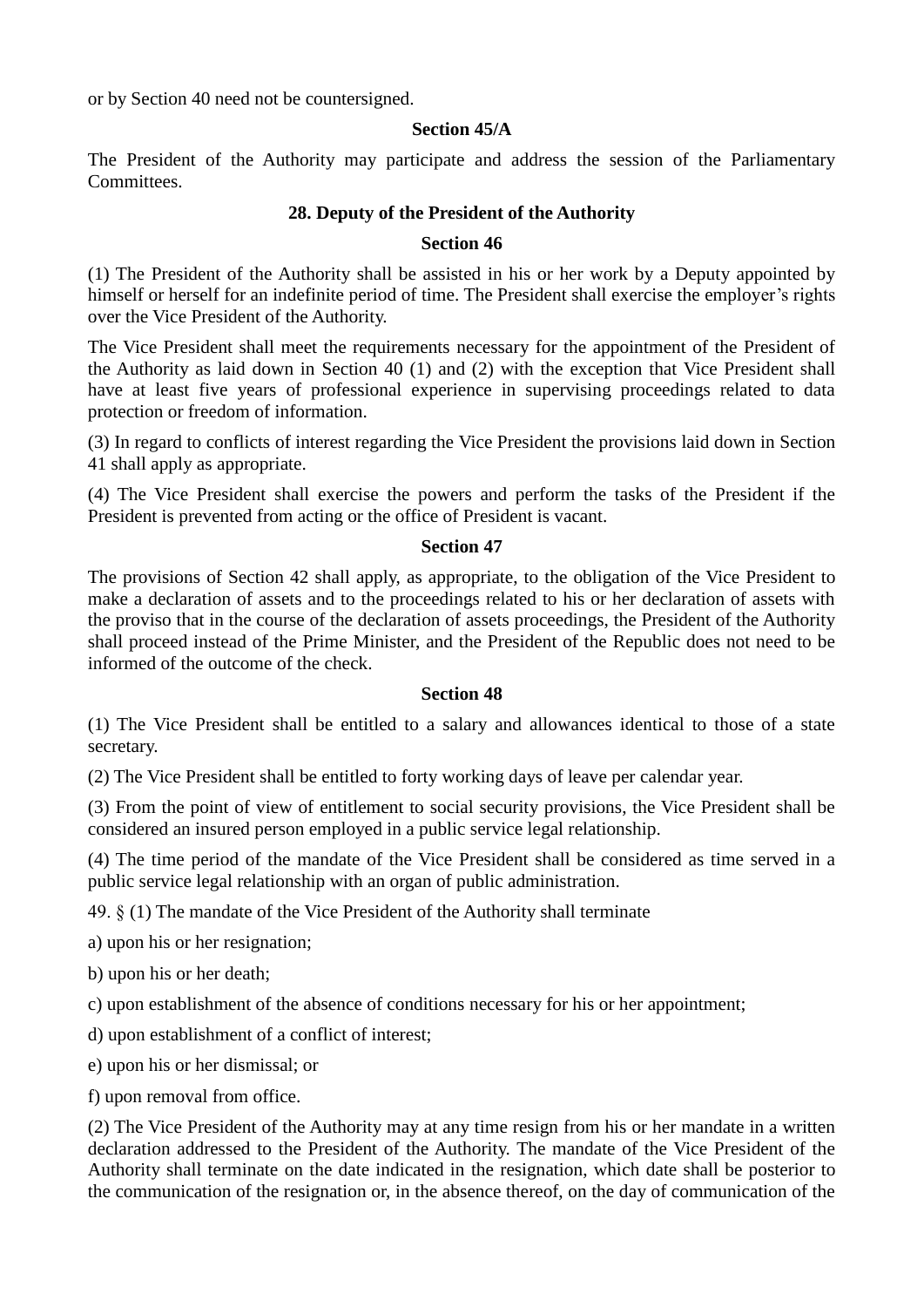resignation. No statement of acceptance shall be necessary for the validity of the resignation.

(3) If the Vice President of the Authority fails to terminate a conflict of interest pursuant to Section 41 within thirty days of his or her appointment or if, in the course of the exercise of his or her office, a conflict of interest arises, the President of the Authority shall decide on the establishment of a conflict of interest.

(4) The President of the Authority shall dismiss the Vice President of the Authority if, for reasons not imputable to him or her, the Vice President of the Authority is not able to perform the duties deriving from his or her mandate for more than ninety days.

(5) The President of the Authority may dismiss the Vice President of the Authority; at the same time the Vice President of the Authority shall be offered a position as a public servant at the Authority, and – even in the absence of the conditions laid down in subsection (1) of Section 51 – the position of an inquirer.

(6) The President of the Authority shall remove the Vice President of the Authority from office if, for reasons imputable to him or her, the Vice President of the Authority fails to perform the duties deriving from his or her mandate for more than ninety days or if he or she deliberately makes a false declaration on important data or facts in his or her declaration of assets.

(7) The absence of conditions necessary for the appointment of the Vice President of the Authority shall be established by the President of the Authority.

(8) In the event of termination of the mandate pursuant to subsection  $(1)(a)$  or  $(f)$ , the Vice President of the Authority shall be entitled to an additional payment three times the amount of his or her monthly salary at the time of termination.

## **29. Staff of the Authority**

#### **Section 50**

The employer's rights over the public servants and employees of the Authority shall be exercised by the President of the Authority.

#### **Section 51**

(1) The President of the Authority may appoint inquirers, up to twenty per cent of the number of public servants of the Authority, from among those public servants of the Authority who have a higher education degree in informatics or law and have held for at least three years the post of data protection expert or data protection officer, and who have passed a Hungarian professional examination in public administration or a Hungarian professional examination in law.

(2) The mandate of an inquirer shall be given for an indefinite period of time, and it shall be revocable by the President of the Authority at any time without justification. If the President of the Authority revokes the mandate of an inquirer, the public servant in question shall be reinstated in the position he or she last held before being given the mandate of an inquirer.

(3) Inquirers shall be entitled to the salary of a head of unit without managerial allowance.

#### *CHAPTER 6*

## **PROCEDURES OF THE AUTHORITY**

## **30. Investigation of the Authority**

#### **Section 52**

(1) Anyone is entitled to request an investigation from the Authority, on the grounds of infringement of law, in connection with the control of personal data, as well as exercising rights relating to access to data of public interest or data public on grounds of public interest, or in the event of such immediate threat to the above.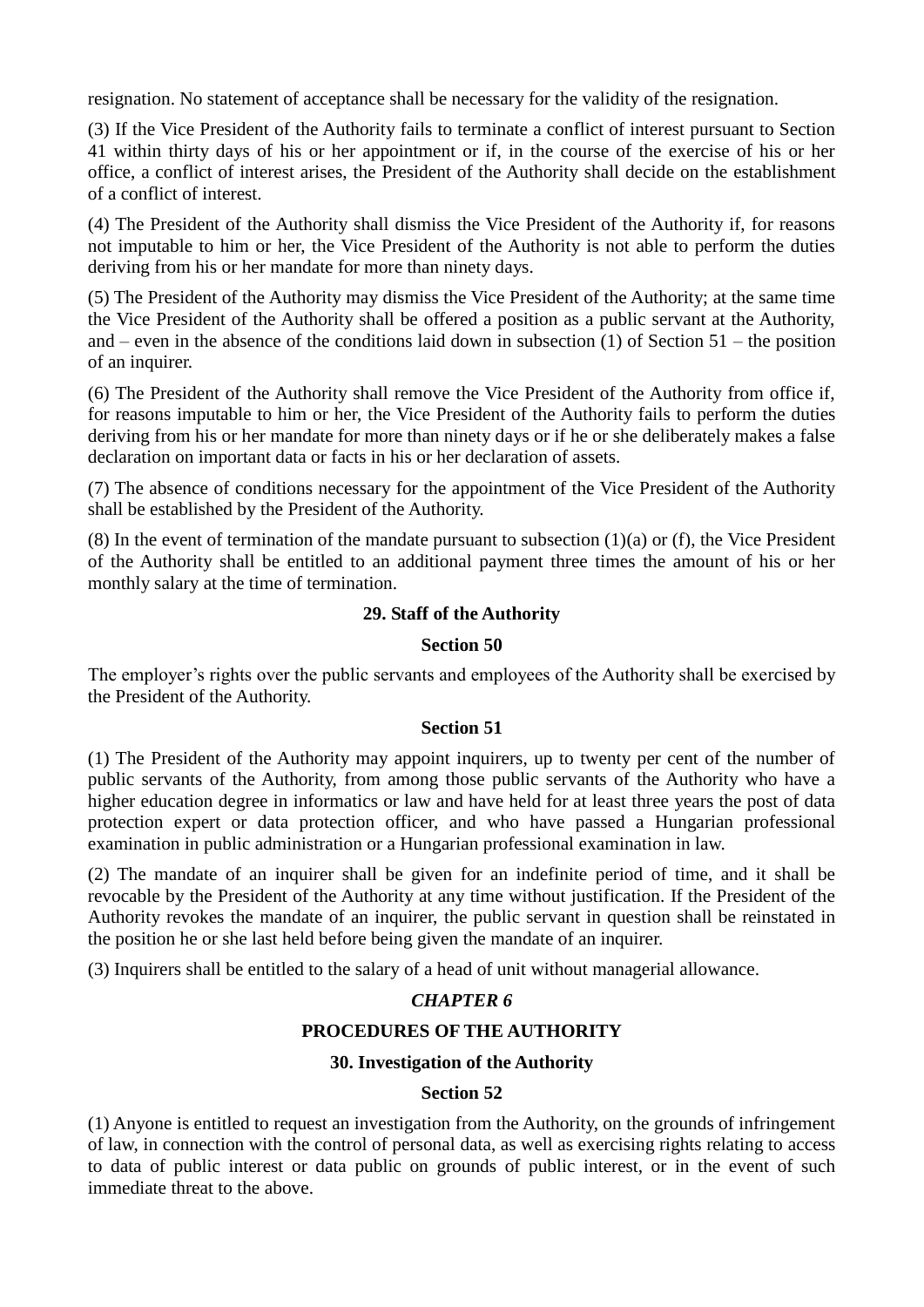(2) The investigation launched by the Authority does not qualify as administrative proceedings, which is why it is not necessary to apply the provisions governing the act on the general rules of administrative proceedings.

(3) No one may be placed at a disadvantage because of the report made to the Authority. The Authority is only allowed to disclose the identity of the person making a report to the Authority if it is otherwise not possible to conduct the investigation. Upon request of the person making a report to the Authority, the Authority is not allowed to disclose the identity of this person even if it is otherwise not possible to conduct the investigation. Of this consequence the Authority shall notify the person

(4) The Authority shall conduct the investigation free of charge; the Authority shall advance and bear the costs of the procedure.

## **Section 53**

(1) With the exception of the cases specified above in subsection (2) and (3), the Authority is obliged to effectively assess the report made.

(2) The Authority is entitled to reject the submission without investigating it, in the event that

- a. the legal abuse claimed is minor, or
- b. it was reported anonymously.

(3) The Authority is entitled to reject the submission without investigating it, should

- a. legal proceedings be in progress in connection with the given issue, or a legally binding decision was made earlier in connection with the issue;
- b. the person reporting the case have requested that their anonymity be maintained in accordance with subsection of Section 52 (3);
- c. the claim be unfounded;
- d. the report submitted repeatedly not contain any new facts or data.

(4) Should the report have been made by the Commissioner for Fundamental Rights, the Authority is only allowed to refuse to make an investigation, should legal proceedings be in progress in connection with the given issue, or if a legally binding decision was made earlier in connection with the issue.

(5) The Authority shall terminate the investigation in the event of

- a. the submission should have been rejected without investigation on the grounds of the subsections (3) and (4); however, the Authority only acquired information on the reasons for rejection after the investigation was launched;
- b. the circumstances giving rise to the investigation no longer prevail.

(6) The Authority shall notify the person reporting to the Authority of the dismissal of the claim made without conducting an investigation, termination of the procedure and justification for the dismissal or termination.

(7) The Authority shall refer the report submitted in connection with issues not within the Authority's respective scope of authority – by concurrently notifying the person submitting the report – to the body authorised to act in respect of the claims made, should it, on the basis of the data available to it, be possible to identify the competent body. Should, on the basis of the report submitted in connection with issues outside the scope of authority of the Authority, the Authority deem that legal proceedings may be initiated in connection with the issue, the Authority shall notify the reporting individual.

## **Section 54**

(1) During the investigation, the Authority is entitled to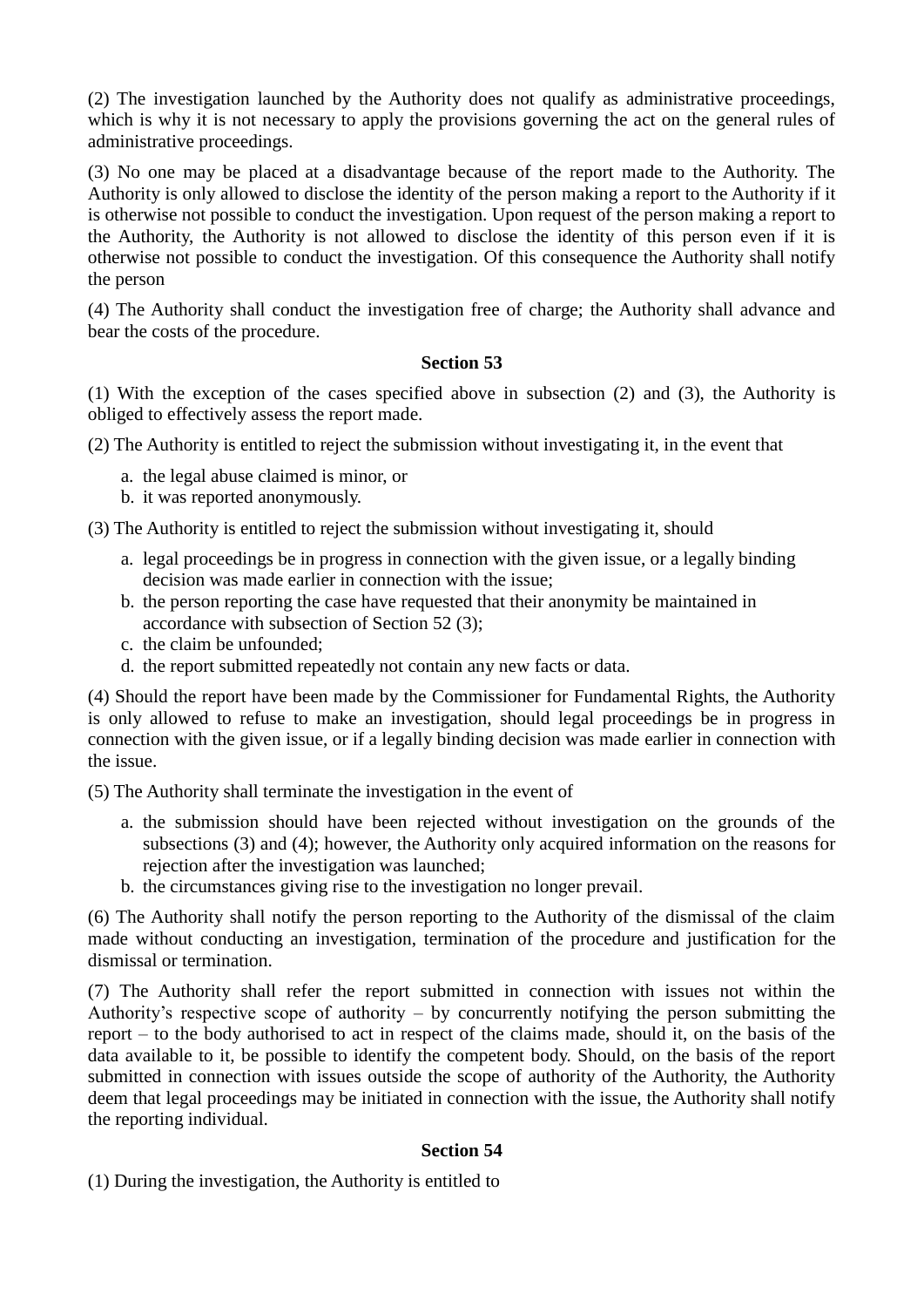- a. inspect all documents controlled by the controller under review and associated with the given case, or request copies of these;
- b. acquire knowledge of data control activities associated with the case under review and enter the premises where control activities are undertaken;
- c. request verbal or written information from the controller under review, as well as from any employee of the controller,
- d. request information in writing from any organisation or individual associated with the case under review, and
- e. request that the head of the supervisory body of the data control authority carry out an investigation.

(2) Pursuant to the request made by the Authority in accordance with subsection (1), the controller under review, or other concerned organisation or individual shall be obliged to fulfil requests made by the Authority within the deadline period set by the Authority. The deadline period defined by the Authority may not be less than 15 days in cases defined in subsections (1) (d) and (e).

(3) The individual competent for providing information may refuse to provide information specified under subsections (1) (c) and (d), should

- a. the individual constituting the object of the investigation of the Authority concerned by the report submitted be an immediate relative or former spouse, in accordance with the act on the general rules of administrative proceedings;
- b. the given individual or their immediate relative or former spouse as specified within the scope of the act on the general rules of administrative proceedings have been charged with committing a crime in connection with the given case during the course of the provision of information.

## **Section 55**

(1) Within two days of the receipt of the submission, the Authority shall undertake the following:

- a. should the Authority deem the submission to be well-founded, the Authority shall
- a. take measures defined under Section 56 and Section 57;
- b. close the investigation and launch a data protection procedure in accordance with Section 60, or
- c. close the investigation and launch a procedure for the supervision of classified data in accordance with Section 62;
- b. close the investigation should it deem that the content of the submission is unfounded.

(2) The Authority shall notify the individual making the report of the results of the investigation, and of the reasons for closing the investigation and launching administrative proceedings.

#### **Section 56**

(1) Should the Authority deem that the exercising of rights in connection with the control of the personal data, or relating to access to data of public interest or data made public on the grounds that the public interest was abused, or in the event of immediate threat to the above, the Authority shall instruct the controller to address this and terminate any immediate relating threat.

(2) The controller – in the event of a consensus – shall immediately initiate the necessary measures in the notification specified above in subsection (1) and shall notify the Authority on measures taken, or – in the event of disagreement – send their position to the Authority within 30 days of the receipt of the given notification.

(3) In the case of data control authorities with supervisory bodies, the Authority shall make recommendations to the supervisory body of the data control organisation, concurrently to notifying the data control body, should the notification issued in accordance with subsection (1) have proved ineffective. Should the supervisory body of the data control organisation have not been notified in accordance with subsection (1), the Authority may also directly make recommendations, if, in their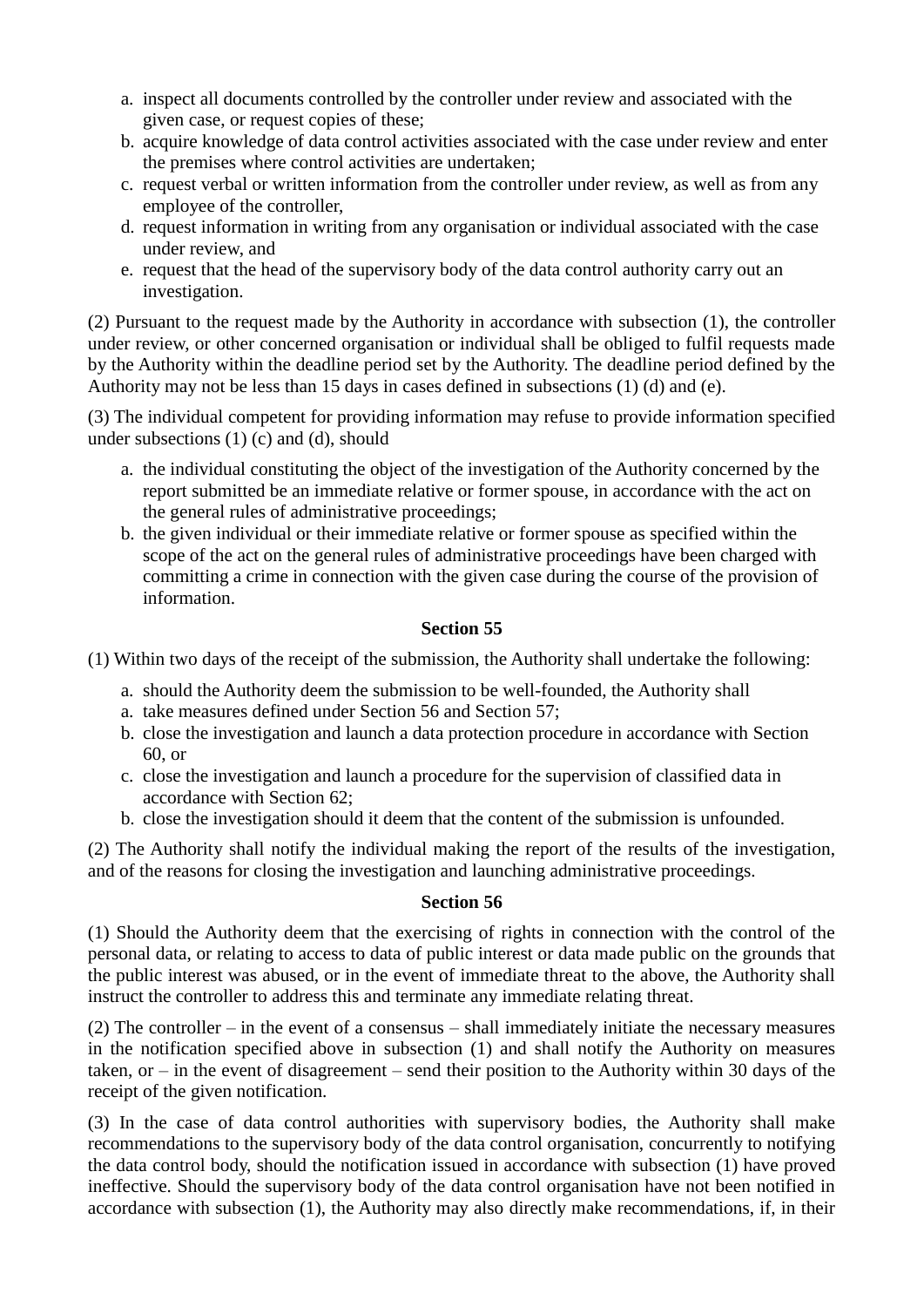view, these recommendations would effectively address the legal anomaly or terminate the immediate threat of legal infringement.

(4) The supervisory body shall notify the Authority of the position they established in respect of the recommendation, as well as measures initiated within a period of 30 days following the receipt of the recommendation.

#### **Section 57**

Should, pursuant to the investigation, the Authority deem that the legal anomaly or its immediate threat ensues from any kind of unnecessary, ambiguous or inappropriate provision governing legislation or regulatory instrument of public law, or the lack of or deficient nature of the legal regulation of issues associated with data control, the Authority may make recommendations to elaborate legislation or to the body authorised to issue the regulatory instrument of public law, as well as individuals responsible for drafting legislation to prevent the future occurrence of this anomaly and its immediate threat. The Authority may recommend the amendment, repeal or drafting of legislation or the regulatory instrument of public law in this recommendation. The body contacted may notify the Authority of their position, as well as measures taken in accordance with recommendations made within a period of 60 days.

#### **Section 58**

(1) Should, pursuant to the notification issued in accordance with Section 56 or the recommendation, the anomaly not have been addressed and its immediate threat not have been ceased, the Authority shall make a decision regarding further necessary measures to be taken within a period of 30 days following the expiry of the deadline date for notification specified in Section 56 (2), or Section 56 (4) if a recommendation was not issued.

(2) In regard to further measures required in the case of subsection (1), the Authority

- a. may launch a data protection procedure in accordance with Section 60;
- b. may launch a procedure for the supervision of classified data in accordance with Section 62;
- c. may launch legal proceedings in accordance with Section 64, or
- d. may compile a report in accordance with Section 59.

(3) The Authority shall notify the individual making the report of the outcomes of measures initiated in accordance with Section 56 and Section 57, as well as further measures initiated in accordance with subsection (2).

#### **31. Report Issued by the Authority**

#### **Section 59**

(1) The Authority shall compile a report on the investigation carried out on the grounds of the claim made, if the Authority did not launch administrative or legal proceedings.

(2) This report shall include facts exposed during the course of the investigation, as well as findings made and conclusions drawn on the basis of these.

(3) The report compiled by the Authority is public. The president of the Authority is entitled to classify reports containing classified information, or repeatedly classify this information as classified. The report containing classified information or confidential information protected by law must be disclosed in such a way that the classified information or other confidential information protected by law cannot be recognised.

(4) Reports compiled for the Authority about investigations carried out in connection with these activities by bodies authorised to use intelligence instruments and methods may not contain data on which grounds it would be possible to deduce the confidential information collection activity of the body carried out in respect of the case.

(5) The report issued by the Authority cannot be contested in court or with any other authorities.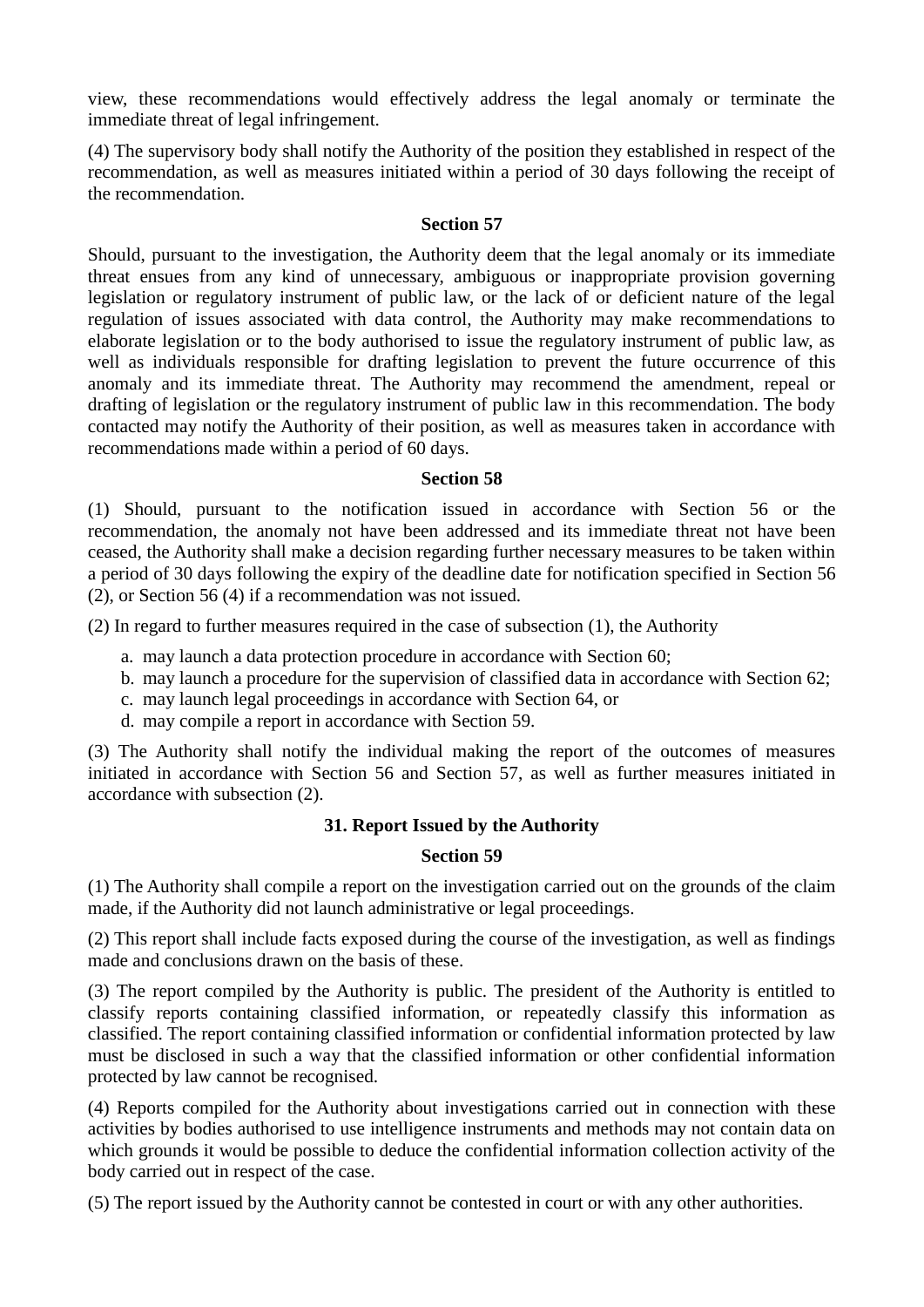## **32. Data Protection Procedures of the Authority**

#### **Section 60**

(1) The Authority is entitled to launch data protection procedures to enforce the right to the protection of personal data.

(2) Unless otherwise provided in this act, the Act on the general rules of administrative proceedings applies for data protection procedures.

(3) Data protection procedures can only be launched ex officio, and shall not qualify as a procedure launched on request even if an investigation based on a report and made by the Authority preceded the data protection procedure. Should, however, an investigation based on a report and made by the Authority have preceded the data protection procedure, the reporting individual must be notified of the launch and the closing of the data protection procedure.

(4) The Authority shall launch a data protection procedure, if, on the basis of the investigation based on a report or otherwise, unlawful control of the personal data is presumed and the unlawful control

- a. concerns a wide scope of persons;
- b. concerns special data, or
- c. significantly harms interests or engenders the risk of damages.

(5) The deadline date for administration within the scope of the data protection procedure is two months.

## **Section 61**

(1) In the decision made within the scope of the data protection procedure, the Authority may

- a. order the correction of unauthentic personal data;
- b. order the blocking, deletion or destruction of illegally controlled personal data;
- c. prohibit the illegal control or processing of the personal data;
- d. prohibit the transfer of the personal data to other countries;
- e. order notification of the data subject, should the controller have unlawfully refused to, and
- f. impose a fine.

(2) The Authority is entitled to instruct the disclosure of their decision – by disclosing the ID data of the controller – should this be required in the interest of data protection or to protect the rights of a greater number of data subjects ensured within the scope of the present Act.

(3) The fine imposed in accordance with subsection (1)(f) may range from 100,000 HUF to 10,000,000 HUF.

(4) To decide whether a fine should be imposed and to determine its amount, the Authority shall consider all circumstances of the case, with special regard to the size of the scope of individuals affected by the legal offense, its weight and repetition.

(5) The disputed data cannot be deleted or destroyed until the deadline for launching the procedure relevant to initiating a review by the court expires, or until the court issues its final verdict in the case of the initiation of review.

## **33. Procedure for the Supervision of Classified Data**

## **Section 62**

(1) The Authority is authorised to launch a procedure for the supervision of classified data, should, pursuant to the investigation conducted based on the report made, it may otherwise be presumed that national classified information has been illegally classified. The procedure for the supervision of classified data of the Authority does not encompass tasks undertaken by the National Security Authority defined within the scope of the act on the protection of classified information.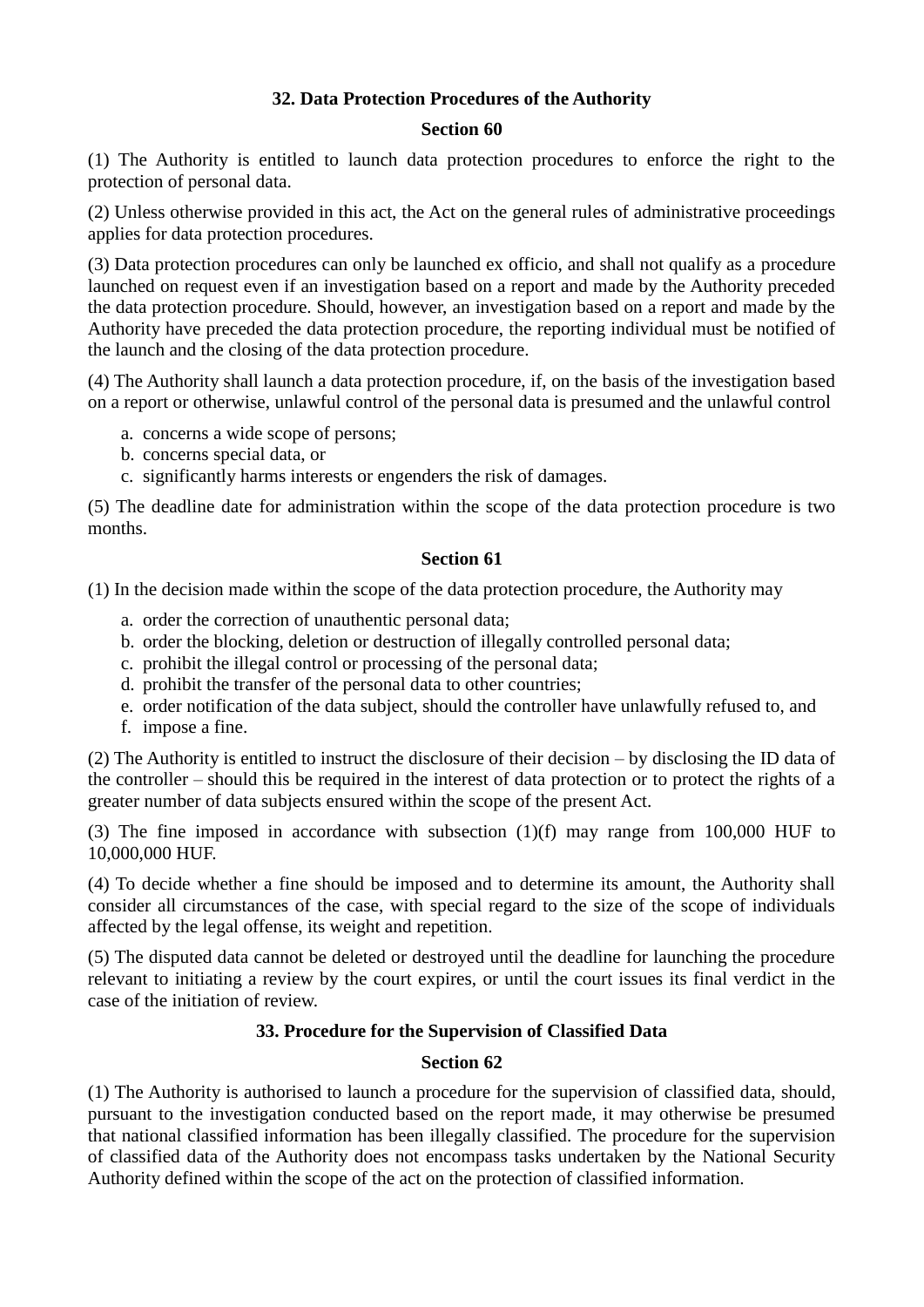(2) Unless otherwise provided in this act, the Act on the general rules for administrative proceedings applies for procedures for the supervision of classified data.

(3) Procedure for the supervision of classified data may only be launched ex officio. Should the investigation carried out by the Authority based on a report made have preceded the procedure for the supervision of classified data, it therefore does not qualify as a procedure launched to assess the report made. However, should the investigation carried out by the Authority have been based on a report that preceded the procedure for the supervision of classified data, the reporting individual must be notified of its launch and completion.

## **Section 63**

(1) Should the Authority assess that legislation applicable in connection with the classification of national classified information has been infringed in the decision made within the framework of the procedure for the supervision of classified data, the Authority instructs the classifier to modify the classification level and its period of validity in compliance with relevant legislation, or to terminate classification.

(2) Should the classifier deem that the decision made by the Authority in accordance with subsection (1) is unfounded, the classifier may request that it be reviewed by a court within a period of 60 days of the announcement of the decision. The execution of the decision can be delayed by submitting the statement of claim. Should the classifier not turn to the courts within a 60-day period beginning on the date the decision was announced, the classification of the national classified information becomes null and void in accordance with the decision on the 64th day following the announcement of the decision and its classification level or period of validity changes in accordance with the decision.

(3) Provisions governing the civil court procedure of public administration litigation shall be applied to the legal proceedings, together with the specification that the court shall immediately proceed with the case in a closed session.

(4) The court confirms, amends or reverses the Authority's decision, or instructs the Authority to launch a new procedure, should it be required.

(5) The decision issued by the court and the Authority does not affect the obligations of the classifier concerning the review of national classified information specified in the act on the protection of classified information.

(6) Only judges that have undergone the highest level national security screening specified in the act on national security services may be appointed.

(7) Besides the judge, the plaintiff and the defendant, any other person may only gain access to the classified information should they have undergone the highest level national security screening specified in the act on national security services.

## **34. Litigation Options for the Authority**

#### **Section 64**

(1) Should the controller fail to respond to the warning issued in accordance with Section 56 (1), the Authority may, due to the infringement of law regarding data of public interest and data public on grounds of public interest, request the court to oblige the controller to act in accordance with the warning notification issued within a period of 30 days following the expiry of the deadline period for providing information specified in subsection of Section 56 (2).

(2) Litigation falls under the scope of authority and jurisdiction of the court specified in Section 31  $(5)$ .

(3) The controller is obliged to prove that the data control corresponds to provisions governing relevant legislation.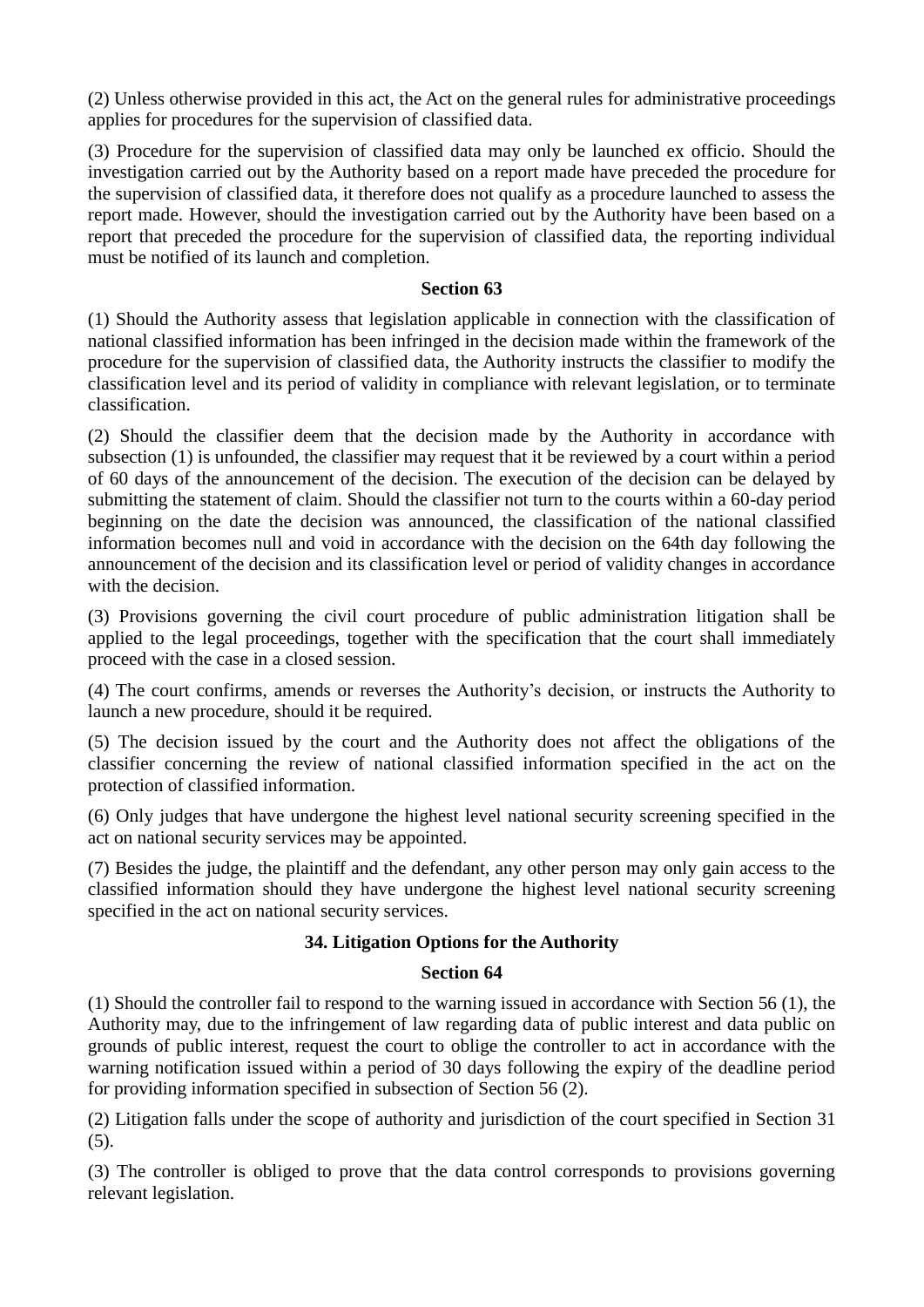(4) Persons normally not having the capacity to be a party to legal proceedings may also be parties to the litigation.

(5) Should it be requested, the court is entitled to make its verdict public – by disclosing the ID data of the controller – should it be deemed necessary in the interests of data protection and freedom of information, as well as to protect the rights of a greater number of data subjects protected within the scope of the present Act.

## **35. Data Protection File**

#### **Section 65**

(1) The Authority registers data control undertaken in respect of personal data in a file (hereinafter data protection file) to facilitate access to information for the data subject, which file – with exceptions defined in subsection (2) - contains the following:

- a. the objective of the data control;
- b. legal grounds of control;
- c. scope of data subjects;
- d. description of data concerning the data subjects;
- e. source of the data;
- f. duration of the control of the data;
- g. type of data transferred, its recipients and the legal grounds of transfer, equally including data transfers to third countries;
- h. name and address of the controller, as well as the data processor, actual data control, place of data processing and the activity undertaken by the data processor in connection with data control;
- i. type of data processing technology applied;
- j. name and contact details of the internal data protection officer, in the event of taking part in the process.

(2) The data protection file shall contain the name and address of the national security agency, the objective of the control and its legal grounds in respect of data control undertaken by national security agencies.

(3) The Authority shall not register data controls in the data protection file which

- a. relate to the personal data of individuals associated with the controller through employment, organisational membership, enrolment in kindergarten, educational institutions, college membership – with the exception of financial organisations, public utility services, electronic telecommunications service providers - or who are clients of the controller;
- b. are carried out in accordance with the internal regulations of the Church, a religious denomination or religious community;
- c. relate to personal data regarding the illness or state of health of an individual undergoing healthcare treatment with the aim of receiving medical therapy or health preservation, validating social security claims;
- d. relate to personal data registered with the aim of providing financial and social assistance to the data subject;
- e. relate to the personal data of individuals involved in administrative, prosecution and legal proceedings and conducting the proceedings, or personal data controlled in connection with the execution of the sentence during the course of the sentence;
- f. contain personal data for official statistical purposes on condition that the verification of the link between the data and the data subject is definitively severed in accordance with conditions set out under the relevant legislation;
- g. contain the data of media service providers, as specified within the scope of the act on media services and mass telecommunication, which exclusively serve their own information activities;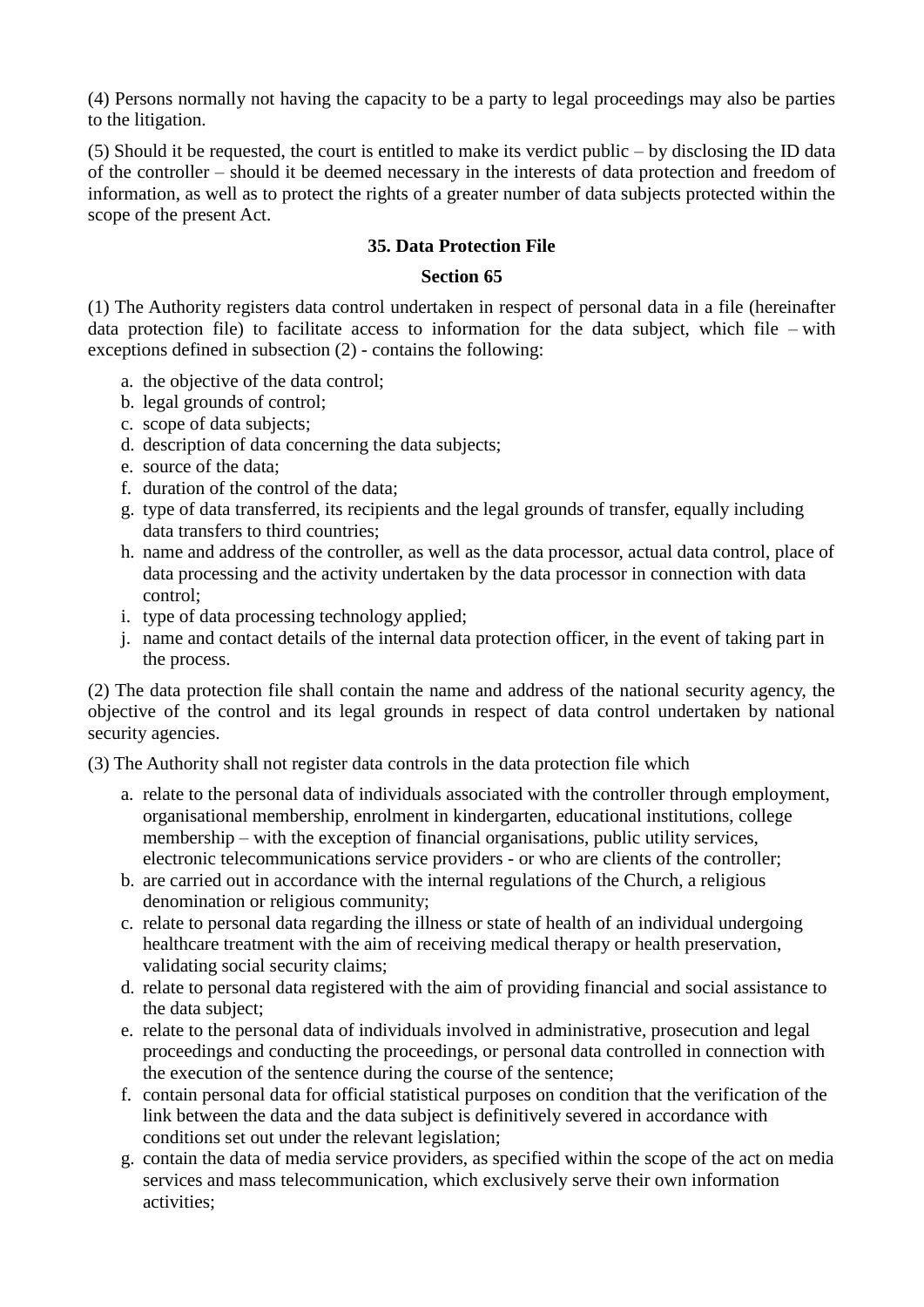- h. facilitate the objectives of scientific research should the data not be disclosed;
- i. were conducted in respect of documents placed in archives.

(4) The data protection file is public, which the Authority shall publish on its website and guarantee free access to.

#### **Section 66**

(1) The controller requests that the Authority registers the control of the personal data in a file, with the exception of mandatory data control prior to launching the control process. The control process cannot be launched prior to registration in the file, with the exception of mandatory data control and the case specified in Section 68 (2).

(2) The controller may request the registration of mandatory data control in the file from the Authority within a period of 20 days following the coming into force of the legislation regulating mandating data control.

(3) In terms of registration, data controls with alternative objectives qualify as independent data control even if the same set of data is controlled.

(4) The request for registration in the file must include the data specified in Section 65 (1) and (2).

#### **Section 67**

The administration service fee defined in the ministry decree must be paid to register the data control in the data protection file, which does not apply to mandatory data control.

#### **Section 68**

(1) With the exception of the case defined in subsection (3), the Authority shall file the data control within a period of eight days following the receipt of the request, should this request contain the data specified in Section 65 (1) and (2).

(2) With the exception of the case defined in subsection (3), should the Authority fail to assess the request for registration prior to the expiry of the deadline set, the controller is authorised to launch data control in accordance with the content of the request submitted.

(3) The Authority shall register data control specified in subsection (4) and (5) within a period of 40 days following the receipt of the request, should the request contain the data specified in Section 65 (1) and (2) and the conditions for legitimate data control are ensured by the controller.

(4) Should the request concern data control registration - defined in subsection (5) – relating to data files in which case data control by the controller registered previously has not been undertaken, or not applied in the case of data control registered previously by the controller, this necessitates the use of new data processing technology and ensuring the conditions for legitimate control by the controller is a precondition for registration.

(5) In accordance with the conditions defined, the precondition for registration defined in subsection (4) relate to

- a. controlling national official, occupational and criminal data files;
- b. data control concerning financial organisations and public utility service providers;
- c. data control concerning clients using the services of electronic telecommunications service providers.

(6) The decision issued by the Authority in respect of the authorisation of registration in the data protection file must contain the data control registration number which the controller must indicate in the case of each individual data transfer, disclosure and data made available to the data subject. This registration number allows the data control to be identified and does not certify the legitimacy of the control activity registered.

(7) In the event of changes to data specified under Section 65 Subsection (1)(b) - (j), the controller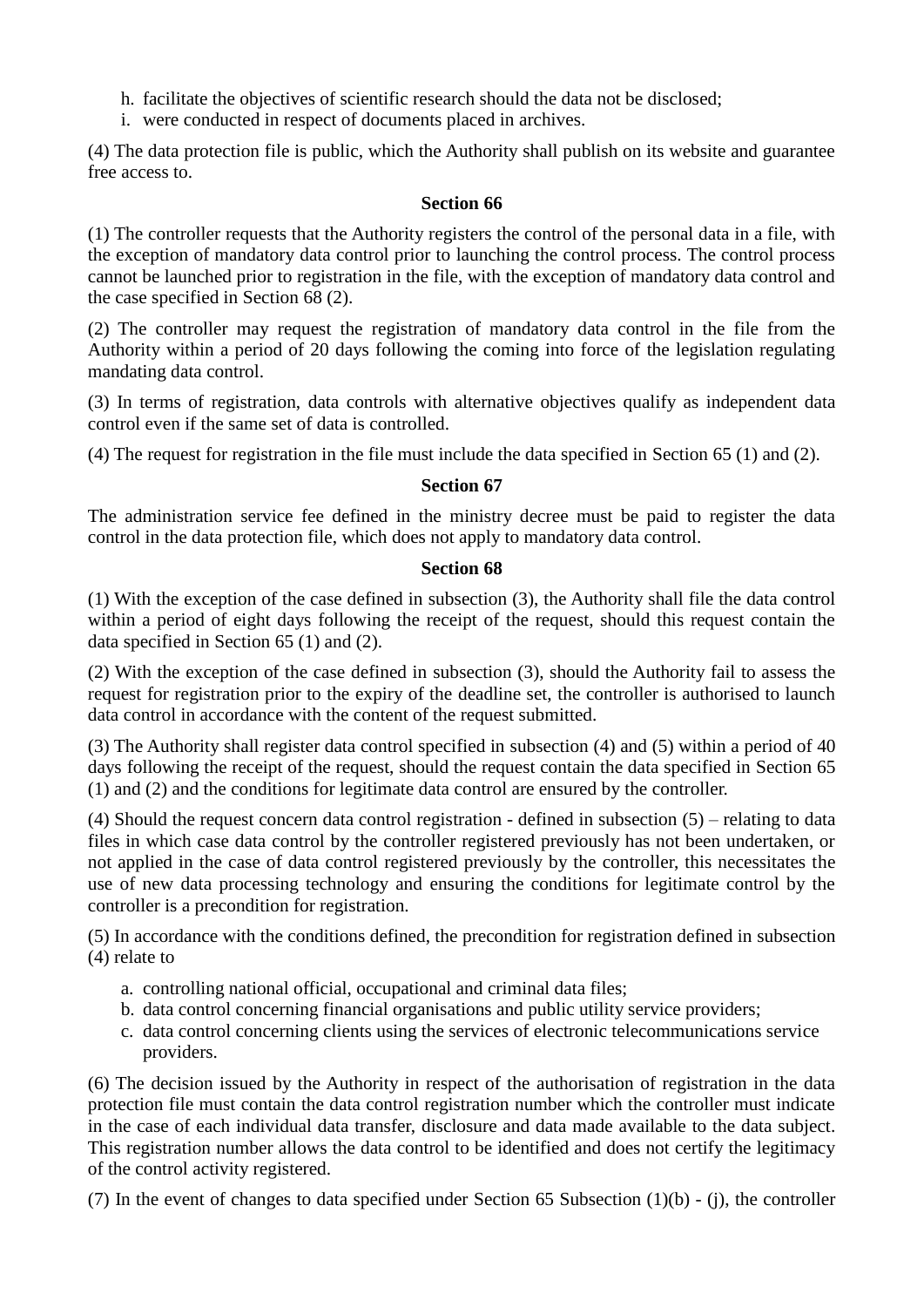shall submit a change registration request to the Authority within a period of eight days of the occurrence of changes. Rules defined in subsections (1), (3) and (5) must be applied in the case of the change registration procedure on condition that the request must contain the data which changed.

## **36. Data Protection Audit**

## **Section 69**

(1) The data protection audit is a service provided by the Authority designed to provide high standard data protection and data security on control operations carried out or planned through the evaluation of professional standards defined and published by the Authority. Planned control operations may be audited should the concept regarding data control enable this.

(2) The Authority shall conduct a data protection audit pursuant to the request of the controller. The fee defined in the ministry decree must be paid to conduct the data protection audit.

(3) The Authority shall register the outcomes of the data protection audit in an evaluation report compiled in connection with the audit. This evaluation report may put forth recommendations for the controller. The evaluation report is public, unless otherwise requested by the controller.

(4) The data protection audit does not restrict the Authority from exercising the scopes of authority defined within the scope of the present Act.

## **37. Initiating Criminal, Infringement and Disciplinary Proceedings**

#### **Section 70**

(1) The Authority shall initiate criminal proceedings with the body authorised to launch such proceedings if the Authority suspects that an offence has been committed during the course of the procedure. The Authority shall initiate infringement or disciplinary proceedings with the body authorised to launch such proceedings if the Authority suspects that an infringement or disciplinary violation has been committed during the course of the procedure.

(2) The body defined in subsection (1) shall notify the Authority of their position in connection with the launch of the procedure – unless otherwise regulated by law – within a period of 30 days and shall notify the Authority of its outcomes within a period of 30 days following its completion.

#### **38. Data Control and Confidentiality**

#### **Section 71**

(1) The Authority is authorised to control - to the extent and duration required for conducting the procedure - any personal data during the procedure, as well as data classified by law as confidential information and linked to exercising their profession, which relate to the procedure and the control of which is required to efficiently conduct the procedure.

(2) The Authority is entitled to use data acquired during the course of the investigation within the scope of its administrative proceedings.

(3) The Authority may have access to data defined in Article 23 (2) of Act CXI of 2011 on the Commissioner of Fundamental Rights in accordance with the conditions set out in Article 23 (7) of Act CXI of 2011 on the Commissioner of Fundamental Rights.

(4) Within the scope of the procedure conducted in connection with the control of classified information, the vice president, executive public officer and inspector of the Authority may also gain access to classified information without holding any user authorisation defined in the act on the protection of classified information, if they hold an appropriate level personal attestation of security clearance.

(5) The president and vice president of the Authority, as well as individuals employed or contracted, or previously employed or contracted by the Authority - with the exception of providing data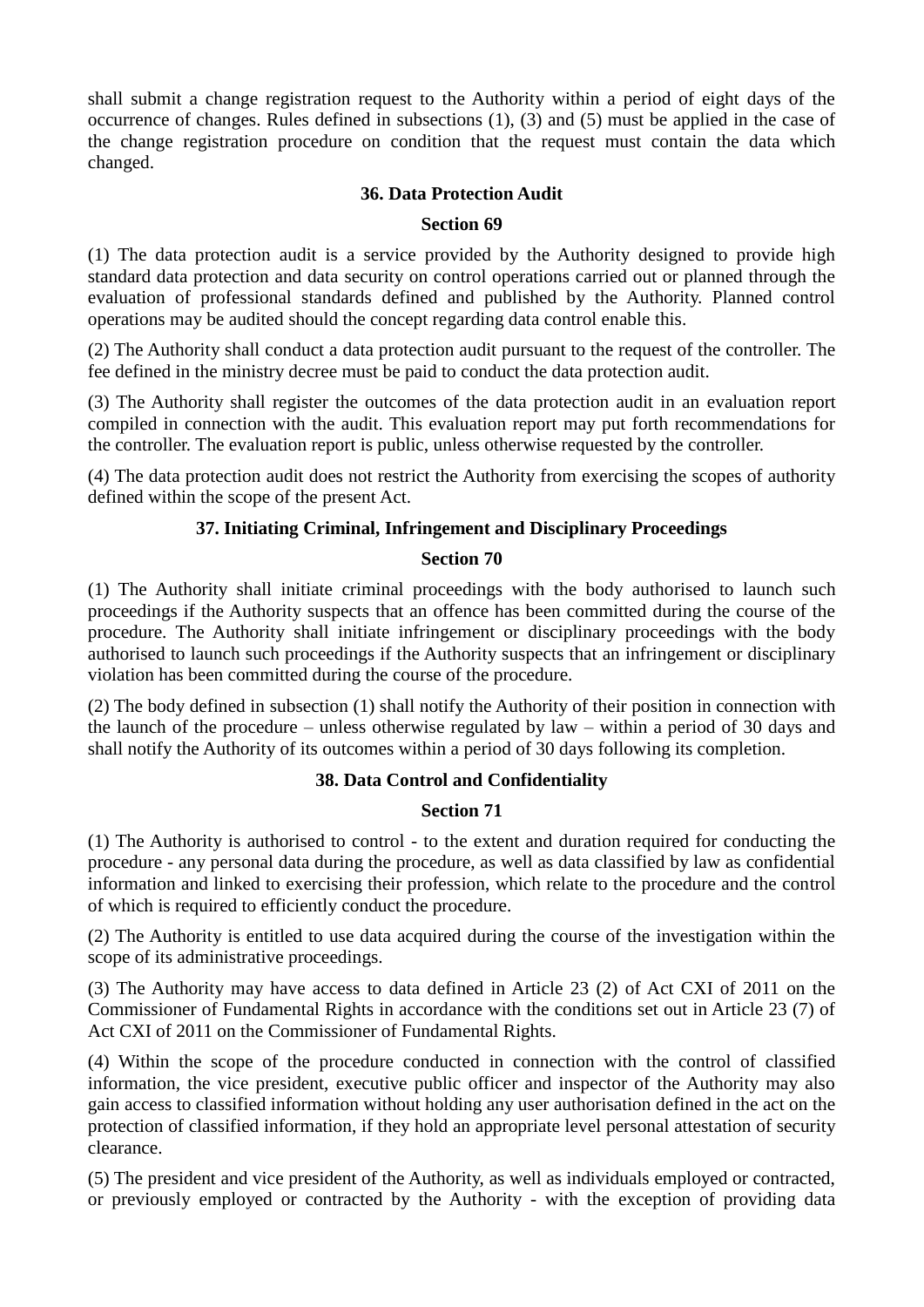defined in relevant legislation for other organisations – are obliged to safeguard personal data, classified information, data classified by law as confidential information and confidential information associated with their professional practice they acquired knowledge of in connection with the responsibilities of the Authority and the provision of these during the course of their period of employment, as well as after, in addition to all data, facts and circumstances the Authority is not obliged to ensure public access to in accordance with provisions governing the relevant legislation.

(6) The obligation to provide safeguards in the case of individuals listed in subsection (5) extends to their not being permitted to disclose any data, facts or circumstances they acquired knowledge of during the course of performing their responsibilities in an unauthorised manner; nor are they allowed to use these or ensure access to these for third parties.

## *CHAPTER 7*

## FINAL PROVISIONS

## **Section 72**

(1) The Government shall be authorised to issue decrees in respect of

- a. defining the detailed set of regulations adopted in connection with the electronic disclosure of data of public interest;
- b. defining the cost items and the highest value of these taken into account in connection with determining the fee to be paid for making copies to satisfy requests for data of public interest, as well as criteria to be applied to determine the large size of the document of which a copy is requested;
- c. determining the special disclosure list.

(2) Authorisation shall be provided to

- a. the minister competent for the scope of responsibilities, in order for the minister to determine a special disclosure list for bodies under their respective scope of management or supervision within the scope of a decree;
- b. the minister responsible for e-administration, in order for the minster to define disclosure templates required for publishing data listed in special disclosure lists within the scope of a decree;
- c. the minister responsible for the direction of civil national security services, the minister responsible for the direction of civil intelligence services, as well as the minister for defence to define – by requesting the position of the Authority – the scope of data to be disclosed by national security agencies under their supervision within the scope of a decree.

(3) The minister for justice shall - by requesting the position of the Authority and in agreement with the minster responsible for tax policies - be authorised to define the detailed set of regulations to be adopted in connection with the rate of the administrative fee to be paid for registration in the data protection file and the data protection audit, as well as the collection, administration, registration and reimbursement of this fee.

## **Section 73**

(1) The present Act - with the exception of specifications defined in subsections (2) and (3) - shall enter into force following the day of its proclamation.

(2) Sections 1-37, Section 38 Subsection (1)–(3), Section 38 Subsection (4) (a)-(f), Section 38 Subsection (5), Section 39, Sections 41–68, 70–72, 75–77 and 79–88, as well as Annex 1 shall enter into force on 1 January 2012.

(3 Section 38 Subsection (4) (g) and (h) and Section 69 shall enter into force on 1 January 2013.

#### **Section 74**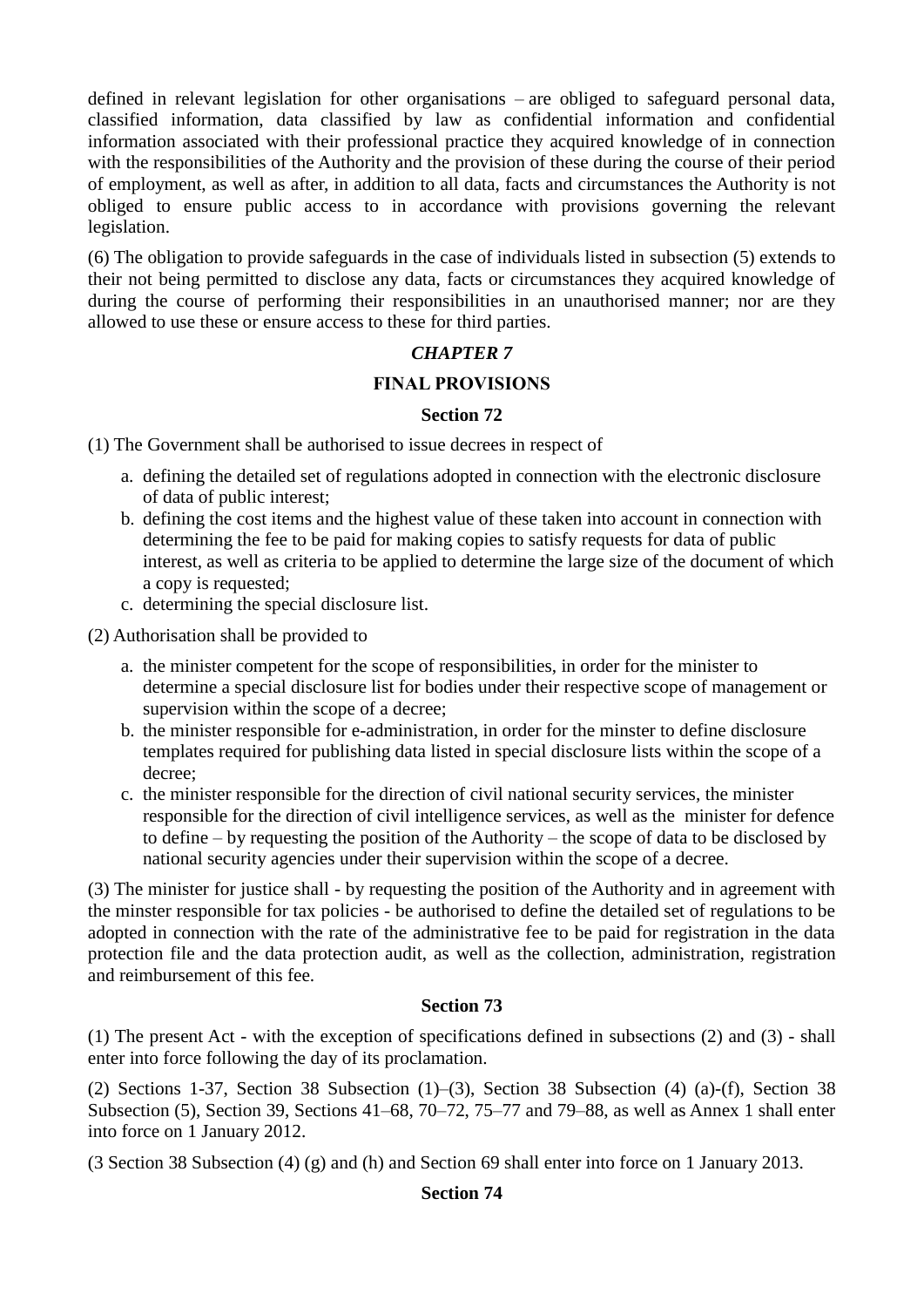The Prime Minster shall put forth their recommendation for the president of the Authority to the President of the Republic of Hungary by 15 November 2011. The President shall appoint the first president of the Authority, to take effect as of 1 January 2012.

#### **Section 75**

(1) The Authority shall proceed in accordance with regulations governing the present Act in cases in progress on the grounds of submissions received by the data protection commission prior to 1 January.

(2) Data controlled within the scope of responsibilities of the data protection commissioner prior to 1 January 2012 shall be controlled by the Authority from 1 January 2012.

(3) Requests for data control registration under the scope of data protection registration of the present Act initiated prior to 1 January 2012; however, not registered in the data protection file up to 1 January 2012 must be requested from the Authority after 30 June 2012 in accordance with regulations governing the present Act, which, should it be omitted, implies that data control will be interrupted following 30 June 2012. Data control activities defined under the present section cannot be carried out either should, on the grounds of the request for registration submitted after 31 December 2011, the Authority have rejected registration.

#### **Section 76**

Chapter 5 of the present Act qualifies as a cardinal provision pursuant to Article 6 (3) of the Fundamental Law.

#### **Section 77**

The present Act facilitates compliance with

- a. Directive 95/46/EC of the European Parliament and of the Council of 24 October 1995 on the protection of individuals with regard to the processing of personal data and on the free movement of such data;
- b. Directive 2003/4/EC of the European Parliament and of the Council of 28 January 2003 on public access to environmental information and repealing Council Directive 90/313/EEC;
- c. Directive 2008/98/EC of the European Parliament and of the Council of 17 November 2003 on the re-use of public sector information;
- d. Council Framework Decision 2008/977/JHA of 27 November 2008 on the protection of personal data processed in the framework of police and judicial cooperation in criminal matters.

#### **Section 78**

#### **Section 79**

#### **Section 80**

(1) The following Point n) shall be added to Article 51 (2) of Act CXII of 1996 on credit institutions and financial corporations:

*[Pursuant to Point b) of paragraph (2), the obligation to safeguard bank secrets does not apply]*

"*n)* to the National Authority for Data Protection and Freedom of Information within its competent scope of responsibilities"

*(contrary to requests made in writing by these bodies to the financial institution.)*

(2) The following Point r) shall be added to Article 157 (1) of Act LX of 2003 on insurance companies and insurance activities:

*(The obligation to safeguard insurance secrets does not apply)*

"*r)* in the case of the National Authority for Data Protection and Freedom of Information within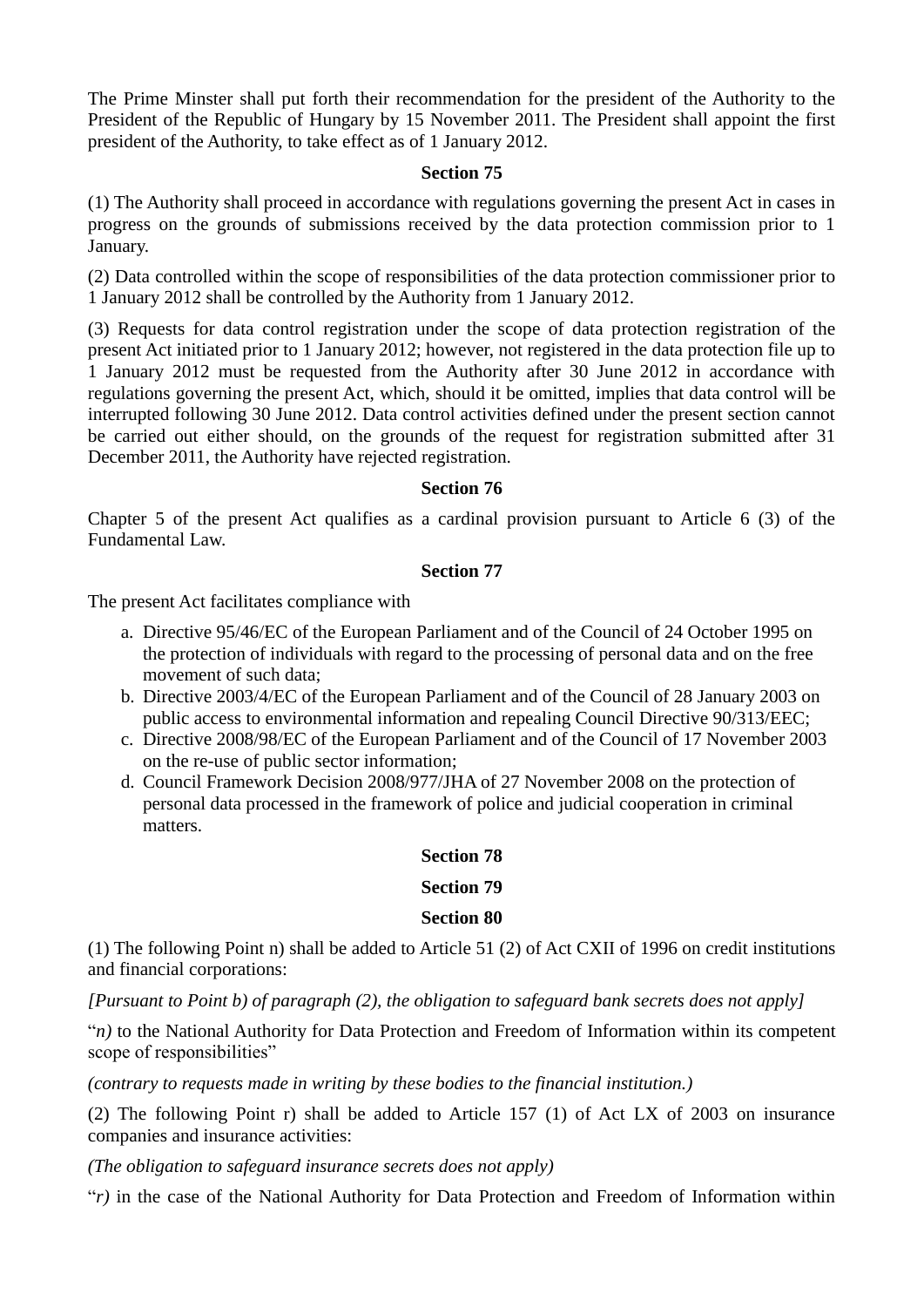their respective scope of responsibilities"

*[contrary to how should the body or individual specified under Points a)-j), n) and s) be entitled to submit a request in writing containing the name of the client or the insurance contract number, the type of data requested, the objective of the data request and its legal grounds on condition that the body or individual specified under points k), l), m), p) and q) is exclusively obliged to provide the type of data requested and its legal grounds. Reference to the legislation authorising data access equally qualifies as certification of the objective indicated and the legal status.]*

(3) The following Point m) shall be added to Article 8 (2) of Act LVII of 2004 on the legal status of Hungarian MPs delegated to the European Parliament:

"*m)* The president and vice president of the National Authority for Data Protection and Freedom of Information"

*(cannot be a Member of the European Parliament)*

(4) The following Point k) shall be added to Article 118 (3) of Act CXXXVIII of 2007 on investment companies and commodity exchange service providers, as well as rules concerning the activities they may engage in:

*(The confidentiality obligation defined under paragraph [1] does not apply)*

"*r)* to the National Authority for Data Protection and Freedom of Information within its respective scope of responsibilities"

*(contrary to requests made in writing by these bodies to the investment companies or commodity exchange service providers.)*

(5) The following Point q) and final text shall be added to Article 88 (1) of Act CLIX of 2007 on collaterals:

*(In accordance with the present Act, the obligation to safeguard insurance secrets does not apply)*

"*q)* to the National Authority for Data Protection and Freedom of Information within its respective scope of responsibilities."

(6) The following Point h) shall be added to Article 13 (3) of Act CLV of 2009 on the protection of confidential information:

*(In regard to the provision of state or public duties)*

"*h)* the president of the National Authority for Data Protection and Freedom of Information"

*[is authorised to exercise regulatory licenses defined in Point a) and b) of Article 18 (2) without holding any national security clearance, personal security attestation, as well as a confidentiality statement and user permit in connection with classified information within their respective scope of responsibilities and authority.]*

## **Section 81**

(1) The text "the minister competent for the professional supervision of the registration body, the data protection commissioner or the individual authorised by this commissioner" in Article 21/H of Act I of 1998 on road transport shall be replaced by the text " the minister competent for the professional supervision of the registration body or the individual authorised by this minister, as well as the president, vice president and civil servant of the National Authority for Data Protection and Freedom of Information".

(2) The text "the Office of the Constitutional Court" in Article 1 (2) of Act XXIII of 1992 on the legal status of civil servants (hereinafter Civil Service Act) shall be replaced by the text " Office of the Constitutional Court and the National Authority for Data Protection and Freedom of Information".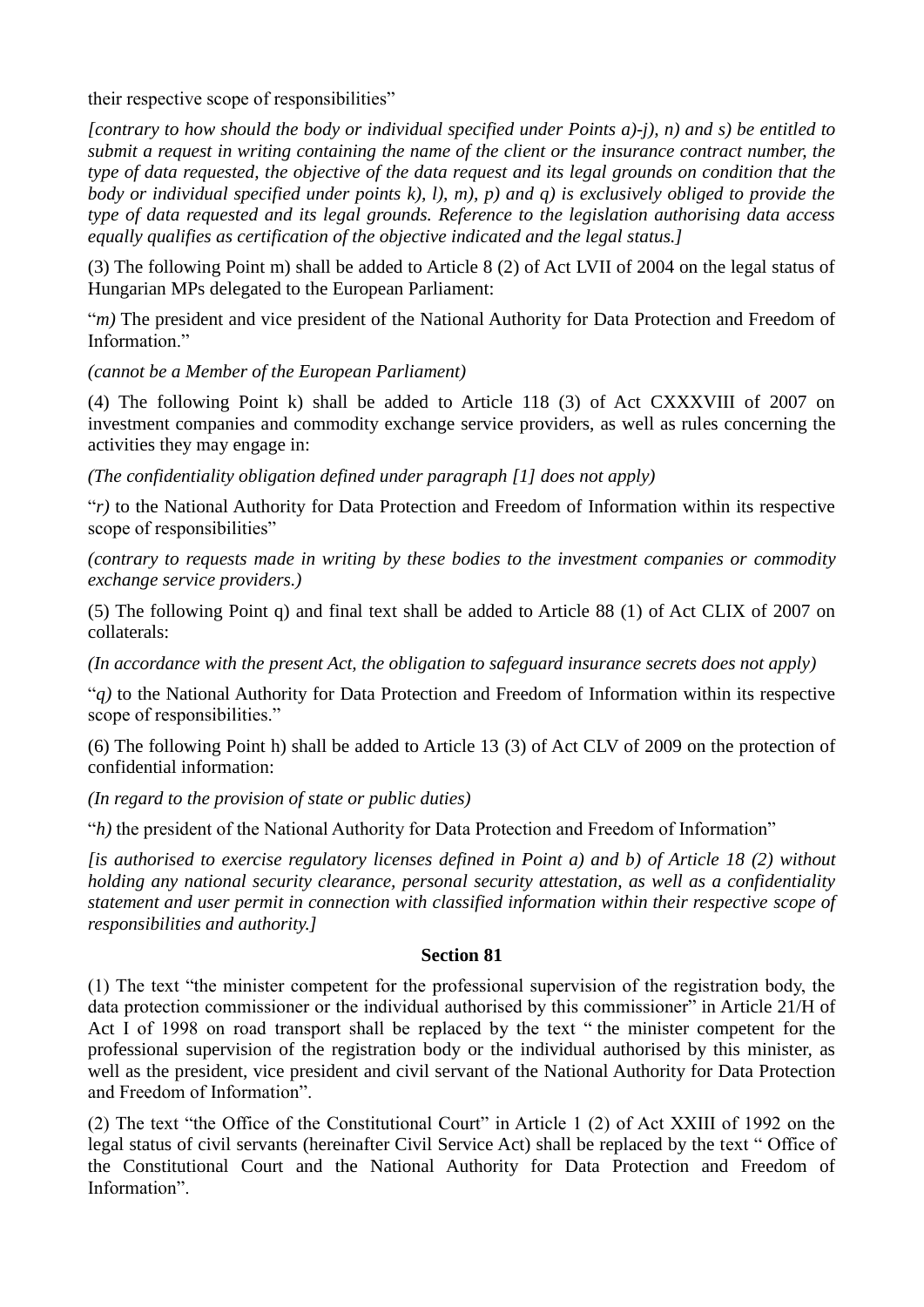(3) The text "at the Hungarian Competition Authority" in Article 44 (1) of the Civil Service Act shall be replaced by the text "at the Hungarian Competition Authority and the National Authority for Data Protection and Freedom of Information" .

(4) The text "the data protection commissioner" in Point i) of Article 63 (1) of the Civil Service Act shall be replaced by the text "the National Authority for Data Protection and Freedom of Information".

(5) The text "the data protection commissioner" in Article 7 (3) of Act XLVI of 1993 on statistics shall be replaced by the text "president of the National Authority for Data Protection and Freedom of Information"; the text "data protection commissioner" in Article 19 (3) shall be replaced by the text "the National Authority for Data Protection and Freedom of Information".

(6) The text "within the scope of the Data Protection Act" in Article 5 (1) of Act CXIX of 1995 on the control of name and address data facilitating research and direct business acquisition shall be replaced by the text "within the scope of the Act on informational self-determination and freedom of information"; the text "Data Protection Act" in Article 19 shall be replaced by the text "the Act on informational self-determination and freedom of information".

(7) The text "the minister competent for the professional supervision of the infringement registration body" in Article 27/F of Act LXIX of 1999 on infringements shall be replaced by the text "the minister competent for the professional supervision of the infringement registration body or the individual authorised by the minster, as well as the president, vice president and civil servant of the National Authority for Data Protection and Freedom of Information".

(8) The text "within the framework of the data protection procedure, the data protection commissioner" in Point b) of Article 4/G (2) of Act LXXV on regulations governing action against organised crime and specific phenomena associated with this and related legislative amendments shall be replaced by the text "the National Authority for Data Protection and Freedom of Information".

(9) The text "the data protection commissioner" in Article 32 (4) and (7) of Act LXXXIV of 1999 on road transport registration shall be replaced by the text "the National Authority for Data Protection and Freedom of Information"; the text "data protection commissioner" in paragraph of Article 32 (8) shall be replaced by the text "the National Authority for Data Protection and Freedom of Information".

(10) The text "the data protection commissioner" in Article 75/O of Act CXXX of 2003 on cooperation in criminal cases with EU Member States shall be replaced by the text " the National Authority for Data Protection and Freedom of Information".

(11) The text "the data protection commissioner" in Article 164 (5) and in Point a) of Article 174 (3) of Act CXL of 2004 on the general rules on administrative proceedings and services shall be replaced by the text "the National Authority for Data Protection and Freedom of Information".

(12) The text "the data protection commissioner" in Article 85 (3) of Act I of 2007 on the entry and residence of persons with the right of the freedom of movement and residence shall be replaced by the text "the National Authority for Data Protection and Freedom of Information".

(13) The text "within the scope of the procedure defined under the Act on the protection of personal data and the disclosure of data of public interest, the data protection commissioner" in Article 6 of Act CI of 2007 on ensuring access to data required for decision preparation shall be replaced by the text "the National Authority for Data Protection and Freedom of Information".

(14) The text "the data protection commissioner" in Article 18 (6) and Article 20 (2) of Act CV of 2007 on cooperation and information exchange carried out within the framework of the Convention implementing the Schengen Agreement shall be replaced by the text "the National Authority for Data Protection and Freedom of Information"; the text "pursuant to regulations set out under the Act on the protection of personal data and the disclosure of data of public interest, the data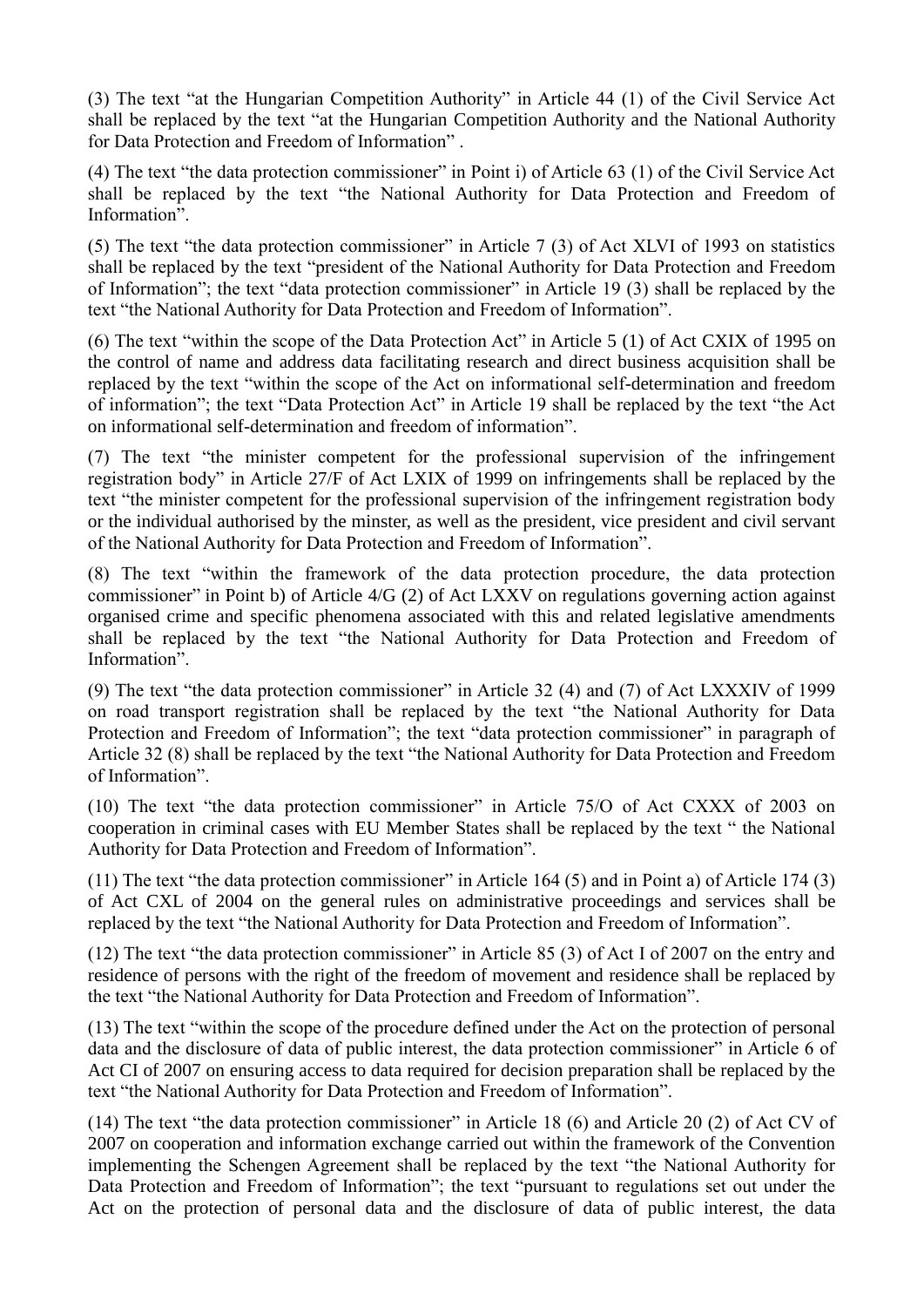protection commissioner" in Article 20 (1) shall be replaced by the text "the National Authority for Data Protection and Freedom of Information".

(15) The text "the data commissioner competent to act in respect of Act on the protection of personal data and the disclosure of data of public interest and controlling compliance with the Act on the control of personal data" in Article 88 (2) of Act XLVII of 2009 on the criminal database, the registration of verdicts brought against Hungarian nationals in the courts of European Union Member States and the registration of criminal and biometric data shall be replaced by the text "the National Authority for Data Protection and Freedom of Information competent to act in respect of controlling compliance with provisions governing the Act on the control of personal data"; the text "together with data protection commissioner" in Article 91/A (2) shall be replaced by the text "together with the National Authority for Data Protection and Freedom of Information"; the text "data protection commissioner" in Article 91/A (3) shall be replaced by the text "the National Authority for Data Protection and Freedom of Information".

(16) The text "as well as within the scope of authority ensured in Act LXIII of 1992 on the protection of personal data and the disclosure of data of public interest, the data protection commissioner" in Article 7 (8) of Act CIV of 2009 on the proclamation of the agreement regarding processing the data of passenger number records (PNR) between the European Union and the United States of America and the transfer of this data to the Department of Home Security amending Act XCII of 1995 on air transport shall be replaced by the text "as well as within the scope of authority ensured in the Act on informational self-determination and freedom of information, the National Authority for Data Protection and Freedom of Information".

(17) The text "the data protection commissioner" in the eighth paragraph of Article 6 of Act CLV of 2009 on the protection of classified information shall be replaced by the text "the National Authority for Data Protection and Freedom of Information"; the text "together with the data protection commissioner" in Point r) of the second paragraph of Article 20 shall be replaced by the text "together with the National Authority for Data Protection and Freedom of Information".

(18) The text "the data protection commissioner and an authorised associated employee" in Point j) of the first paragraph of Article 76 of Act CXXII of 2010 on the National Tax and Customs Authority shall be replaced by the text "president, vice president and civil servant of the National Authority for Data Protection and Freedom of Information".

(19) The text "the data protection commissioner shall undertake supervision within their respective scope of authority ensured by Act LXIII of 1992 on the protection of personal data and the disclosure of data of public interest" in the fifth paragraph of Article 7 of Act LVI of 2011 on the proclamation of the Convention on the South-East European Law Enforcement Centre signed in Bucharest on 9 December 2009 and the Protocol on the privileges and immunities of the South-East European Law Enforcement Centre signed in Bucharest on 24 November 2010 shall be replaced by the text "the National Authority for Data Protection and Freedom of Information shall undertake the supervision".

| <b>Section 82</b> |
|-------------------|
| Section 83        |
| <b>Section 84</b> |
| <b>Section 85</b> |
| <b>Section 86</b> |
| Section 87        |
| <b>Section 88</b> |
| <b>Section 89</b> |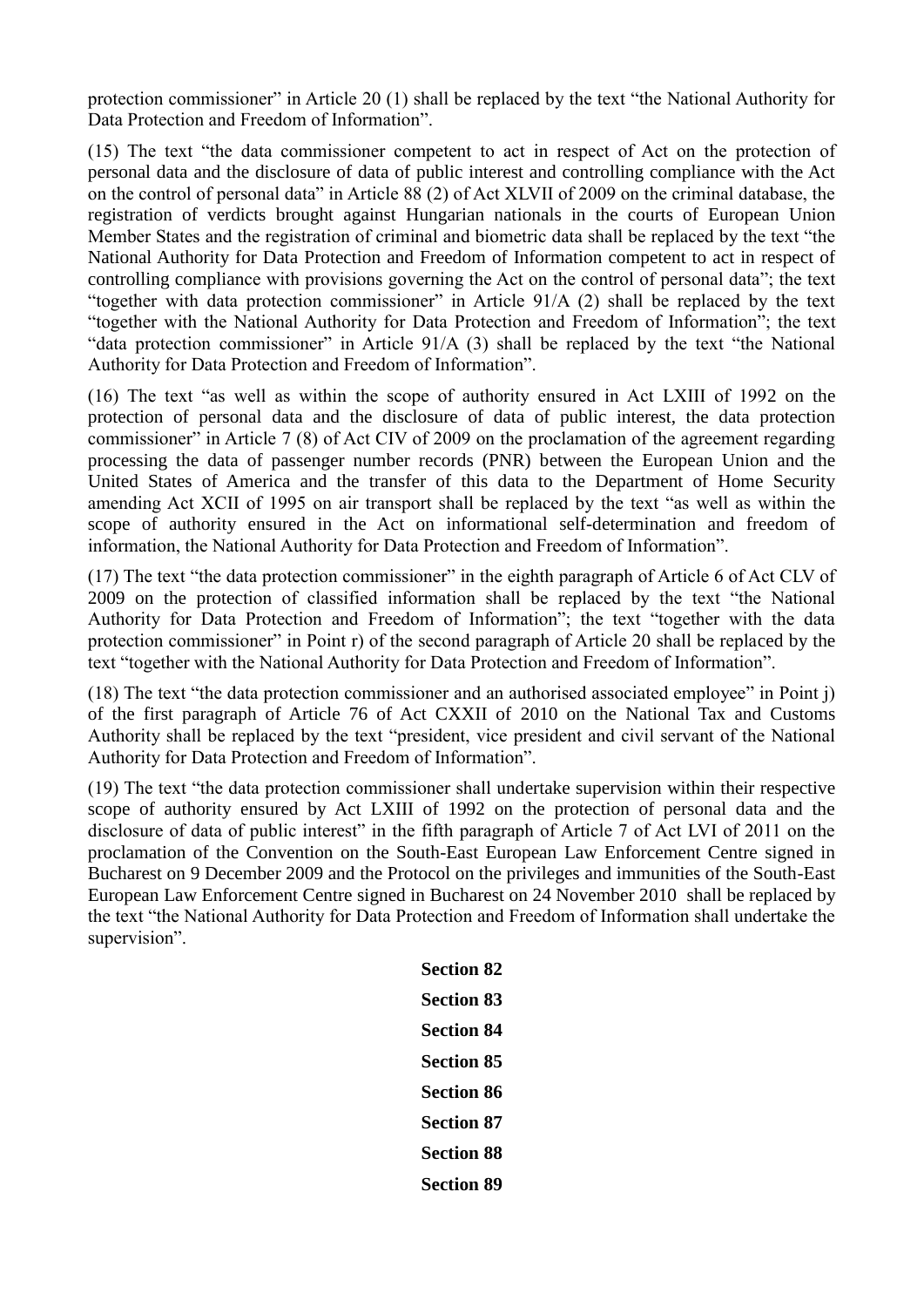# *Annex 1 to Act CXII of 2011* **GENERAL LIST OF DATA PUBLISHED**

# **I. Organisational, Personal Data**

|    | Data                                                                                                                                                                                                                                                                                                                                          | Updating                                 | Safeguarding                                                           |
|----|-----------------------------------------------------------------------------------------------------------------------------------------------------------------------------------------------------------------------------------------------------------------------------------------------------------------------------------------------|------------------------------------------|------------------------------------------------------------------------|
| 1. | Official name, seat, postal address, telephone and<br>fax number, email address, website and customer<br>service contact details of the body undertaking<br>public duties                                                                                                                                                                     | Immediately<br>following<br>modification | Previous state to<br>be deleted                                        |
| 1. | Organisational structure of the body undertaking<br>public duties by indicating organisational units and following<br>the responsibilities of specific organisational units                                                                                                                                                                   | Immediately<br>modification              | Previous state to<br>be deleted                                        |
| 1. | Name of the executives of the body undertaking<br>public duties; name of the executives of specific<br>organisational units, their positions and contact<br>details (telephone and fax number, email address)                                                                                                                                 | Immediately<br>following<br>modification | Previous state to<br>be deleted                                        |
| 1. | Name and contact details of the customer service<br>manager competent within the organisation (postal following<br>address, telephone and fax number, email address)<br>and customer service business hours                                                                                                                                   | Immediately<br>modification              | Previous state to<br>be deleted                                        |
| 1. | Staff size, composition, name of members, their<br>positions and contact details in the case of official<br>bodies                                                                                                                                                                                                                            | Immediately<br>following<br>modification | Previous state to<br>be deleted                                        |
| 1. | Name of other bodies under the management,<br>supervision or control of the body undertaking<br>public duties, or subordinates to the latter, as well<br>as their data as defined under Point 1                                                                                                                                               | Immediately<br>following<br>modification | By preserving the<br>previous state in<br>the archives for<br>one year |
| 1. | Name, seat and contact details (postal address,<br>telephone and fax number, email address) of the<br>business organisation under the majority<br>ownership of the body undertaking public duties,<br>or operating in association with this body; their<br>scope of activities, ratio of shares held by the body<br>undertaking public duties | Immediately<br>following<br>modification | By preserving the<br>previous state in<br>the archives for<br>one year |
| 1. | Name, seat and contact details (postal address,<br>telephone and fax number, email address) of<br>foundation founded by the body undertaking<br>public duties; the statutes of this organisation and<br>members of its executive body.                                                                                                        | Immediately<br>following<br>modification | By preserving the<br>previous state in<br>the archives for<br>one year |
| 1. | Name, seat and reference number of the founding<br>regulation of the budgetary organisation founded<br>by the body undertaking public duties, as well as<br>the decision of the foundation, the statues of the<br>budgetary organisation, its executive, website<br>details and operating license                                             | Immediately<br>following<br>modification | By preserving the<br>previous state in<br>the archives for<br>one year |
| 1. | Name of newspapers founded by the body<br>undertaking public duties; their address and the<br>name of the editor-in-chief                                                                                                                                                                                                                     | Immediately<br>following<br>modification | By preserving the<br>previous state in<br>the archives for             |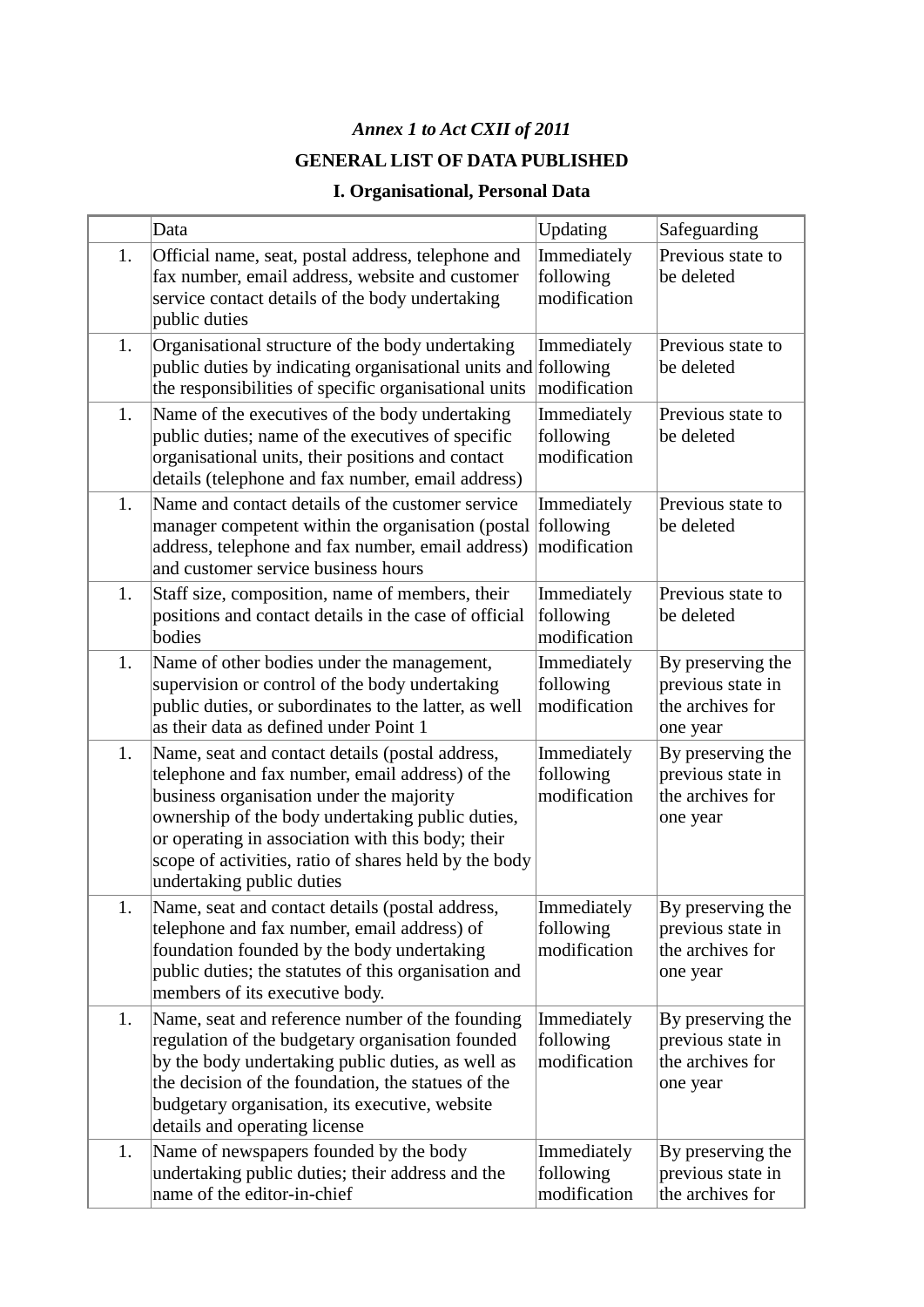|                                                     |              | one year          |
|-----------------------------------------------------|--------------|-------------------|
| Date defined under Point 1 of the supervisory       | Immediately  | By preserving the |
| body of the body undertaking public duties          | following    | previous state in |
| authorised to appeal against official decisions, or | modification | the archives for  |
| the body exercising legitimate supervision over the |              | one year          |
| body undertaking public duties                      |              |                   |

|  | II. Data concerning activities, operations |  |
|--|--------------------------------------------|--|
|  |                                            |  |

|    | Data                                                                                                                                                                                                                                                                                                                                                                                                                                                                                                                                                                                                                                                                                                                                                                                                                                                                                                       | Updated                                  | Safeguarding                                                              |
|----|------------------------------------------------------------------------------------------------------------------------------------------------------------------------------------------------------------------------------------------------------------------------------------------------------------------------------------------------------------------------------------------------------------------------------------------------------------------------------------------------------------------------------------------------------------------------------------------------------------------------------------------------------------------------------------------------------------------------------------------------------------------------------------------------------------------------------------------------------------------------------------------------------------|------------------------------------------|---------------------------------------------------------------------------|
| 1. | Key legislation, instruments of public law, as well as<br>the organisation and operational manual, regulations<br>or rules of procedure relevant to defining the<br>responsibilities, scope of authority and basic<br>activities of the body undertaking public duties and<br>the full text of the data protection and data security<br>regulation in effect                                                                                                                                                                                                                                                                                                                                                                                                                                                                                                                                               | Immediately<br>following<br>modification | By preserving<br>the previous<br>state in the<br>archives for<br>one year |
| 1. | English and Hungarian versions of the document on<br>the responsibilities and activities of the body<br>undertaking public duties in the case of bodies with<br>a national scope of competence, as well as the<br>regional state administration body of the Government<br>with a general scope of competency.                                                                                                                                                                                                                                                                                                                                                                                                                                                                                                                                                                                              | Immediately<br>following<br>modification | Previous state<br>to be deleted                                           |
| 1. | Responsibilities assumed on a voluntary basis by the<br>local government                                                                                                                                                                                                                                                                                                                                                                                                                                                                                                                                                                                                                                                                                                                                                                                                                                   | Quarterly                                | By preserving<br>the previous<br>state in the<br>archives for<br>one year |
| 1. | Name of the body, by type of case and procedure,<br>competent in state administration and other official<br>matters; name of the body competent to act in the<br>case of the assignment of scope of authority, its<br>scope of regional competence; defining the scope of<br>documents and duty charged (administration service<br>fees); fundamental rules of procedure, mode of<br>submission of the document launching the procedure<br>(time and place); customer service business hours,<br>deadline for administration (deadline for processing<br>and lodging objections); information regarding<br>procedures and downloadable forms used for<br>processing matters; access to available electronic<br>programmes; making appointments, list of legislation<br>in connection with the type of procedure, information<br>on rights the customer is entitled to and the<br>obligations of the client | Immediately<br>following<br>modification | Previous state<br>to be deleted                                           |
| 1. | Name and content of public services provided by the<br>body undertaking public duties or financed from its<br>budget; rules of procedure for using public services;<br>the fee charged for using public services and<br>discounts offered                                                                                                                                                                                                                                                                                                                                                                                                                                                                                                                                                                                                                                                                  | Immediately<br>following<br>modification | By preserving<br>the previous<br>state in the<br>archives for<br>one year |
| 1. | Databases maintained by the body undertaking<br>public duties, as well as the data parameters of files                                                                                                                                                                                                                                                                                                                                                                                                                                                                                                                                                                                                                                                                                                                                                                                                     | Immediately<br>following                 | By preserving<br>the previous                                             |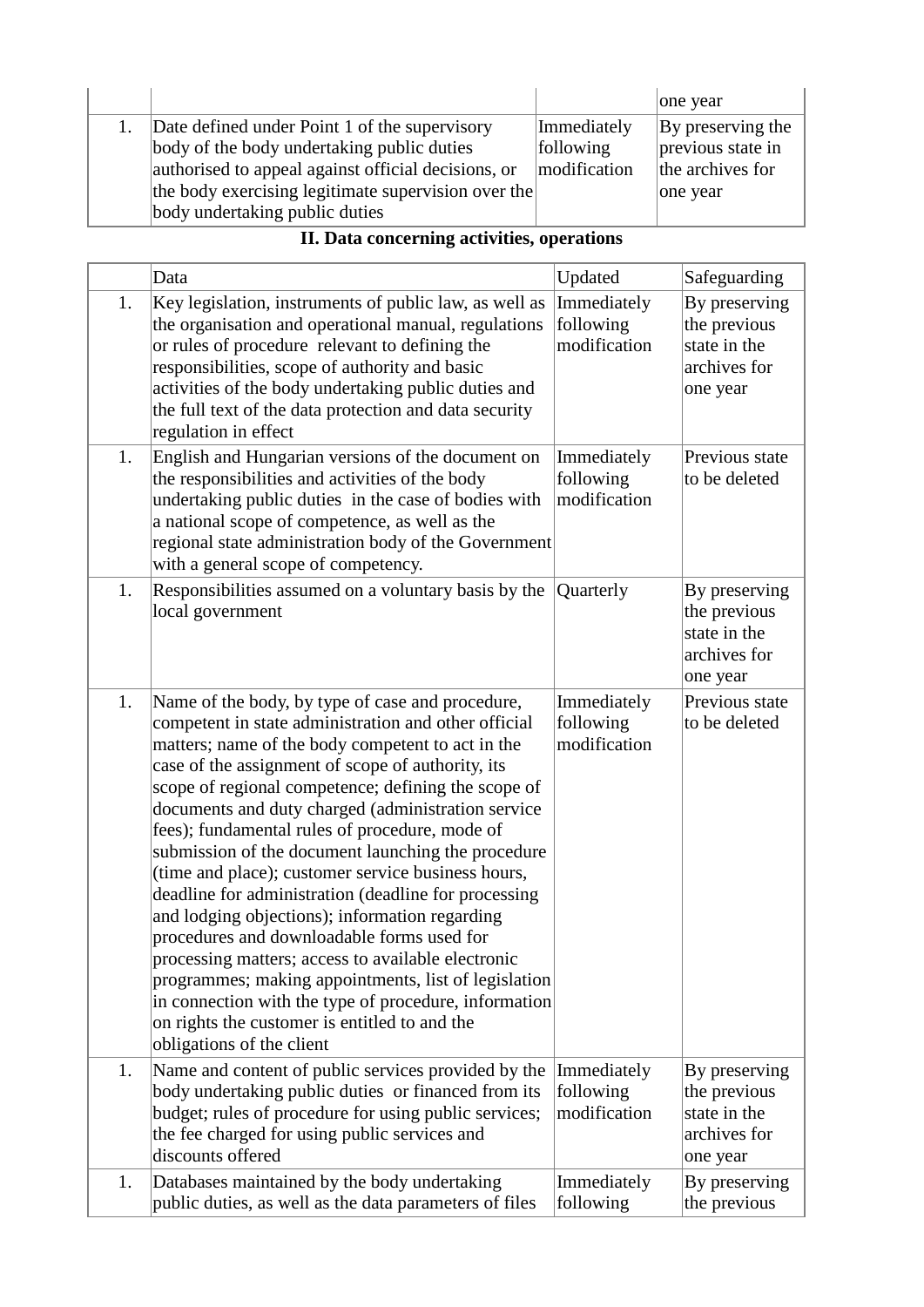|    | (name, format, objective of the data control, its legal<br>grounds, scope of data subjects, source of the data<br>and the questionnaire to be completed in the case of<br>data recorded by questionnaire surveys);<br>identification data as specified within the scope of<br>the present Act for files to be entered into the data<br>protection file; type of data collected and processed<br>by the body undertaking public duties within its<br>scope of basic activities, their mode of access and fee<br>charged for making copies | modification                                                                                     | state in the<br>archives for<br>one year                                  |
|----|------------------------------------------------------------------------------------------------------------------------------------------------------------------------------------------------------------------------------------------------------------------------------------------------------------------------------------------------------------------------------------------------------------------------------------------------------------------------------------------------------------------------------------------|--------------------------------------------------------------------------------------------------|---------------------------------------------------------------------------|
| 1. | Title, theme, mode of access, free or paid access to<br>the public publications of the body undertaking<br>public duties, as well as the fee charged to access<br>these.                                                                                                                                                                                                                                                                                                                                                                 | Quarterly                                                                                        | By preserving<br>the previous<br>state in the<br>archives for<br>one year |
| 1. | Rules of procedure for preparing the decisions of<br>official bodies; mode of participation by nationals<br>(issuing opinions); rules of procedure; the place and<br>time the session was convened, as well as its public<br>character, decisions made, minutes and summaries;<br>data concerning voting if this is not restricted by<br>relevant legislation.                                                                                                                                                                           | Immediately<br>following<br>modification                                                         | By preserving<br>the previous<br>state in the<br>archives for<br>one year |
| 1. | Bills and related documents to be published by law;<br>submissions to the open session of local government<br>representative bodies from their date of submission.                                                                                                                                                                                                                                                                                                                                                                       | Immediately<br>following the<br>date of<br>submission if<br>otherwise not<br>regulated by<br>law | By preserving<br>the previous<br>state in the<br>archives for<br>one year |
| 1. | Bulletins, communiqués published by the body<br>undertaking public duties                                                                                                                                                                                                                                                                                                                                                                                                                                                                | Continuously                                                                                     | By preserving<br>it in the<br>archives for at<br>least one year           |
| 1. | Technical description and reasons for calls for<br>applications announced by the body undertaking<br>public duties                                                                                                                                                                                                                                                                                                                                                                                                                       | Continuously                                                                                     | By preserving<br>the previous<br>state in the<br>archives for<br>one year |
| 1. | Investigations, reviews carried out in connection<br>with basic activities at the body undertaking public<br>duties and their public findings                                                                                                                                                                                                                                                                                                                                                                                            | Immediately<br>after gaining<br>access to the<br>investigation<br>report                         | By preserving<br>it in the<br>archives for at<br>least one year           |
| 1. | Rules of procedure of request made to access data of<br>public interest; the name of the competent<br>organisational unit, its contact details, name of the<br>data protection officer or individual competent for<br>information right in units where such appointments<br>are made.                                                                                                                                                                                                                                                    | Quarterly                                                                                        | Previous state<br>to be deleted                                           |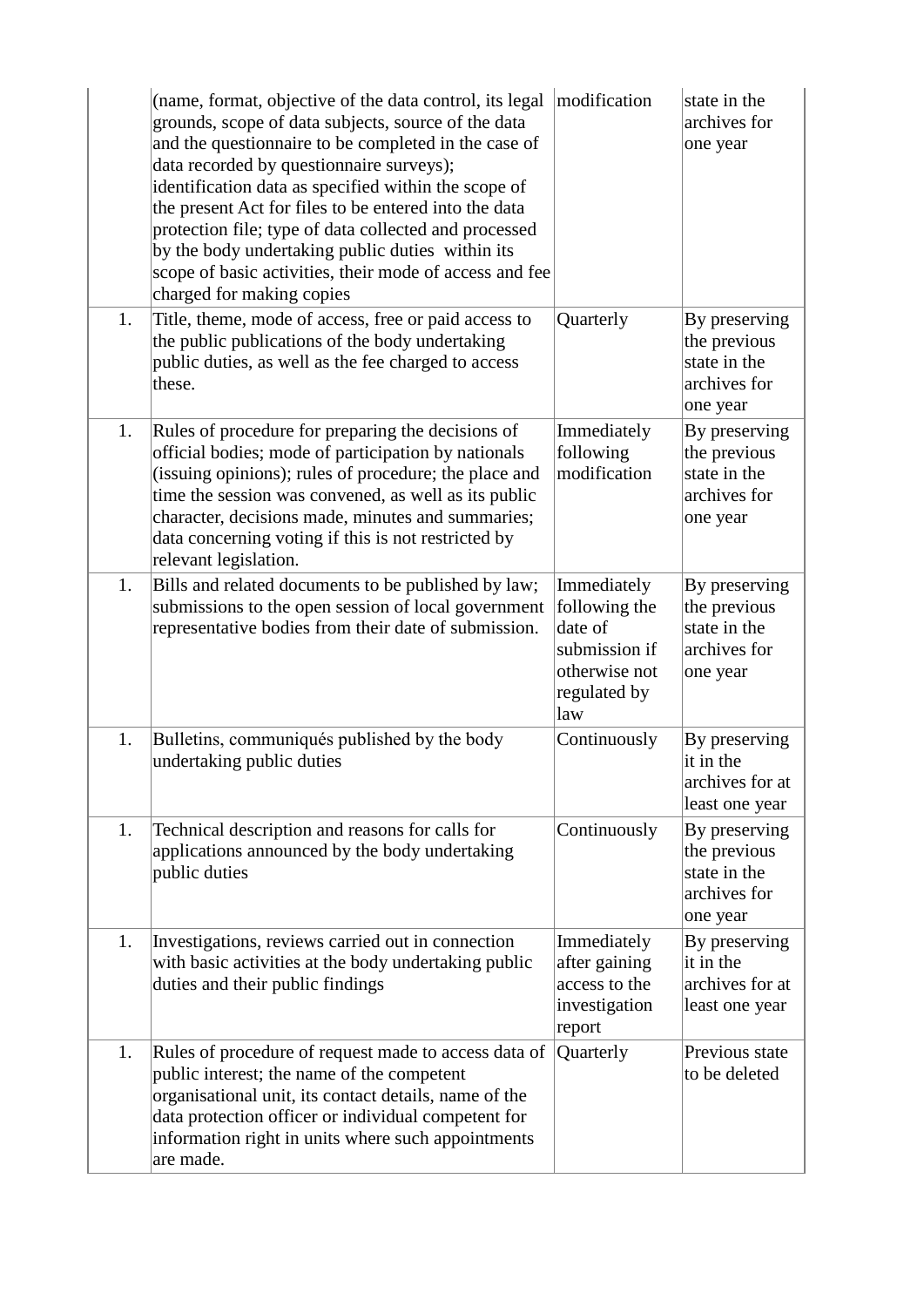| 1. | Results and changes to statistical data collected in<br>relation to the activities of the body undertaking<br>public duties                  | Quarterly                                | By preserving<br>it in the<br>archives for at<br>least one year |
|----|----------------------------------------------------------------------------------------------------------------------------------------------|------------------------------------------|-----------------------------------------------------------------|
| 1. | Data of mandatory provision of statistical data in<br>relation to data of public interest concerning the<br>given body                       | Quarterly                                | By preserving<br>it in the<br>archives for at<br>least one year |
| 1. | List of contracts aimed at using data of public<br>the body undertaking public<br>interest of which<br>duties is one of the signatories.     | Quarterly                                | By preserving<br>it in the<br>archives for at<br>least 1 year   |
| 1. | General terms of contract concerning the use of data<br>in the public interest under the management of the<br>body undertaking public duties | Immediately<br>following<br>modification | By preserving<br>it in the<br>archives for at<br>least one year |
| 1. | Special disclosure list concerning the body<br>undertaking public duties                                                                     | Immediately<br>following<br>modification | Previous state<br>to be deleted                                 |

## **III. Financial Data**

|    | Data                                                                                                                                                                                                                                                                                                                                                                 | Updating                                     | Safeguarding                                                                                                                          |
|----|----------------------------------------------------------------------------------------------------------------------------------------------------------------------------------------------------------------------------------------------------------------------------------------------------------------------------------------------------------------------|----------------------------------------------|---------------------------------------------------------------------------------------------------------------------------------------|
| 1. | Annual budget of the body undertaking public<br>duties, report compiled in compliance with the<br>Accountancy Act; reports compiled in connection<br>with the implementation of the budget, according<br>to the mode and frequency defined under separate<br>legislation.                                                                                            | Immediately<br>following<br>modification     | For the period<br>specified under<br>separate legislation;<br>however, by<br>keeping it in the<br>archives for at least<br>five years |
| 1. | Aggregated data regarding the staff size and<br>remuneration of employees at the body<br>undertaking public duties; total amount of<br>remuneration paid to executive staff members and<br>executive officers, their salaries, regular benefits<br>and reimbursements made; total type and rate of<br>benefits offered to other employees.                           | Quarterly                                    | For the period<br>specified under<br>separate legislation;<br>however, by<br>keeping it in the<br>archives for at least<br>one year   |
| 1. | The name of the beneficiary, the objective of the<br>funding, its amount and data concerning the place<br>of implementation of the funded programme<br>regarding non-normative, specific, operational and<br>development funding granted from the budget of<br>the body undertaking public duties                                                                    | On the 60th<br>day following<br>the decision | For the period<br>specified under<br>separate legislation;<br>however, by<br>keeping it in the<br>archives for at least<br>one year   |
| 1. | List (type) of contracts concerning<br>the<br>procurement of goods, building investments,<br>services ordered, sale of property, use of property,<br>assignment of property or property rights, as well<br>as the assignment of concessions executed by<br>using public finances and associated with financial<br>management relating to the state budget, the value | On the 60th<br>day following<br>the decision | For the period<br>specified under<br>separate legislation;<br>however, by<br>keeping it in the<br>archives for at least<br>one year   |